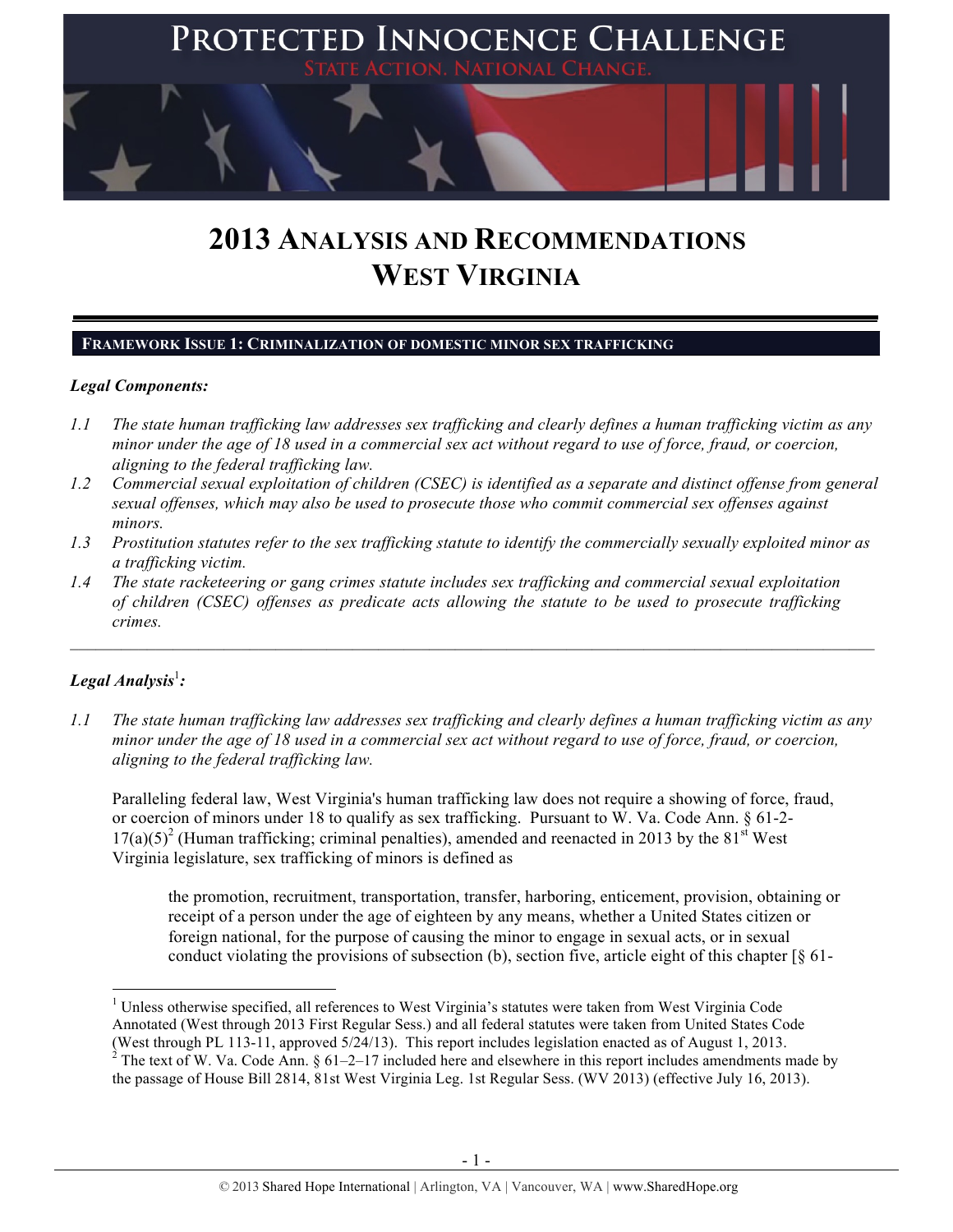8-5(b) (Houses of ill fame and assignation; penalties; jurisdiction of courts)<sup>3</sup> or article eight-c of this chapter [Filming of Sexually Explicit Conduct of Minors]<sup>4</sup>.

Pursuant to W. Va. Code Ann.  $\S 61-2-17(b)^5$  (Human trafficking; criminal penalties), "Any person who knowingly and willfully engages in human trafficking is guilty of a felony." However, under W. Va. Code Ann. § 61-2-17(a)(3), human trafficking is defined as "labor trafficking<sup>6</sup> or sex trafficking<sup>7</sup> involving adults or minors where two or more persons are trafficked within any one year period." W. Va. Code Ann.  $\S 61-2-17(a)(3)$  (Human trafficking; penalties). Therefore, for a person to be convicted of human trafficking under W. Va. Code Ann.  $\S 61-2-17(a)(3)$ , the State must establish that the offender at least twice engaged in conduct that constitutes "labor trafficking" as defined under  $\delta$  61-2-17(a)(4), "sex trafficking of minors" as defined under  $\S$  61-2-17(a)(5), and/or "sex trafficking of adults" as defined under  $\S 61-2-17(a)(6)$ , "within any one year period."

A conviction under W. Va. Code Ann.  $\S 61-2-17(b)$  is punishable by 3-15 years imprisonment and a possible fine of up to \$200,000.

*1.2 Commercial sexual exploitation of children (CSEC) is identified as a separate and distinct offense from general sexual offenses, which may also be used to prosecute those who commit commercial sex offenses against minors.*

West Virginia has several statutes specifically criminalizing CSEC, including the following:

1. W. Va. Code Ann. § 61-2-14(a) (Abduction of person; kidnapping or concealing child; penalties) states in part, "Any person who . . . takes away a child under the age of sixteen years from any person having lawful charge of such child, for the purpose of prostitution or concubinage, shall be guilty of a

- (A) Debt bondage or forced labor or services;
- (B) Slavery or practices similar to slavery.

<sup>7</sup> Pursuant to W. Va. Code Ann. § 61-2-17(a)(6), sex trafficking of adults is defined as "the promotion, recruitment, transportation, transfer, harboring, enticement, provision, obtaining or receipt of a person eighteen years of age or older, whether a United States citizen or foreign national, for the purposes of engaging in violation . . . . by means of force, fraud, threat or deception."

<sup>!!!!!!!!!!!!!!!!!!!!!!!!!!!!!!!!!!!!!!!!!!!!!!!!!!!!!!!!!!!!</sup> <sup>3</sup> W. Va. Code Ann. § 61-8-5(b) (Houses of ill fame and assignation; penalties; jurisdiction of courts) states that,

Any person who shall engage in prostitution, lewdness, or assignation, or who shall solicit, induce, entice, or procure another to commit an act of prostitution, lewdness, or assignation; or who shall reside in, enter, or remain in any house, place, building, hotel, tourist camp, or other structure, or enter or remain in any vehicle, trailer, or other conveyance for the purpose of prostitution, lewdness, or assignation; or who shall aid, abet, or participate in the doing of any of the acts herein prohibited, shall. . . be punished by imprisonment in the county jail for a period of not less than sixty days nor more than six months, and by a fine of not less than fifty dollars and not to exceed one hundred dollars. . . . <sup>4</sup>

<sup>&</sup>lt;sup>4</sup> W. Va. Code Ann. § 61-8C-2(a), (b), (c) (Filming of sexually explicit conduct of minors) prohibits "Any person who causes or knowingly permits, uses, persuades, induces, entices or coerces such minor to engage in or uses such minor to do or assist in any sexually explicit conduct . . . .", "Any person who photographs or films such minor engaging in any sexually explicit conduct . . . .", and "Any parent, legal guardian or person having custody and control of a minor, who photographs or films such minor in any sexually explicit conduct or causes or knowingly permits, uses, persuades, induces, entices or coerces such minor child to engage in or assist in any sexually explicit  $\text{act} \ldots$ ."

<sup>5</sup> *See supra* note 2. <sup>6</sup>

 $6$  Under W. Va. Code Ann. § 61-2-17(a)(4) (Human trafficking; criminal penalties), labor trafficking means the promotion, recruitment, transportation, transfer, harboring, enticement, provision, obtaining or receipt of a person by any means, whether a United States citizen or foreign national, for the purpose of: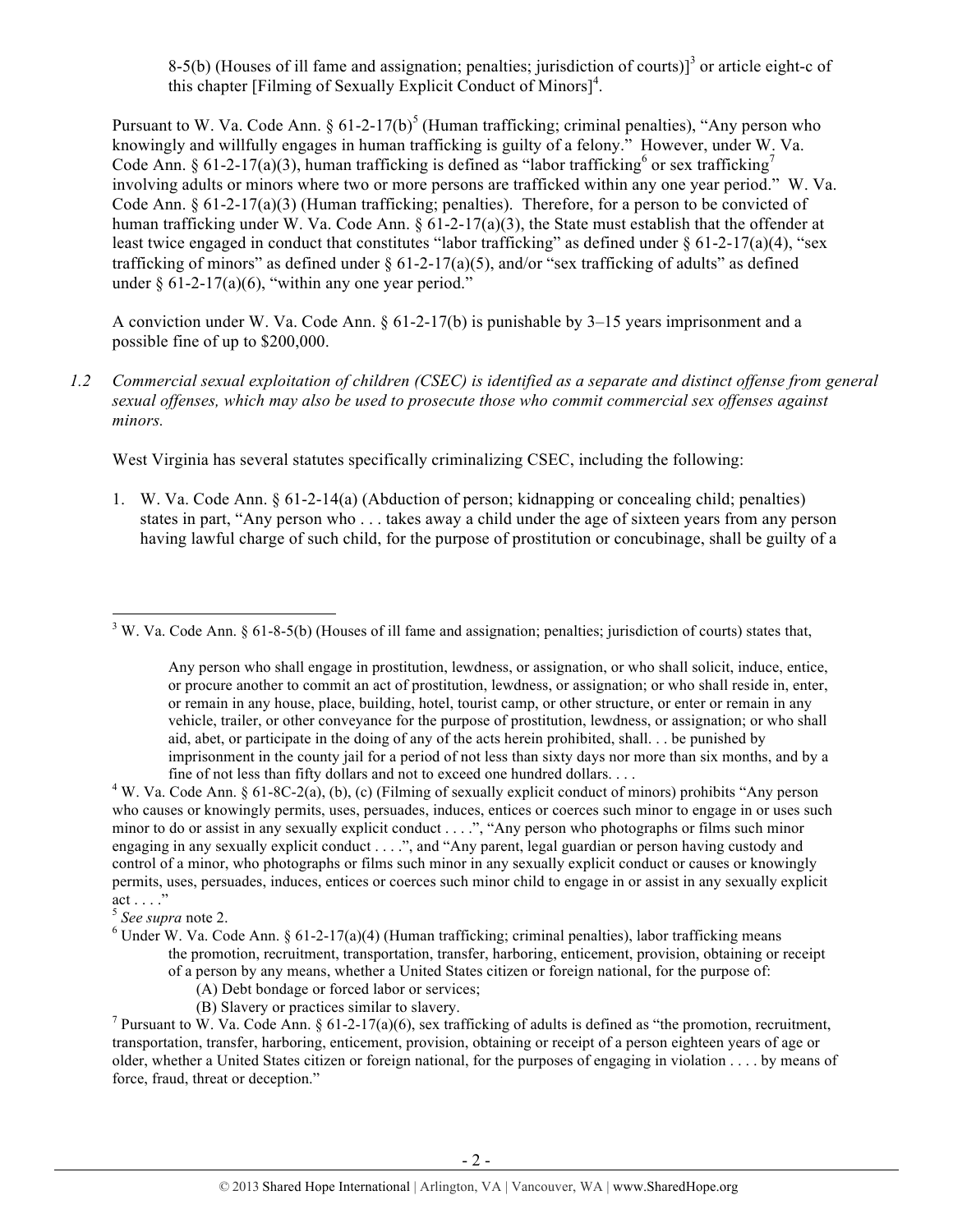felony . . . . " A conviction under this statute is punishable by imprisonment for 3–10 years. W. Va. Code Ann. §  $61-2-14(a)$ .<sup>8</sup>

2. W. Va. Code Ann. § 61-8-6 (Detention of person in place of prostitution; penalty) states,

Whoever shall by any means keep, hold, detain, or restrain any person in a house of prostitution or other place where prostitution is practiced or allowed; or whoever shall directly or indirectly, keep, hold, detain, or restrain, or attempt to keep, hold, detain, or restrain, in any house of prostitution or other place where prostitution is practiced or allowed, any person by any means, for the purpose of compelling such person, directly or indirectly, to pay, liquidate or cancel any debt, dues or obligations incurred or said to have been incurred by such person shall, . . . where the person so kept, held, detained or restrained is a minor, any person violating the provisions of this section shall be guilty of a felony, and, upon conviction, shall be confined in the penitentiary not less than two years nor more than five years or fined not more than five thousand dollars, or both.

3. Pursuant to W. Va. Code Ann. § 61-8-7 (Procuring for house of prostitution; penalty),

Any person who shall procure an inmate for a house of prostitution, or who, by promises, threats, violence, or by any device or scheme, shall cause, induce, persuade or encourage a person to become an inmate of a house of prostitution, or shall procure a place as inmate in a house of prostitution for a person; or any person who shall, by promises, threats, violence, or by any device or scheme cause, induce, persuade or encourage an inmate of a house of prostitution to remain therein as such inmate; or any person who shall, by fraud or artifice, or by duress of person or goods, or by abuse of any position of confidence or authority, procure any person to become an inmate of a house of ill fame, or to enter any place in which prostitution is encouraged or allowed within this state, or to come into or leave this state for the purpose of prostitution, or who shall procure any person to become an inmate of a house of ill fame within this state or to come into or leave this state for the purpose of prostitution; or shall receive or give or agree to receive or give any money or thing of value for procuring or attempting to procure any person to become an inmate of a house of ill fame within this state, or to come into or leave this state for the purpose of prostitution, shall be guilty of pandering . . . .

A conviction under this statute, if the "inmate" is a minor, is punishable as a felony by imprisonment for 2–5 years, a fine not to exceed  $$5,000$ , or both. W. Va. Code Ann.  $§$  61-8-7.

4. W. Va. Code Ann. § 61-8-8 (Receiving support from prostitution; pimping; penalty) provides,

Any person who, knowing another person to be a prostitute, shall live or derive support or maintenance, in whole or in part, from the earnings or proceeds of the prostitution of such

!!!!!!!!!!!!!!!!!!!!!!!!!!!!!!!!!!!!!!!!!!!!!!!!!!!!!!!!!!!!

Persons with two prior convictions for "crime[s] punishable by confinement in a penitentiary . . . shall be confined in the state correctional facility for life." W. Va. Code Ann. § 61-11-18(c).

<sup>&</sup>lt;sup>8</sup> Pursuant to W. Va. Code Ann. § 61-11-18(a) (Punishment for second or third offense of felony), with some exceptions,

when any person is convicted of an offense and is subject to confinement in the state correctional facility therefor, and it is determined, as provided in section nineteen [§ 61-11-19] of this article, that such person had been before convicted in the United States of a crime punishable by confinement in a penitentiary, the court shall, if the sentence to be imposed is for a definite term of years, add five years to the time for which the person is or would be otherwise sentenced. Whenever in such case the court imposes an indeterminate sentence, the minimum term shall be twice the term of years otherwise provided for under such sentence.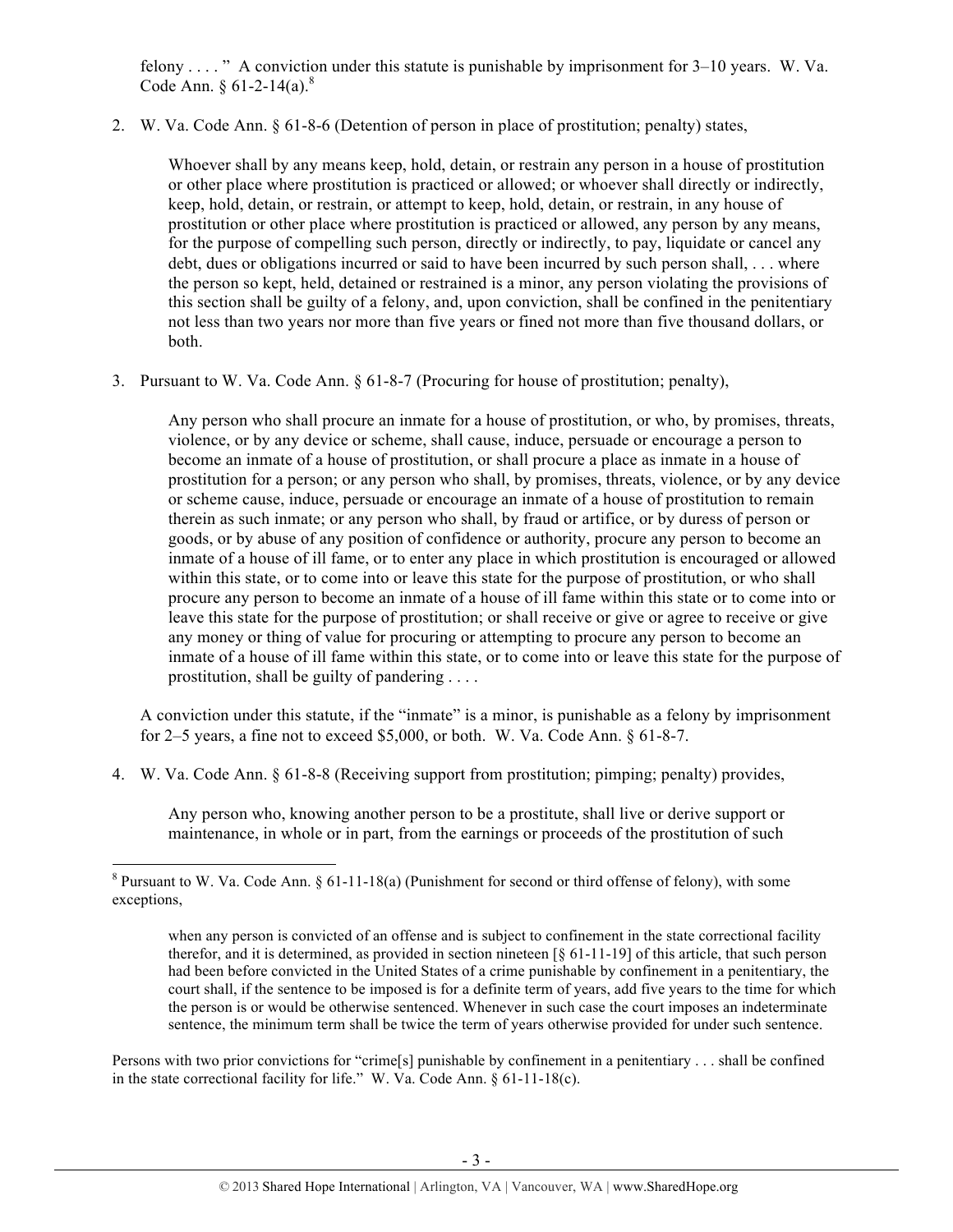prostitute, or from money loaned or advanced to or charged against such prostitution by any keeper or manager or inmate of a house or other place where prostitution is practiced or allowed, or shall tout or receive compensation for touting for such prostitution, shall be guilty of pimping. . . . .

A conviction under this statute, if the prostituted person is a minor, is punishable as a felony by imprisonment for a minimum of 2 years, a fine not to exceed \$5,000, or both. W. Va. Code Ann. § 61-8-8.

- 5. W. Va. Code Ann. § 61-8A-5 (Employment or use of minor to produce obscene matter or assist in doing sexually explicit conduct; penalties) states, "Any adult who, with knowledge that a person is a minor or who fails to exercise reasonable care in ascertaining the age of a minor,  $9$  hires, employs or uses such minor to produce obscene matter<sup>10</sup> or to do or assist in doing any sexually explicit conduct,<sup>11</sup> is guilty of a felony  $\dots$ ." A conviction under this statute is punishable by imprisonment for up to 10 years, a fine not to exceed \$50,000, or both. W. Va. Code Ann. § 61-8A-5.
- 6. W. Va. Code Ann. § 61-8C-2(a) (Use of minors in filming sexually explicit conduct prohibited; penalty) states, "Any person who causes or knowingly permits, uses, persuades, induces, entices or coerces such minor to engage in or uses such minor to do or assist in any sexually explicit conduct<sup>12</sup> shall be guilty of a felony when such person has knowledge that any such act is being photographed or filmed."

Under subsection (b), "Any person who photographs or films such minor engaging in any sexually explicit conduct shall be guilty of a felony  $\dots$ ." W. Va. Code Ann. § 61-8C-2(b).

Additionally, pursuant to W. Va. Code Ann. § 61-8C-2(c),

Any parent, legal guardian or person having custody and control of a minor, who photographs or films such minor in any sexually explicit conduct or causes or knowingly permits, uses, persuades, induces, entices or coerces such minor child to engage in or assist in any sexually

Sexually explicit conduct includes any of the following, whether actually performed or simulated: (1) Genital to genital intercourse;

 $9^9$  A "minor" is defined as "an unemancipated person under eighteen years of age." W. Va. Code Ann. § 61-8A-1(i). <sup>10</sup> "Obscene Matter" is defined as "matter that: (1) An average person, applying contemporary adult community standards, would find, taken as a whole, appeals to the prurient interest, is intended to appeal to the prurient interest, or is pandered to a prurient interest; (2) An average person, applying community standards, would find depicts or describes, in a patently offensive way, sexually explicit conduct; and (3) A reasonable person would find, taken as a whole, lacks serious literary, artistic, political or scientific value." W. Va. Code Ann. § 61-8A-1(j).<br><sup>11</sup> "Sexually explicit conduct" is defined as "an ultimate sexual act, normal or perverted, actual or simulated,

including sexual intercourse, sodomy, oral copulation, sexual bestiality, sexual sadism and masochism, masturbation, excretory functions and lewd exhibition of the genitals." W. Va. Code Ann. § 61-8A-1(m). <sup>12</sup> Pursuant to W. Va. Code Ann. § 61-8C-1(c) (Definitions),

 <sup>(2)</sup> Fellatio;

 <sup>(3)</sup> Cunnilingus;

 <sup>(4)</sup> Anal intercourse;

 <sup>(5)</sup> Oral to anal intercourse;

 <sup>(6)</sup> Bestiality;

 <sup>(7)</sup> Masturbation;

 <sup>(8)</sup> Sadomasochistic abuse, including, but not limited to, flagellation, torture or bondage;

 <sup>(9)</sup> Excretory functions in a sexual context; or

 <sup>(10)</sup> Exhibition of the genitals, pubic or rectal areas of any person in a sexual context.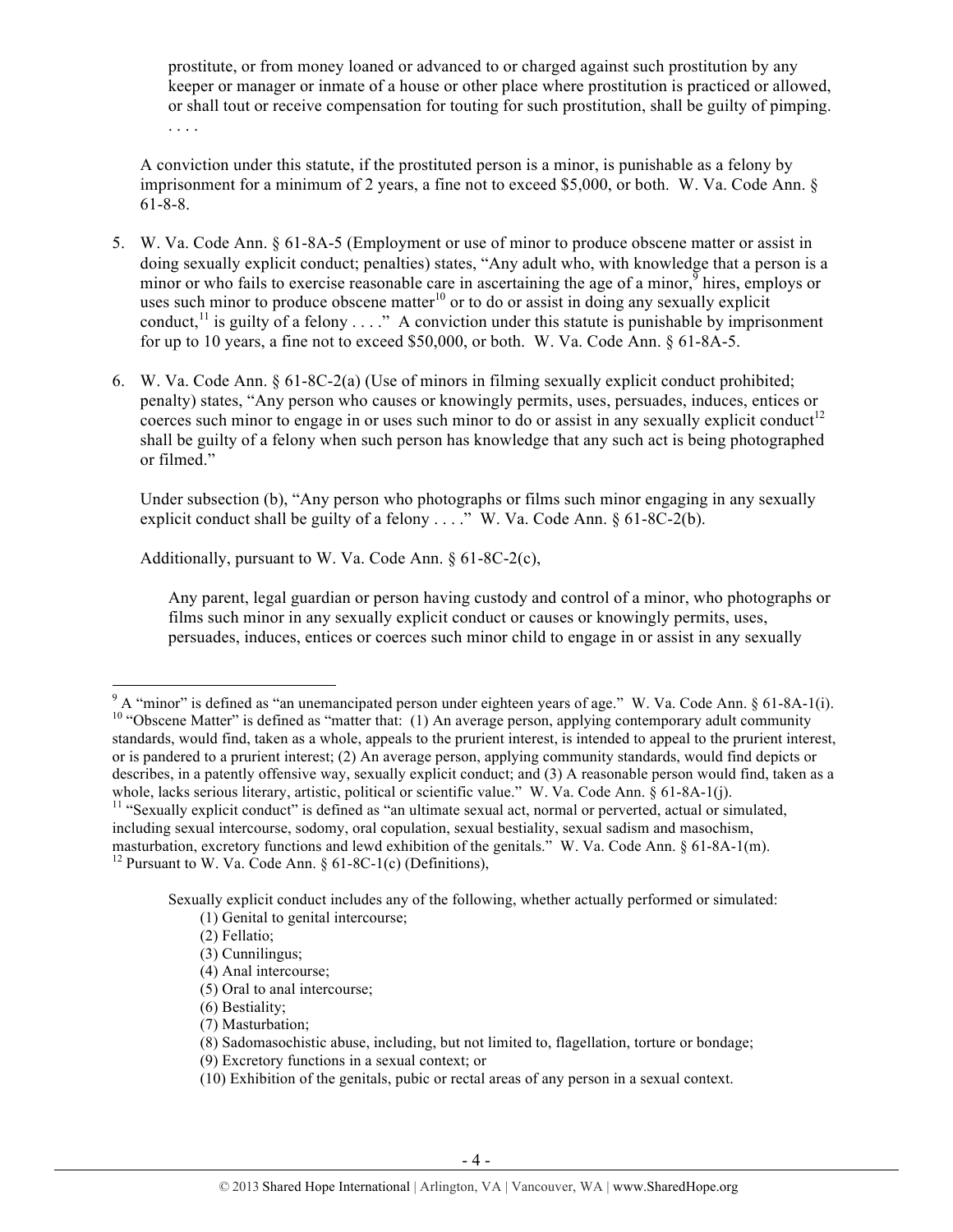explicit act shall be guilty of a felony when such person has knowledge that any such act may be photographed or filmed.

A conviction under any of the provisions of this statute is punishable by imprisonment for up to 10 years, a fine not to exceed \$10,000, or both. W. Va. Code Ann. § 61-8C-2(a)–(c).

7. According to W. Va. Code Ann. § 61-3C-14b (Soliciting, etc. a minor via computer; penalty), "Any person over the age of eighteen, who knowingly uses [or attempts to use] a computer to solicit, entice, seduce or lure . . . a minor known or believed to be at least four years younger than the person using the computer  $\dots$  to commit  $\dots$  [several crimes, including prostitution] is guilty of a felony  $\dots$ ." A conviction under this statute is punishable by imprisonment for 2–10 years, a fine not to exceed \$5,000, or both. W. Va. Code Ann. § 61-3C-14b.

Several other laws, while not expressly commercial in nature, may also apply in cases involving CSEC.<sup>13</sup> These include the following:

1. Pursuant to W. Va. Code Ann. § 61-8B-3(a)(2), (b) (Sexual assault in the first degree), a person older than 14 years old who "engages in sexual intercourse<sup>14</sup> or sexual intrusion<sup>15</sup> with another person who

one of the following aggravating circumstances exists:

!!!!!!!!!!!!!!!!!!!!!!!!!!!!!!!!!!!!!!!!!!!!!!!!!!!!!!!!!!!!

(1) The person employed forcible compulsion in commission of the offense;

(2) The offense constituted, resulted from or involved a predatory act as defined in subsection (m), section two, article twelve, chapter fifteen of this code;

(3) The person was armed with a weapon or any article used or fashioned in a manner to lead the victim to reasonably believe it to be a dangerous weapon and used or threatened to use the weapon or article to cause the victim to submit; or

(4) The person removed the victim from one place to another and did not release the victim in a safe place. For the purposes of this section, "release the victim in a safe place" means release of a victim in a place and manner which realistically conveys to the victim that he or she is free from captivity in circumstances and surroundings wherein aid is readily available.

Subsequent convictions of certain sex offenses by persons with convictions for "sexually violent offenses" against a victim under 12 also result in enhanced penalties. W. Va. Code § 61-8B-9b. W. Va. Code Ann. § 15-12-2(i) defines a "sexually violent offense" as

(1) Sexual assault in the first degree as set forth in section three, article eight-b, chapter sixty-one [§ 61-8B-3] of this code or of a similar provision in another state, federal or military jurisdiction;

(2) Sexual assault in the second degree as set forth in section four, article eight-b, chapter sixty-one [§ 61- 8B-4] of this code or of a similar provision in another state, federal or military jurisdiction;

(3) Sexual assault of a spouse as set forth in the former provisions of section six, article eight-b, chapter sixty-one [§ 61-8B-6] of this code, which was repealed by an Act of the Legislature during the two thousand legislative session, or of a similar provision in another state, federal or military jurisdiction;

(4) Sexual abuse in the first degree as set forth in section seven, article eight-b, chapter sixty-one of this

code [§ 61-8B-7] or of a similar provision in another state, federal or military jurisdiction. 14 W. Va. Code Ann. § 61-8B-1(7) (Definition of terms) defines "sexual intercourse" as "any act between persons involving penetration, however slight, of the female sex organ by the male sex organ or involving contact between the sex organs of one person and the mouth or anus of another person."

<sup>15</sup> "Sexual intrusion" is defined as "any act between persons involving penetration, however slight, of the female sex organ or of the anus of any person by an object for the purpose of degrading or humiliating the person so penetrated or for gratifying the sexual desire of either party." W. Va. Code Ann. § 61-8B-1(8).

<sup>&</sup>lt;sup>13</sup> Pursuant to W. Va. Code Ann. § 61-8B-9a(a) (Mandatory sentence for person committing certain sex offenses against children), an offender convicted of certain sex crimes (sexual assault in the first, second, or third degree or sexual abuse in the first, second, or third degree) is not "eligible for probation, home incarceration or an alternative sentence" when the perpetrator is over 18, the victim is under 12, and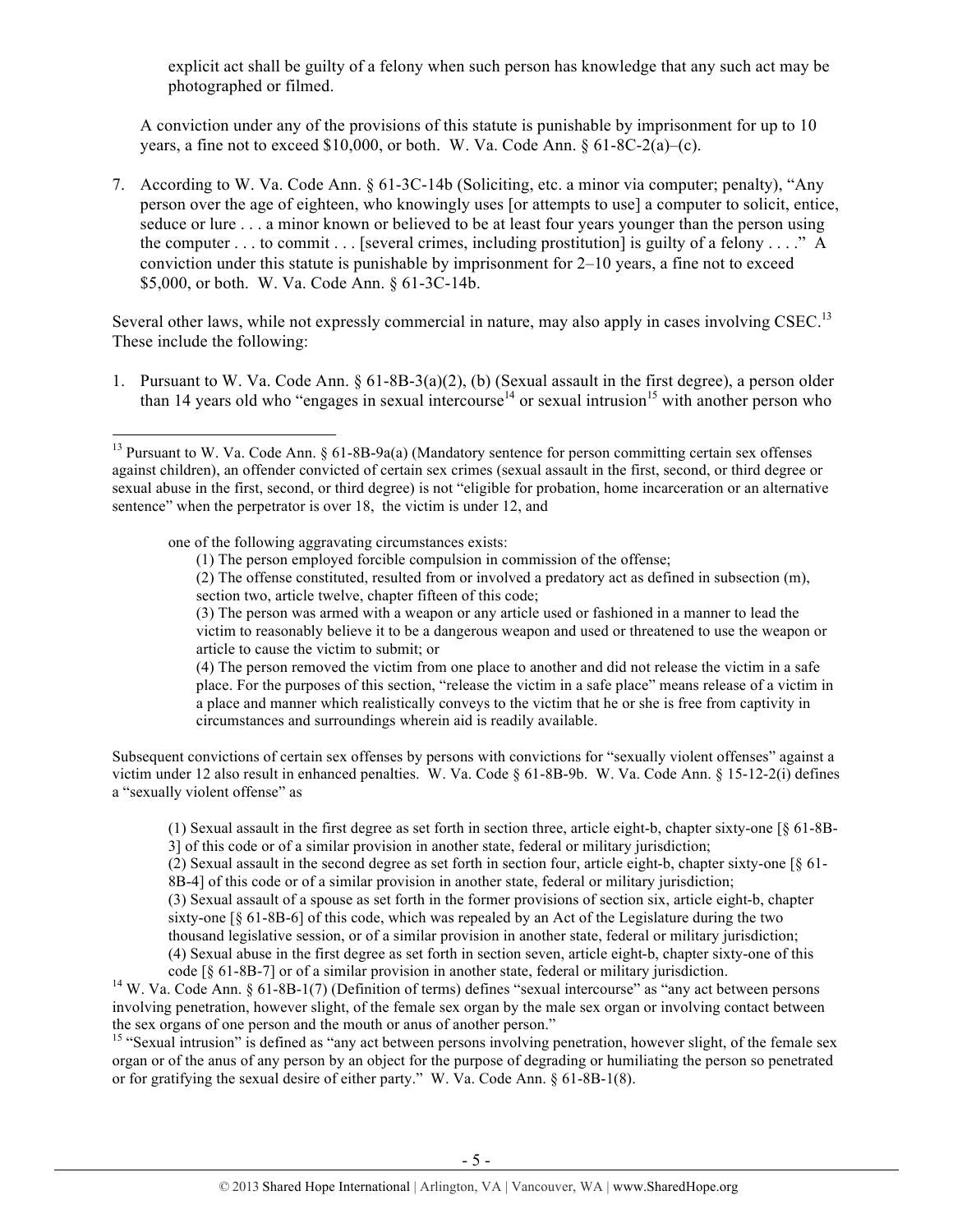is younger than twelve years old and is not married to that person" is guilty of a felony. A conviction under W. Va. Code  $\S 61-8B-3$  is punishable by imprisonment for 15-35 years in a state correctional facility and a possible fine of \$1,000–\$10,000. W. Va. Code Ann. § 61-8B-3(b). However, if the defendant is 18 or older and the victim is under 12, a conviction is punishable by imprisonment for 25–100 years in a state correctional facility and a mandatory fine of \$5,000–\$25,000. W. Va. Code Ann. § 61-8B-3(c).

- 2. W. Va. Code Ann.  $\S 61-8B-5(a)(2)$ , (b) (Sexual assault in the third degree) states that a person, who is at least 16 years old, who "engages in sexual intercourse or sexual intrusion with another person who is less than sixteen years old and who is at least four years younger than the defendant and is not married to the defendant" is guilty of a felony punishable by imprisonment for 1–5 years in a state correction facility and a possible fine not to exceed \$10,000. W. Va. Code Ann. § 61-8B-5(b).
- 3. W. Va. Code Ann. § 61-8B-7(a)(3), (b) (Sexual abuse in the first degree) states that a person 14 years or older who "subjects another person to sexual contact<sup>16</sup> who is younger than twelve years old" commits a felony. A conviction under this statute is punishable by imprisonment for 1–5 years in a state correctional facility and a possible fine not to exceed \$10,000. W. Va. Code Ann. § 61-8B-7(b). However, if the defendant is 18 or older and the victim is under 12, a conviction is punishable by imprisonment for 5–25 years and a mandatory fine of \$1,000–\$5,000. W. Va. Code Ann. § 61-8B- $7(c)$ .
- 4. W. Va. Code Ann. § 61-8B-9(a), (c) (Sexual abuse in the third degree) makes it a misdemeanor when a person, 16 years or older and 4 years older than the victim, "subjects another person to sexual contact without the latter's consent, when such lack of consent is due to the victim's incapacity to consent by reason of being less than sixteen years old." A conviction under this statute is punishable by up to 90 days in jail and a possible fine not to exceed \$500. W. Va. Code Ann. § 61-8B-9(c).

Although these statutes may be applicable in prosecuting CSEC crimes, they have limited usefulness in sex offense prosecutions against older minors because a defendant can raise a consent defense when the victim is 16 years of age or older. W. Va. Code Ann.  $\S$  61-8B-2(a), (c)(1). W. Va. Code Ann.  $\S$  61-8B-2(a) specifically provides, "Whether or not specifically stated, it is an element of every offense defined in this article that the sexual act was committed without the consent of the victim." Under subsection (c)(1), "A person is deemed incapable of consent when such person is: (1) Less than sixteen years old."

*1.3 Prostitution statutes refer to the sex trafficking statute to identify the commercially sexually exploited minor as a trafficking victim.* 

West Virginia's prostitution statute, W. Va. Code Ann. § 61-8-5(b) (Houses of ill fame and assignation; penalties), does not refer to W. Va. Code Ann. §  $61-2-17(b)^{17}$  (Human trafficking; criminal penalties) when a minor is engaged in prostitution.

1.3.1 Recommendation: Amend W. Va. Code Ann. § 61-8-6 (Detention of person in place of prostitution; penalty), § 61-8-7 (Procuring for house of prostitution; penalty; venue; competency as witness; marriage no defense), § 61-8-8 (Receiving support from prostitution;

<sup>&</sup>lt;sup>16</sup> W. Va. Code § 61-8B-1(6) defines "sexual contact" as the following:

<sup>[</sup>A]ny intentional touching, either directly or through clothing, of the breasts, buttocks, anus or any part of the sex organs of another person, or intentional touching of any part of another person's body by the actor's sex organs, where the victim is not married to the actor and the touching is done for the purpose of gratifying the sexual desire of either party. <sup>17</sup> *See supra* note 2.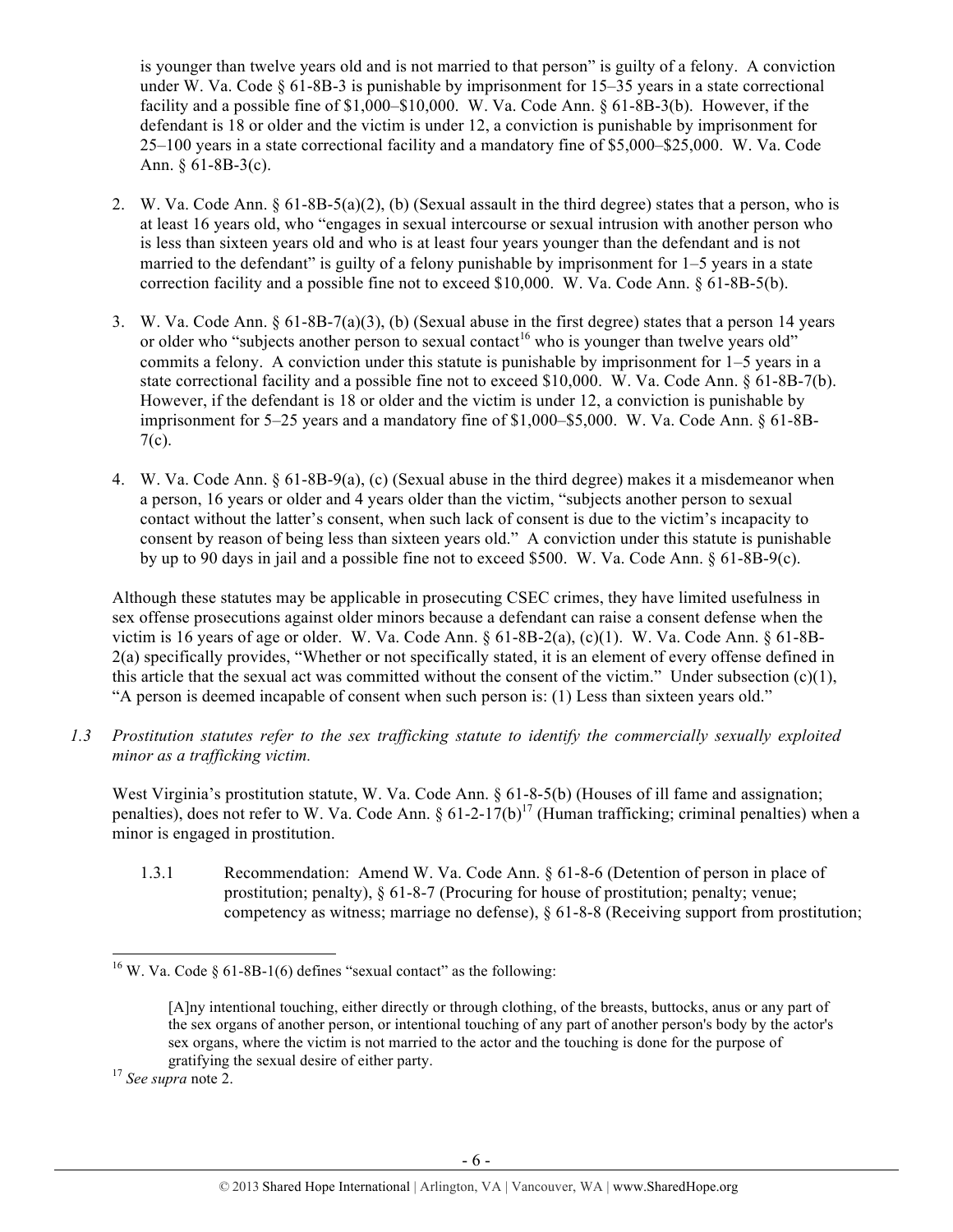pimping; penalty; prostitute may testify), and  $\S$  61-8-5(b) (Houses of ill fame and assignation; penalties) to refer to W. Va. Code Ann. § 61-2-17(a)(5) (Human trafficking; criminal penalties) to identify all commercially sexually exploited and prostituted minors as victims of sex trafficking.

*1.4 The state racketeering or gang crimes statute includes sex trafficking and commercial sexual exploitation of children (CSEC) offenses as predicate acts allowing the statute to be used to prosecute trafficking crimes.* 

West Virginia's Anti-Organized Criminal Enterprise Act, W. Va. Code Ann. § 61-13-3(a), (b) (Offenses) states,

(a) Any person who knowingly and willfully becomes a member of an organized criminal enterprise and who knowingly promotes, furthers or assists in the commission of any qualifying offense himself or herself or in combination with another member of an organized criminal enterprise shall be guilty of a felony and, upon conviction, shall be confined in a state correctional facility for not more than ten years or fined not more than \$25,000, or both. The offense set forth in this subsection is separate and distinct from that of any qualifying offense and may be punished separately.

(b) Any person who knowingly solicits, invites, recruits, encourages or causes another to become a member of an organized criminal enterprise or to assist members of an organized criminal enterprise to aid or assist in the commission of a qualifying offense by one or more members of an organized criminal enterprise shall be guilty of a felony and, upon conviction, be confined in a state correctional facility for not more than five years or fined not more than \$10,000, or both.

W. Va. Code Ann. § 61-13-2 (Definitions) defines "organized criminal enterprise" as "a combination of five or more persons engaging over a period of not less than six months in one or more of the qualifying offenses set forth in this section."

"Qualifying offense" is defined under  $\S 61$ -13-2 to include felony violations of W. Va. Code Ann.  $\S 61$ -2-14(a) (Abduction of person; kidnapping or concealing child; penalties), § 61-3C-14b (Soliciting, etc. a minor via computer; penalty), § 61-8C-2 (Use of minors in filming sexually explicit conduct prohibited; penalty), § 61-8C-3 (Distribution and exhibiting of material depicting minors engaged in sexually explicit conduct prohibited; penalty),  $\S 61-2-17$  (Human trafficking; criminal penalties) and  $\S 61-8A-5$ (Employment or use of minor to produce obscene matter or assist in doing sexually explicit conduct; penalties) or any convictions under § 61-8-8 (Receiving support from prostitution; pimping; penalty). Based on this definition of racketeering, acts of commercial sexual exploitation of children constitute predicate crimes under the racketeering law, making it available for combatting criminal enterprises that engage in domestic minor sex trafficking.

Asset forfeiture applies pursuant to W. Va. Code Ann. § 61-13-5(a) (Forfeiture) which provides,

The following are declared to be contraband and no person shall have a property interest in them: (1) All property which is directly or indirectly used or intended for use in any manner to facilitate a violation of this article; and

(2) Any property constituting or derived from gross profits or other proceeds obtained from a violation of this article.

Additionally, any "private building or place used by members of an organized criminal enterprise for the commission of qualifying offenses" will be declared "a nuisance and may be the subject of an injunction or cause of action for damages or for abatement of the nuisance" as provided for in W. Va. Code Ann. Chapter 61 (Crimes and their punishment), Article 9 (Equitable remedies in aid of chastity, morality and decency). W. Va. Code Ann. § 61-13-4(a).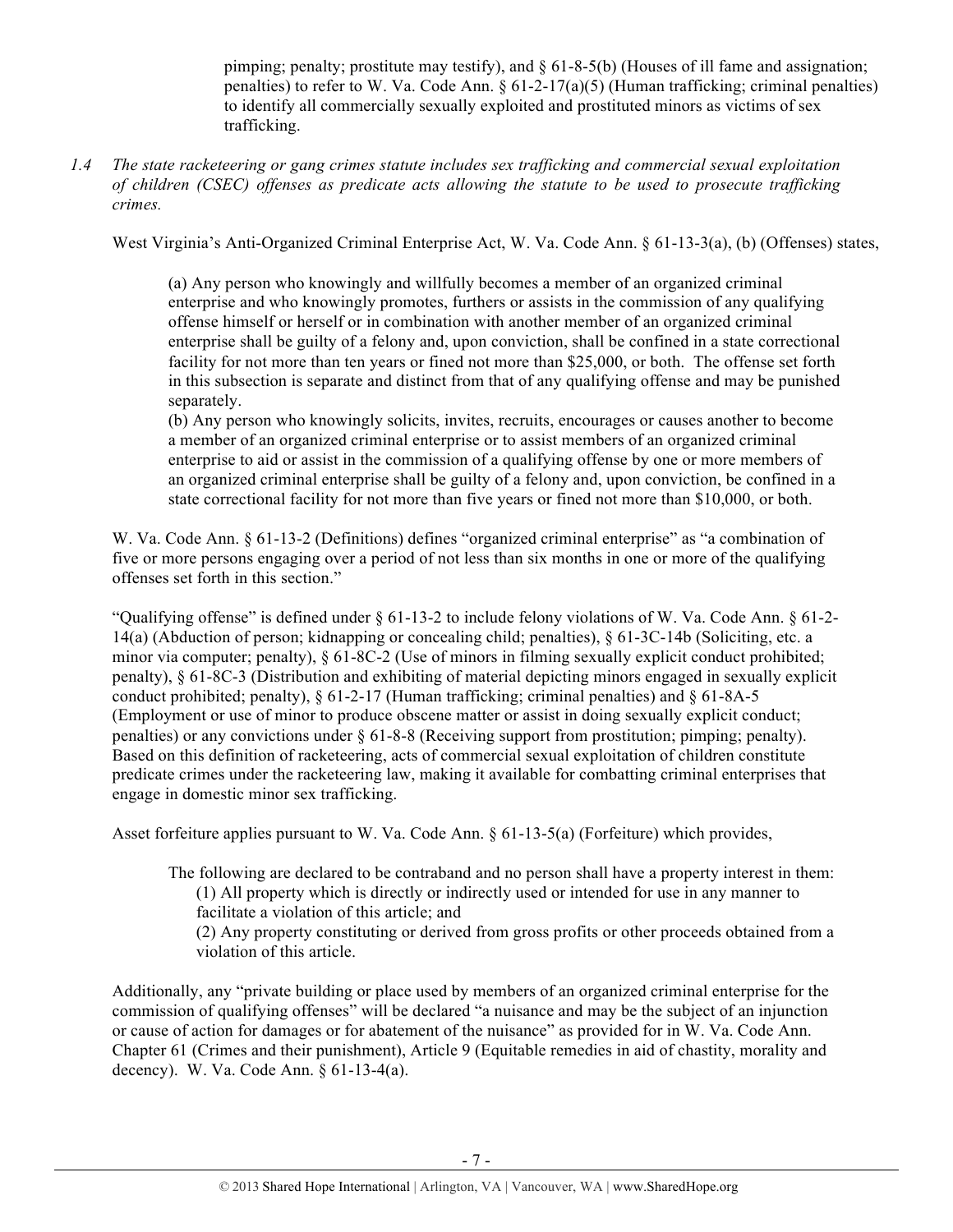#### **FRAMEWORK ISSUE 2: CRIMINAL PROVISIONS ADDRESSING DEMAND**

#### *Legal Components:*

- *2.1 The state sex trafficking law can be applied to buyers of commercial sex acts with a victim of domestic minor sex trafficking.*
- *2.2 Buyers of commercial sex acts with a minor can be prosecuted under commercial sexual exploitation of children (CSEC) laws.*
- *2.3 Solicitation of prostitution laws differentiate between buying sex acts with an adult and buying sex acts with a minor under 18.*
- *2.4 Penalties for buyers of commercial sex acts with minors are as high as federal penalties.*
- *2.5 Using the Internet to lure, entice, or purchase, or attempt to lure, entice, or purchase commercial sex acts with a minor is a separate crime or results in an enhanced penalty for buyers.*
- *2.6 No age mistake defense is permitted for a buyer of commercial sex acts with any minor under 18.*
- *2.7 Base penalties for buying sex acts with a minor under 18 are sufficiently high and not reduced for older minors.*
- *2.8 Financial penalties for buyers of commercial sex acts with minors are sufficiently high to make it difficult for buyers to hide the crime.*
- *2.9 Buying and possessing child pornography carries penalties as high as similar federal offenses.*
- *2.10 Convicted buyers of commercial sex acts with minors and child pornography are required to register as sex offenders.*

 $\mathcal{L}_\mathcal{L} = \mathcal{L}_\mathcal{L} = \mathcal{L}_\mathcal{L} = \mathcal{L}_\mathcal{L} = \mathcal{L}_\mathcal{L} = \mathcal{L}_\mathcal{L} = \mathcal{L}_\mathcal{L} = \mathcal{L}_\mathcal{L} = \mathcal{L}_\mathcal{L} = \mathcal{L}_\mathcal{L} = \mathcal{L}_\mathcal{L} = \mathcal{L}_\mathcal{L} = \mathcal{L}_\mathcal{L} = \mathcal{L}_\mathcal{L} = \mathcal{L}_\mathcal{L} = \mathcal{L}_\mathcal{L} = \mathcal{L}_\mathcal{L}$ 

#### *Legal Analysis*

*2.1 The state sex trafficking law can be applied to buyers of commercial sex acts with a victim of domestic minor sex trafficking.*

W. Va. Code Ann. § 61-2-17(b)<sup>18</sup> (Human trafficking; criminal penalties) might apply to buyers of sex with minors through the term "obtain."<sup>19</sup> W. Va. Code Ann. § 61-2-17(a)(5) defines, "[s]ex trafficking of minors" in part as "the . . . obtaining or receipt of a person under the age of eighteen by any means, whether a United States citizen or foreign national, for the purpose of causing the minor to engage in sexual acts, or in sexual conduct violating the provisions of subsection (b), section five, article eight of this chapter [§§ 61-8-5(b) (Houses of ill fame and assignation; penalties; jurisdiction of courts)]<sup>20</sup> or article eight-c of this chapter [Filming of Sexually Explicit Conduct of Minors]."<sup>21</sup> However, pursuant to the definition of human trafficking under W. Va. Code Ann. § 61-2-17(a)(3)<sup>22</sup> (Human trafficking; penalties), a buyer would have to obtain "two or more persons . . . within any one year period."

<sup>&</sup>lt;sup>18</sup> *See supra* note 2.<br><sup>19</sup> *See* United States v. Jungers, 702 F.3d 1066 (8<sup>th</sup> Cir. 2013). In this case, the Eighth Circuit specifically addressed whether the federal sex trafficking law, 18 U.S.C. § 1591 (Sex trafficking of children or by force, fraud, or coercion) applies to buyers when it reversed a District of South Dakota ruling that Congress did not intend the string of verbs constituting criminal conduct under 18 U.S.C. § 1591(a)(1) ("recruits, entices, harbors, transports, provides, obtains, or maintains") to reach the conduct of buyers. United States v. Jungers, 834 F. Supp. 2d 930, 931 (D.S.D. 2011). Holding that the conduct of buyers who obtain a child for commercial sex can violate 18 U.S.C. § 1591(a)(1), the Eighth Circuit illustrated through hypothetical buyer scenarios that, under certain circumstances, most of the terms in the string of verbs constituting criminal conduct under 18 U.S.C. § 1591(a)(1) could apply to buyers. While other terms may apply to buyers' conduct under state law as well, the analysis here focuses on the term "obtains" which is most likely to apply in the majority of buyer cases. 20 *See supra* note 3.

<sup>21</sup> *See supra* note 4.

<sup>22</sup> *See supra* note 2.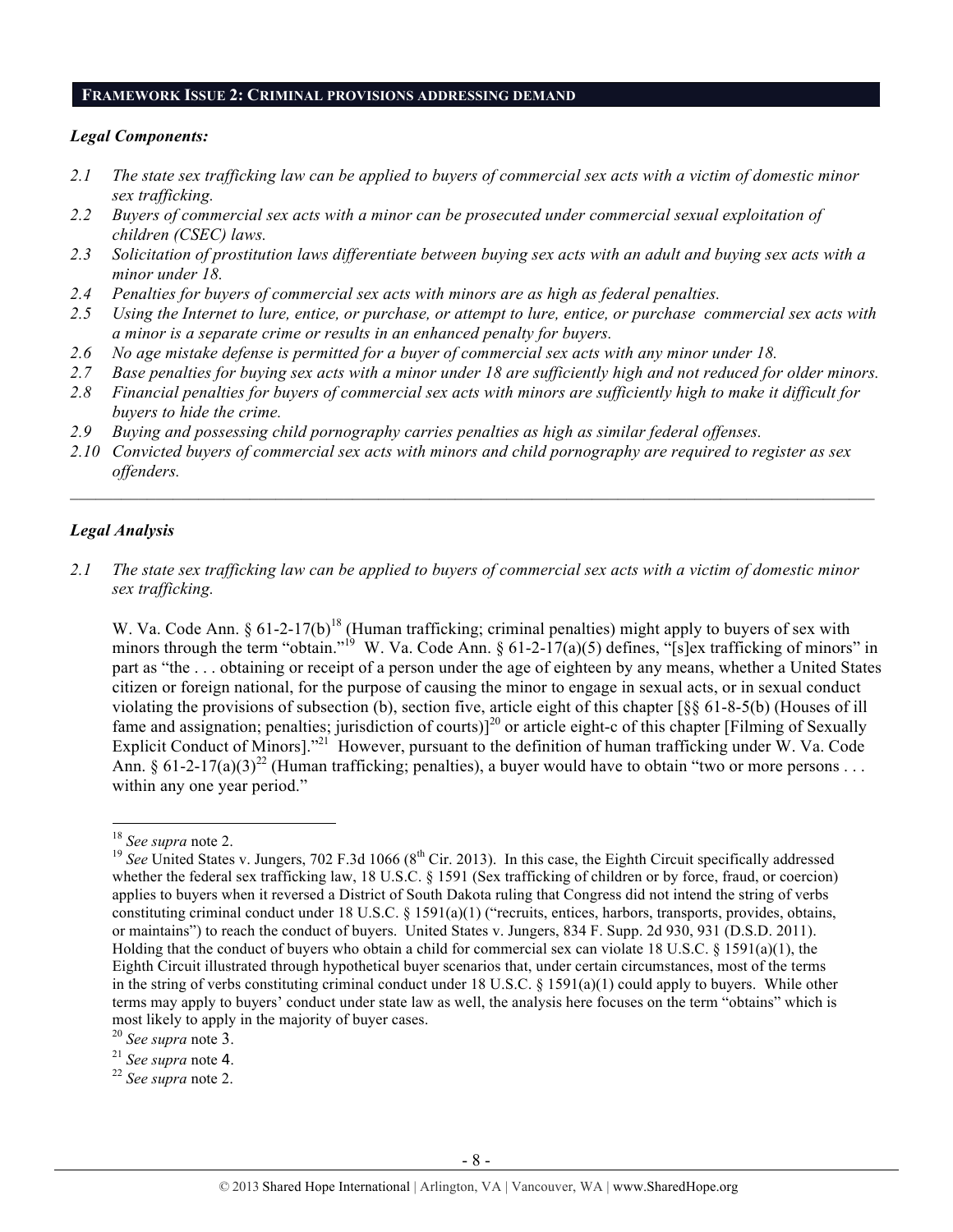Federal prosecutors, under the Trafficking Victims Protection Act  $(TVPA)$ ,<sup>23</sup> have applied the crime of human trafficking to attempted buyers of commercial sex with minors by charging that the buyers attempted to "obtain"<sup>24</sup> a person under 18 to engage in commercial sex. It is unsettled whether the courts will uphold this interpretation of the TVPA. It is arguable, therefore, that the term "obtain" in W. Va. Code Ann. § 61-2-  $17(a)(5)^{25}$  (Human trafficking; criminal penalties) could apply to buyers of commercial sex in West Virginia.

#### *2.2 Buyers of commercial sex acts with a minor can be prosecuted under commercial sexual exploitation of children (CSEC) laws.*

The CSEC offense under W. Va. Code Ann. § 61-3C-14b (Soliciting, etc. a minor via computer; penalty) includes soliciting prostitution with a minor through electronic communications, stating, "Any person over the age of eighteen who knowingly uses a computer to solicit, entice, seduce or lure or attempt to solicit, entice, seduce, or lure . . . a minor known or believed to be at least four years younger than the person using the computer . . . to commit . . . [several crimes, including prostitution] is guilty of a felony . . . ." A conviction under this statute is punishable by imprisonment for 2–10 years, a fine not to exceed \$5,000, or both. W. Va. Code Ann. § 61-3C-14b.

In the absence of another CSEC law to prosecute those buyers of commercial sex acts with minors who do not use a computer to commit the offense, a buyer most likely would be prosecuted under West Virginia's general solicitation law, W. Va. Code Ann. § 61-8-5(b) (Houses of ill fame and assignation; penalties). W. Va. Code Ann. § 61-8-5(b) makes it illegal for a person to "solicit, induce, entice, or procure another to commit an act of prostitution, lewdness, or assignation . . . enter, or remain in any house, place, building, hotel, tourist camp,<sup>26</sup> or other structure or enter or remain in any vehicle, trailer, or other conveyance for the purpose of prostitution, lewdness, or assignation; or . . . aid, abet, or participate in the doing of any of the acts herein . . . ."

First convictions under W. Va. Code Ann. § 61-8-5(b) are punishable by 60 days–6 months in jail and a fine of \$50–\$100. W. Va. Code Ann. § 61-8-5(b). Second convictions are punishable by 6 months–1 year in jail and a fine of \$100–\$250. W. Va. Code Ann. § 61-8-5(b).

Several sexual offenses could be used to prosecute some buyers of commercial sex acts with a minor but do not specifically criminalize the commercial sexual exploitation of a child, and do not identify the minors involved as human trafficking victims.<sup>27</sup> Furthermore, although these statutes may apply to buyers for CSEC crimes, they are of limited usefulness in sex offense prosecutions against older minors because a buyer can raise a consent defense when the victim is 16 years of age or older. W. Va. Code Ann.  $§ 61-8B-2(a), (c)(1).$ 

*2.3 Solicitation of prostitution laws differentiate between buying sex acts with an adult and buying sex acts with a minor under 18.*

West Virginia's general solicitation laws do not differentiate between buying sex with an adult and buying sex with a minor however, if a computer is used, solicitation of a minor for prostitution is

<sup>&</sup>lt;sup>23</sup> Trafficking Victims Protection Act (TVPA) of 2000, Pub. L. No. 106-386, 114 Stat. 1464, 1466 (codified in scattered sections of 18 and 22 U.S.C.).

 $^{24}$  18 U.S.C. § 1591(a).

<sup>&</sup>lt;sup>25</sup> *See supra* note 2. <sup>25</sup> *See supra* note 2. <sup>26</sup> "Tourist camp" is defined as "any temporary or permanent buildings, tents, cabins, or structures, or trailers, or other vehicles which are maintained, offered, or used for dwelling or sleeping quarters for pay." W. Va. Code Ann. § 61-8-5(c). <sup>27</sup> *See supra* Section 1.2 for a full description of the sexual offense laws that may be used to prosecute certain

buyers.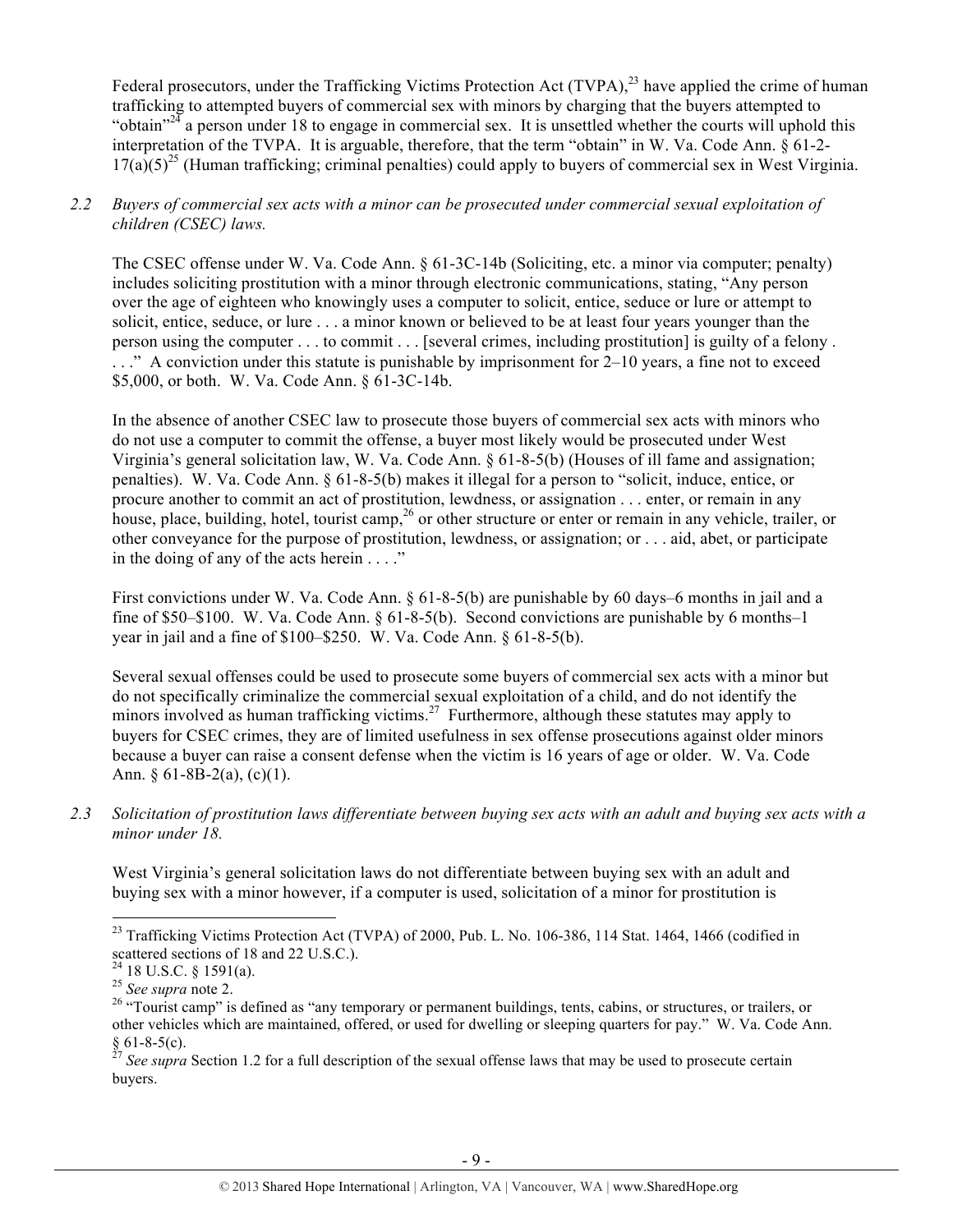separately criminalized under W. Va. Code Ann. § 61-3C-14b (Soliciting, etc. a minor via computer; penalty) which states, "Any person over the age of eighteen, who knowingly uses a computer to solicit, entice, seduce or lure or attempt to solicit, entice, seduce, or lure . . . a minor known or believed to be at least four years younger than the person using the computer . . . to commit . . . [several crimes, including prostitution] is guilty of a felony . . . ." Otherwise, buyers of commercial sex with adults and commercial sex with minors will be guilty of W. Va. Code Ann. § 61-8-5(b) (Houses of ill fame and assignation; penalties).

2.3.1 Recommendation: Enact a law that makes purchasing commercial sex acts with children under 18 a separate offense or impose heightened penalties for buying sex with a minor under W. Va. Code Ann. § 61-8-5(b) (Houses of ill fame and assignation; penalties; jurisdiction of courts).

#### *2.4 Penalties for buyers of commercial sex acts with minors are as high as federal penalties.*

W. Va. Code Ann. §  $61-2-17(b)^{28}$  (Human trafficking; criminal penalties) makes sex trafficking of minors a felony punishable by 3–15 years imprisonment and a possible fine of up to \$200,000 fine, or both. W. Va. Code Ann. § 61-2-17(b).

A conviction under W. Va. Code Ann. § 61-3C-14b (Soliciting, etc. a minor via computer; penalty) is punishable by imprisonment for 2–10 years, a fine not to exceed \$5,000, or both. W. Va. Code Ann. § 61-3C-14b. In the absence of a CSEC or trafficking law to prosecute buyers of commercial sex with minors who do not use a computer to commit the offense, buyers of sex with minors may be prosecuted under the general solicitation statute, W. Va. Code Ann. § 61-8-5(b) (Houses of ill fame and assignation; penalties). First offenses are punishable by 60 days–6 months in jail and a fine of \$50–\$100. W. Va. Code Ann.  $\S 61-8-5(b)$ . Second convictions are punishable by 6 months–1 year in jail and a fine of \$100– \$250. W. Va. Code Ann. § 61-8-5(b).

Several sexual offense laws may be used to prosecute certain buyers of sex acts with a minor.<sup>29</sup>

In comparison, if the victim is under the age of 14, a conviction under the Trafficking Victims Protection Act  $(TVPA)^{30}$  for child sex trafficking is punishable by 15 years to life imprisonment and a fine not to exceed \$250,000. 18 U.S.C. §§ 1591(b)(1), 3559(a)(1), 3571(b)(3). If the victim is between the ages of 14–17, a conviction is punishable by 10 years to life imprisonment and a fine not to exceed \$250,000. 18 U.S.C. §§ 1591(b)(2),  $3559(a)(1)$ ,  $3571(b)(3)$ . A conviction is punishable by mandatory life imprisonment, however, if the buyer has a prior conviction for a federal sex offense $31$  against a minor. To the extent buyers can be prosecuted under other federal CSEC laws.<sup>32</sup> a conviction is punishable by

<sup>&</sup>lt;sup>28</sup> See supra note 2.<br><sup>29</sup> See discussion of relevant provisions that may apply to certain buyers *supra* Section 1.2.<br><sup>30</sup> Trafficking Victims Protection Act (TVPA) of 2000, Pub. L. No. 106-386, 114 Stat. 1464, 1466 (co scattered sections of 18 and 22 U.S.C.).

<sup>&</sup>lt;sup>31</sup> Pursuant to 18 U.S.C. § 3559(e)(2), "federal sex offense" is defined as

an offense under section 1591 [18 U.S.C.S. § 1591] (relating to sex trafficking of children), 2241 [18 U.S.C.S. § 2241] (relating to aggravated sexual abuse), 2242 [18 U.S.C.S. § 2242] (relating to sexual abuse),  $2244(a)(1)$  [18 U.S.C.S. §  $2244(a)(1)$ ] (relating to abusive sexual contact),  $2245$  [18 U.S.C.S. § 2245] (relating to sexual abuse resulting in death), 2251 [18 U.S.C.S. § 2251] (relating to sexual exploitation of children), 2251A [18 USCS  $\S$  2251A] (relating to selling or buying of children), 2422(b) [18 U.S.C.S. § 2422(b)] (relating to coercion and enticement of a minor into prostitution), or 2423(a) [18

U.S.C.S. § 2423(a)] (relating to transportation of minors).<br><sup>32</sup> 18 U.S.C. §§ 2251A(b) (Selling or buying of children), 2251(a) (Sexual exploitation of children), 2423(a) (Transportation of a minor with intent for minor to engage in criminal sexual activity), 2422(a) (Coercion and enticement), 2252(a)(2), (a)(4) (Certain activities relating to material involving the sexual exploitation of minors).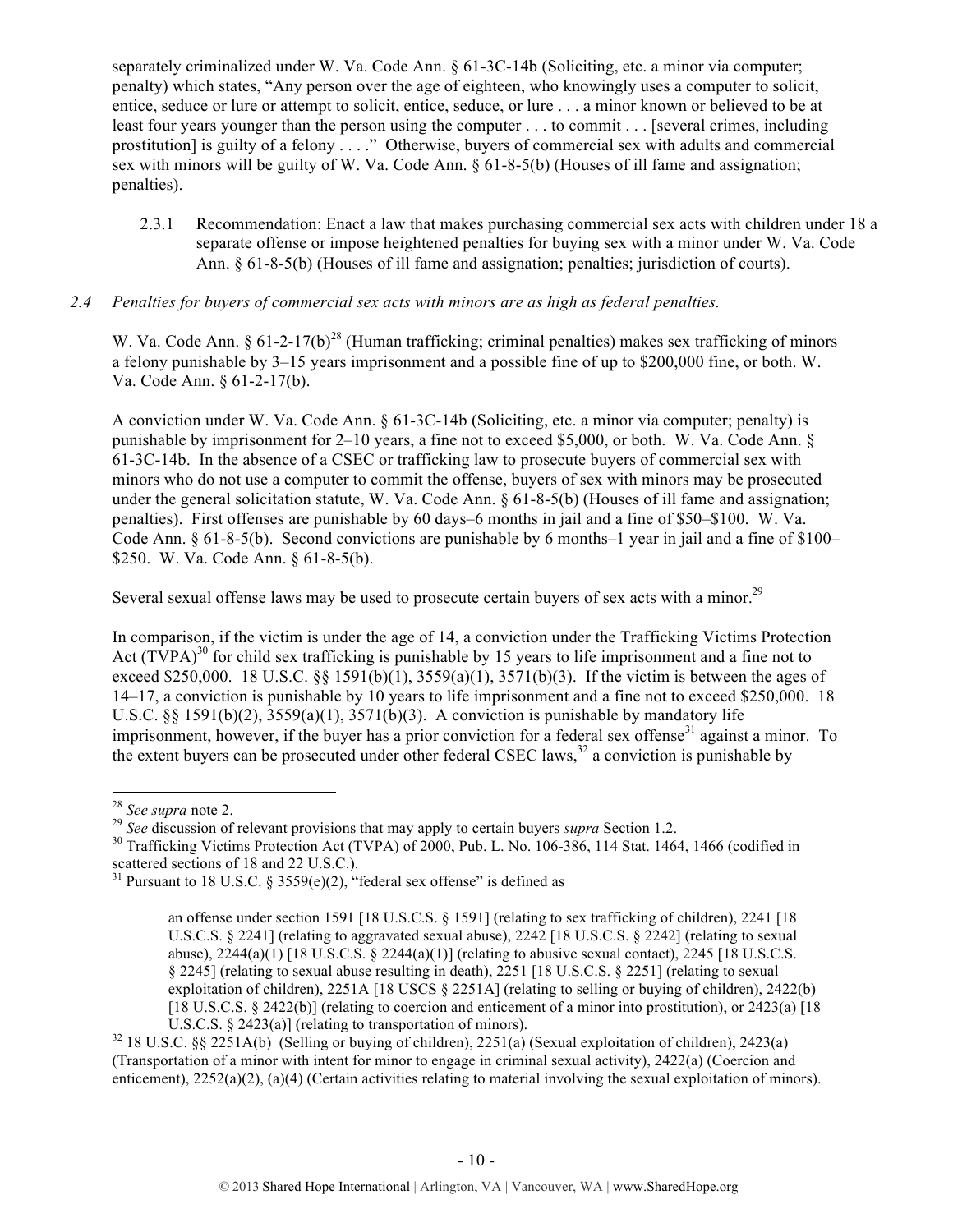penalties ranging from a fine not to exceed \$250,000 to life imprisonment and a fine not to exceed \$250,000.<sup>33</sup>

*2.5 Using the Internet to lure, entice, or purchase, or attempt to lure, entice, or purchase commercial sex acts with a minor is a separate crime or results in an enhanced penalty for buyers.*

W. Va. Code Ann. § 61-3C-14b (Soliciting, etc. a minor via computer; penalty) makes the use of a computer to lure or entice commercial sex acts with a minor illegal. Pursuant to W. Va. Code Ann. § 61- 3C-14b,

Any person over the age of eighteen, who knowingly uses a computer to solicit, entice, seduce or lure, or attempt to solicit, entice, seduce or lure, a minor known or believed to be at least four years younger than the person using the computer or a person he or she reasonably believes to be a minor, to commit any illegal act proscribed by the provisions of article eight [Crimes against chastity, morality and decency], eight-b [Sexual offenses], eight-c [Filming of sexually explicit conduct of minors], or eight-d [Child abuse] of this chapter . . . is guilty of a felony . . . .

Article 8, referred to in W. Va. Code Ann. § 61-3C-14b, includes W. Va. Code Ann. § 61-8-5(b), which makes it a crime for a person to "solicit, induce, entice, or procure another to commit an act of prostitution, lewdness, or assignation."

A conviction under W. Va. Code Ann. § 61-3C-14b is punishable as a felony by imprisonment for 2–10 years in a state correctional facility, a fine not to exceed \$5,000, or both. W. Va. Code Ann. § 61-3C-14b.

*2.6 No age mistake defense is permitted for a buyer of commercial sex acts with any minor under 18.*

Neither W. Va. Code Ann. § 61-2-17<sup>34</sup> (Human trafficking; criminal penalties) nor § 61-3C-14b (Soliciting, etc. a minor via computer; penalty) expressly prohibits a mistake of age defense.

- 2.6.1 Recommendation: Amend W. Va. Code Ann. § 61-2-17 (Human trafficking; criminal penalties) and § 61-3C-14b (Soliciting, etc. a minor via computer; penalty) to expressly prohibit a mistake of age defense for these crimes.
- *2.7 Base penalties for buying sex acts with a minor under 18 are sufficiently high and not reduced for older minors.*

W. Va. Code Ann. § 61-2-17<sup>35</sup> (Human trafficking; criminal penalties) and W. Va. Code Ann. § 61-3C-14b (Soliciting, etc. a minor via computer; penalty) do not stagger penalties based on the age of the minor victim.

<sup>!!!!!!!!!!!!!!!!!!!!!!!!!!!!!!!!!!!!!!!!!!!!!!!!!!!!!!!!!!!!</sup>  $33$  18 U.S.C. §§ 2251A(b) (conviction punishable by imprisonment for 30 years to life and a fine), 2251(e) (conviction punishable by imprisonment for 15–30 years and a fine), 2423(a) (conviction punishable by imprisonment for 10 years to life and a fine), 2422(a) (conviction punishable by a fine, imprisonment up to 20 years, or both),  $2252(a)(2)$ , (4) (stating that a conviction under subsection (a)(2) is punishable by imprisonment for 5–20 years and a fine, while a conviction under subsection (a)(4) is punishable by imprisonment up to 10 years, a fine, or both.); *see also* 18 U.S.C. §§ 3559(a)(1) (classifying all of the above listed offenses as felonies), 3571(b)(3) (providing a fine up to \$250,000 for any felony conviction).

<sup>34</sup> *See supra* note 2. <sup>35</sup> *See supra* note 2.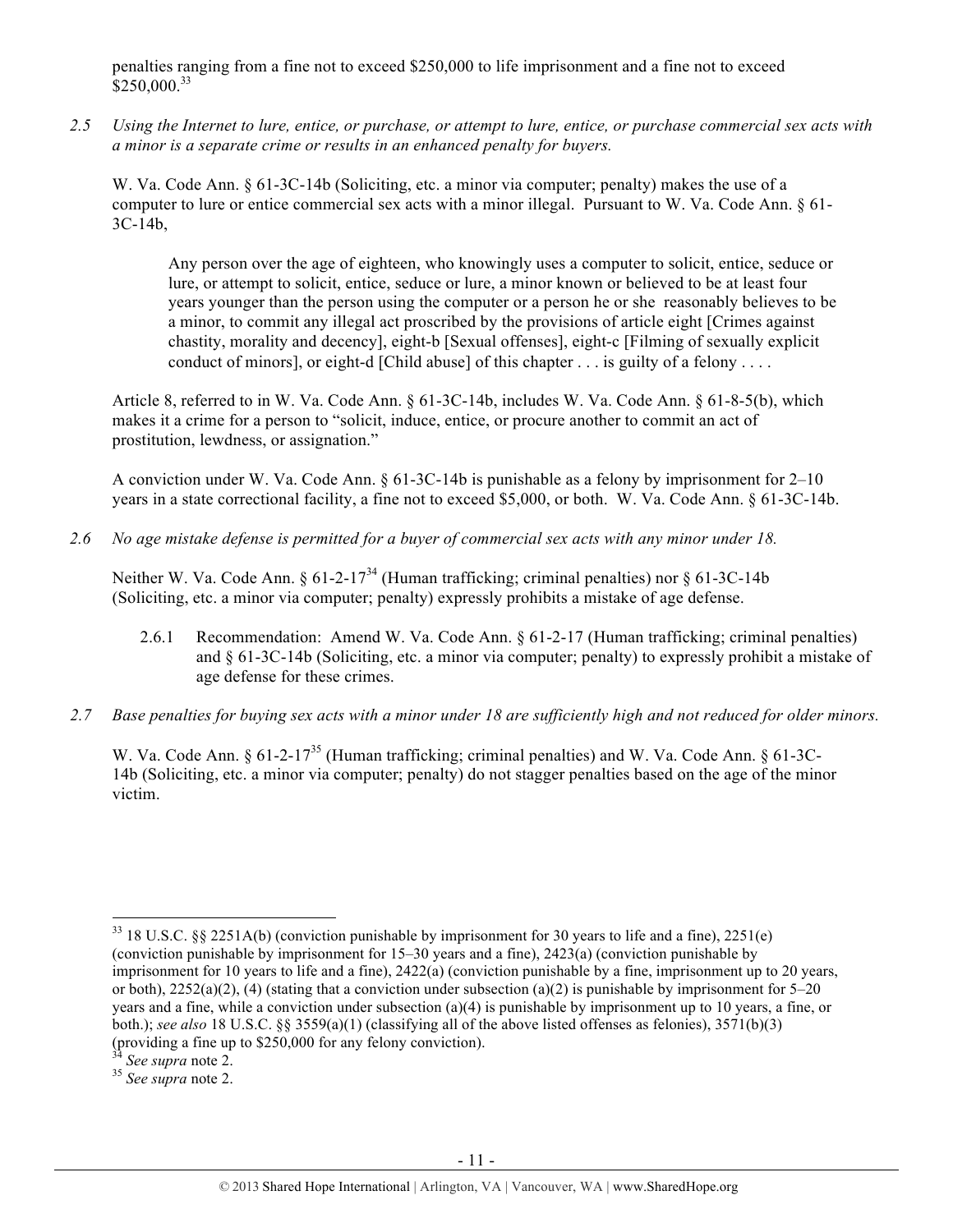*2.8 Financial penalties for buyers of commercial sex acts with minors are sufficiently high to make it difficult for buyers to hide the crime.*

W. Va. Code Ann. §  $61-2-17(b)^{36}$  (Human trafficking; criminal penalties) makes those who purchase sex with minors under 18 subject to a possible fine not to exceed \$200,000. W. Va. Code Ann. § 61-2-17(b). Convicted buyers over 18 who use a computer to solicit a child for prostitution in violation of W. Va. Code Ann. § 61-3C-14b (Soliciting, etc. a minor via computer; penalty) may be fined up to \$5,000. W. Va. Code Ann. § 61-3C-14b.

Additionally, pursuant to W. Va. Code Ann. § 61-8C-7(a) (Items subject to forfeiture; persons authorized to seize property subject to forfeiture), buyers who violate W. Va. Code Ann. § 61-3C-14b (Soliciting, etc. a minor via computer; penalty) or possess child pornography in violation of § 61-8C-3 (Distribution and exhibiting of material depicting minors engaged in sexually explicit conduct; penalty) may be subject to discretionary, civil asset forfeiture. The following items are subject to forfeiture pursuant to W.Va. Code Ann. § 61-8C-7:

(1) All visual depictions which have been manufactured, distributed, dispensed, or possessed in violation of article eight-a  $\left[\S\S\]$  61-8A-1 et seq.]<sup>37</sup> or eight-c  $\left[\S\S\]$  61-8C-1et seq.]<sup>38</sup> of this chapter or section fourteen-b [§ 61-3C-14b], article three-c of this chapter;

(2) All raw materials, products and equipment of any kind which are used, intended for use, in manufacturing, processing, delivering, importing or exporting any visual depictions or any crimes against children in violation of article eight-a [§§ 61-8A-1 et seq.] or eight-c [§§ 61-8C-1 et seq.] of this chapter of section fourteen-b [§ 61-3C-14b], article three-c of this chapter; (3) All books, records, research products and materials, including hard drives, microfilm, tapes and data which are used, or have been used, or are intended for use in violation of article eight-a [§§ 61-8A-1et seq.] or eight-c [§§ 61-8C-1 et seq.] of this chapter of section fourteen-b [§ 61- 3C-14b], article three-c of this chapter

(4) All moneys, negotiable instruments, securities, or other things of value furnished or intended to be furnished in violation of article eight-a  $\lceil \S \S 61-8A-1$  et seq.] or eight-c  $\lceil \S \S 61-8C-1 \rceil$  et seq.] of this chapter of section fourteen-b [§ 61-3C-14b], article three-c of this chapter by any person in exchange for a visual depiction, all proceeds traceable to the exchange and all moneys, negotiable instruments, and securities used, or which are intended to be used, to facilitate any violation of article eight-a [§§ 61-8A-1et seq.] or eight-c [§§ 61-8C-1 et seq.] of this chapter of section fourteen-b  $\lceil \S 61-3C-14b \rceil$ , article three-c of this chapter...;

(5) All conveyances, including aircraft, vehicles or vessels, which are used, have been used, or are intended for use, to transport, or in any manner to facilitate the transportation, sale, receipt, possession, or concealment of property described in (1), (2) or (3) of this subsection<sup>39</sup>…."

<sup>&</sup>lt;sup>36</sup> See supra note 2.<br><sup>37</sup> The relevant criminal offenses under W. Va. Code Ann. §§ 61-8A (Preparation, distribution or exhibition of obscene matter to minors) include § 61-8A-2 (Distribution and display to minor of obscene matter; penalties; defenses), § 61-8A-4 (Use of obscene matter with intent to seduce minor), and § 61-8A-1 (Employment or use of minor to produce obscene matter or assist in doing sexually explicit conduct; penalties).

 $38$  The relevant criminal offenses under W. Va. Code Ann. §§ 61-8C (Filming of sexually explicit conduct of minors) include § 61-8C-2 (Use of minors in filming sexually explicit conduct prohibited; penalty), § 61-8C-3 (Distribution and exhibiting of material depicting minors engaged in sexually explicit conduct; penalty), and § 61- 8C-3a (Promoting child erotica; penalties).<br><sup>39</sup> Exceptions under W. Va. Code § 61-8C-7(a)(5) include:

<sup>(</sup>A) A conveyance used by any person as a common carrier in the transaction of business as a common carrier shall not be forfeited under this section unless it appears that the person owning the conveyance is a consenting party or privy to a violation of article eight-a [§§ 61-8A-1 et seq.] or eight-c [§§ 61-8C-1 et seq.] of this chapter or section fourteen-b [§ 61-3C-14b], article three-c of this chapter;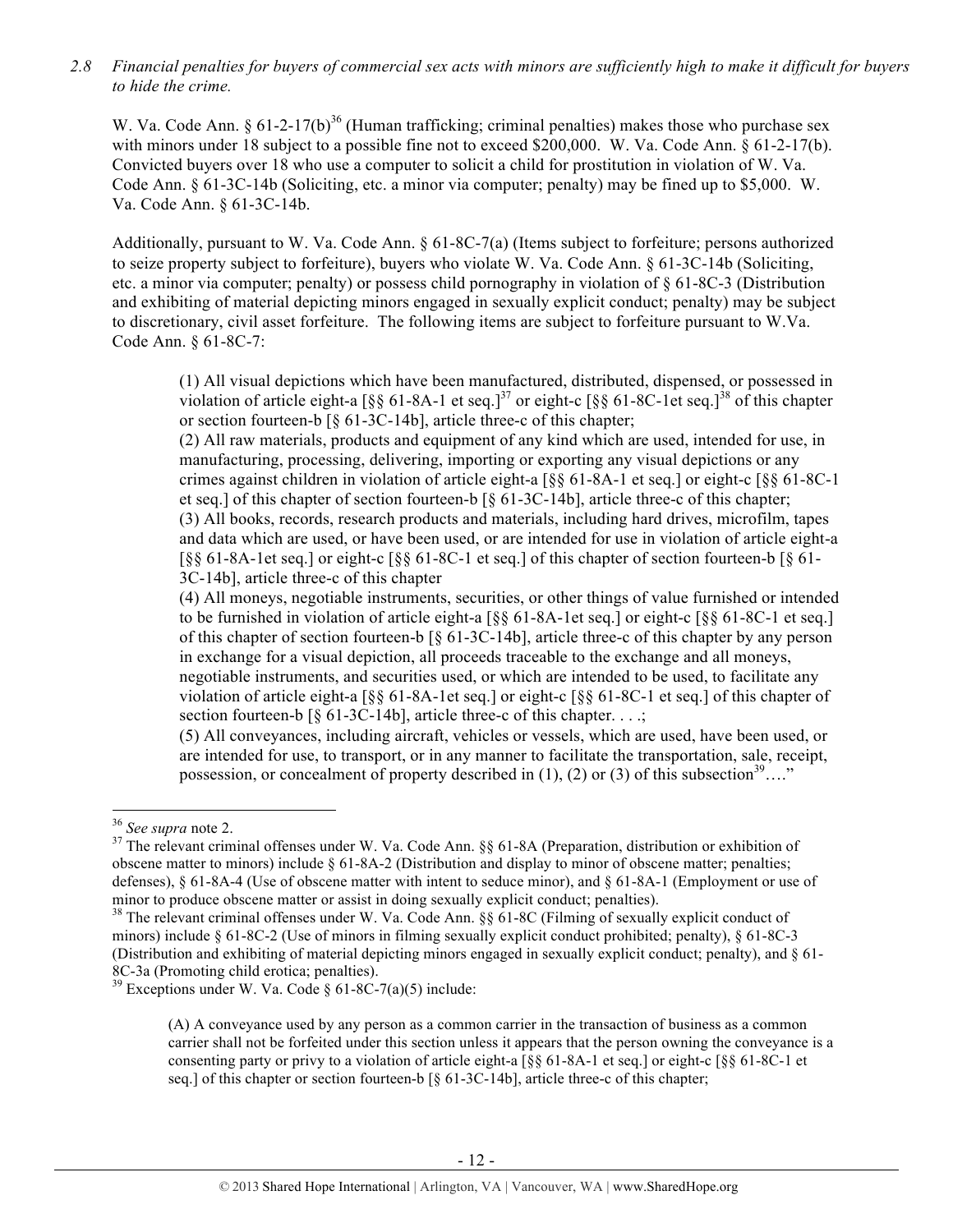Pursuant to W.Va. Code Ann. § 61-8C-7(b), property subject to forfeiture may be seized by the state police. Disposition of forfeitable property is governed by W.Va. Code Ann. § 61-8C-10 and 61-8C-11, which provide for alternate dispositions of moneys, securities or negotiable instruments and other property. Moneys, securities and other negotiable instruments shall be distributed as follows: (1) 10% to the office of the prosecuting attorney that initiated the forfeiture proceeding, (2) the balance to a special law-enforcement investigation fund. W. Va. Code Ann. § 61-8C-10. The circuit court ordering the forfeiture of all other property, upon application by the prosecuting attorney or the Superintendent of the State Police or his or her designee, may direct: (1) Title to the forfeited property be vested in the lawenforcement agency so petitioning; (2) The law-enforcement agency responsible for the seizure retain the property for official use; or (3) The forfeited property shall be offered at public auction to the highest bidder for cash. W.Va. Code Ann. §61-8C-11.

Absent a law that makes it a crime to purchase commercial sex acts with a minor without using a computer to accomplish the offense, a buyer might be convicted under W. Va. Code Ann.  $\S 61-8-5(b)$ (Houses of ill fame and assignation; penalties; jurisdiction of courts), which carries a fine of \$50–\$100 for a first conviction and a fine of \$100–\$250 for a second conviction. W. Va. Code Ann. § 61-8-5(b).

Additionally, West Virginia has a general restitution statute that may apply to buyers in certain instances. Restitution is mandatory where a defendant is "convicted of a felony or misdemeanor causing physical, psychological or economic injury or loss to a victim . . . unless the court finds restitution to be wholly or partially impractical as set forth" in the Victim Protection Act of 1984. Pursuant to W. Va. Code Ann. §  $61-11A-4(b)(2)$ , where the victim suffers "bodily injury," a defendant shall be ordered to

(A) Pay an amount equal to the cost of necessary medical and related professional services and devices relating to physical, psychiatric and psychological care, including nonmedical care and treatment rendered in accordance with a method of healing recognized by the law of the place of treatment;

(B) Pay an amount equal to the cost of necessary physical and occupational therapy and rehabilitation; and

(C) Reimburse the victim for income lost by the victim as a result of the offense.

Persons convicted under W. Va. Code Ann. § 61-8C-3 (Distribution and exhibiting of material depicting minors engaged in sexually explicit conduct prohibited; penalty), discussed in Section 2.9, may also be required, in addition to any penalties and restitution imposed by the court, to "pay all or any portion of the cost of medical, psychological or psychiatric treatment of the minor resulting from the act or acts for which the person is convicted, whether or not the minor is considered to have sustained bodily injury." W. Va. Code Ann. § 61-8C-4.

!!!!!!!!!!!!!!!!!!!!!!!!!!!!!!!!!!!!!!!!!!!!!!!!!!!!!!!!!!!!!!!!!!!!!!!!!!!!!!!!!!!!!!!!!!!!!!!!!!!!!!!!!!!!!!!!!!!!!!!!!!!!!!!!!!!!!!!!!!!!!!!!!!!!!!!!!!!!!!!!!!!!!!!!!!!!!!!!!!!!!!!!!!!!!!!!!!!

(B**)** A conveyance shall not be forfeited under the provisions of this article if the person owning the conveyance establishes that he or she neither knew, nor had reason to know, that the conveyance was being employed or was likely to be employed in a violation of article eight-a [§§ 61-8A-1 et seq.] or eight-c [§§ 61-8C-1 et seq.] of this chapter or section fourteen-b [§ 61-3C-14b], article three-c of this chapter; and (C**)** A bona fide security interest or other valid lien in any conveyance shall not be forfeited under the provisions of this article, unless the state proves by a preponderance of the evidence that the holder of the security interest or lien either knew, or had reason to know, that the conveyance was being used or was likely to be used in a violation of article eight-a [§§ 61-8A-1 et seq.] or eight-c [§§ 61-8C-1 et seq.] of this chapter or section fourteen-b [§ 61-3C-14b], article three-c of this chapter.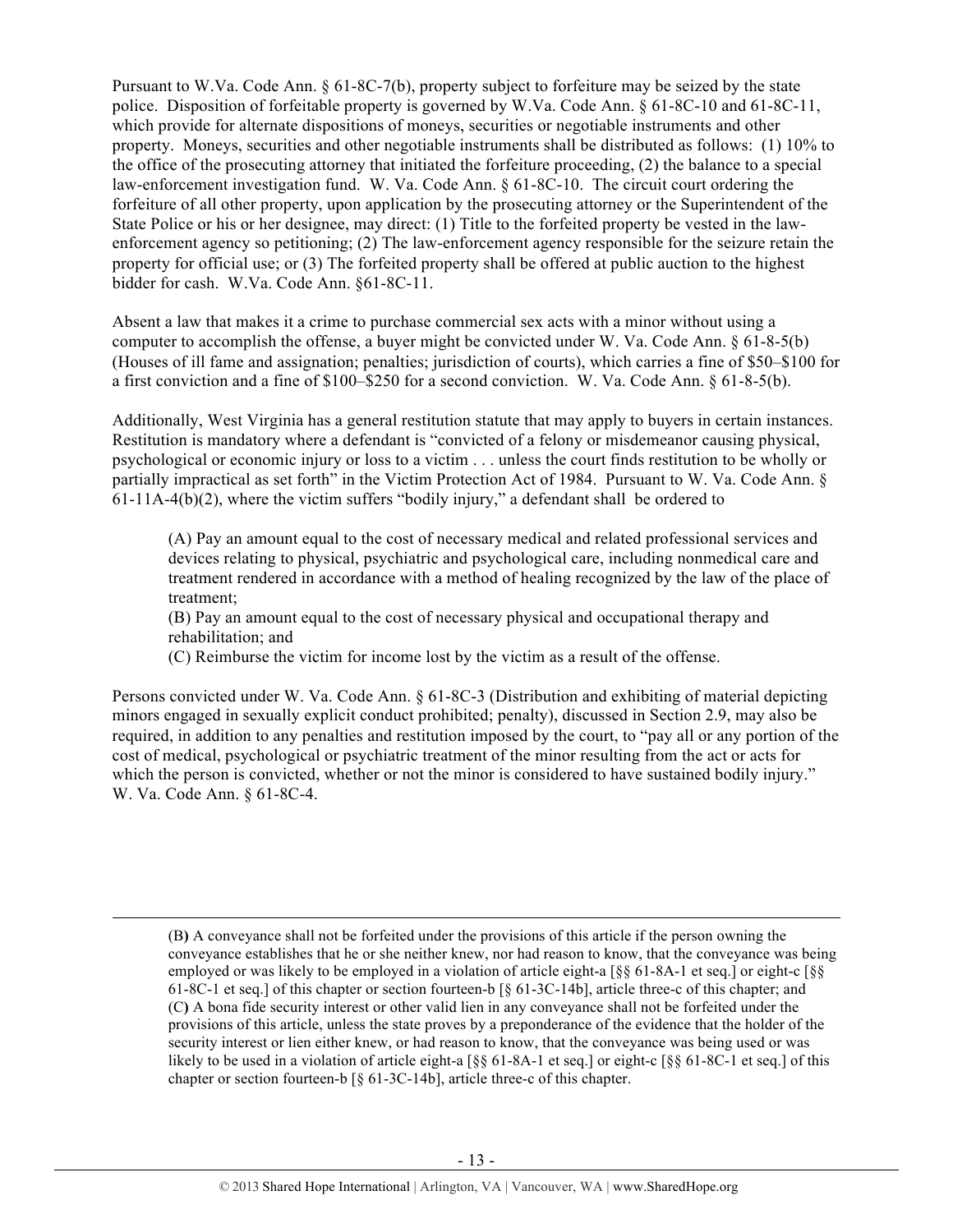#### *2.9 Buying and possessing child pornography carries penalties as high as similar federal offenses.*

punishable by imprisonment up to 40 years and a fine not to exceed  $$250,000.<sup>43</sup>$ 

W. Va. Code Ann. § 61-8C-3 (Distribution and exhibiting of material depicting minors engaged in sexually explicit conduct prohibited; penalty) criminalizes the possession of child pornography. W. Va. Code Ann. § 61-8C-3 provides that "[a]ny person who, with knowledge . . . possesses . . . any material visually portraying a minor engaged in any sexually explicit conduct<sup>40</sup> is guilty of a felony . . . ." A conviction under this statute is punishable by imprisonment for up to 2 years in the penitentiary and a fine not to exceed \$2,000. W. Va. Code Ann. § 61-8C-3. In addition to criminal penalties and restitution imposed by the court, persons convicted under W. Va. Code Ann. § 61-8C-3 (Distribution and exhibiting of material depicting minors engaged in sexually explicit conduct prohibited; penalty) may also be required to "pay all or any portion of the cost of medical, psychological or psychiatric treatment of the minor resulting from the act or acts for which the person is convicted, whether or not the minor is considered to have sustained bodily injury." W. Va. Code Ann. § 61-8C-4. In comparison, a federal conviction for possession of child pornography $^{41}$  is generally punishable by imprisonment for  $5-20$  years and a fine not to exceed \$250,000.<sup>42</sup> Subsequent convictions, however, are

- 2.9.1 Recommendation: Amend W. Va. Code Ann. § 61-8C-3 (Distribution and exhibiting of material depicting minors engaged in sexually explicit conduct prohibited; penalty) to increase the penalties for possession of child pornography.
- *2.10 Convicted buyers of commercial sex acts with minors and child pornography are required to register as sex offenders*.

West Virginia's Sex Offender Registration Act, W. Va. Code Ann. § 15-12-1 et seq., establishes sex offender registration requirements. Specifically, W. Va. Code Ann. § 15-12-2(b) (Registration) requires any person convicted of specified offenses to register as a sex offender. Those specific offenses include convictions under the following statues: W. Va. Code Ann. § 61-8A-2 (Distribution and display to minor of obscene matter; penalties; defenses), § 61-8A-4 (Use of obscene matter with intent to seduce minor), § 61-8A-5 (Employment or use of minor to produce obscene matter or assist in doing sexually explicit conduct; penalties), § 61-8C-3 (Distribution and exhibiting of material depicting minors engaged in sexually explicit conduct prohibited; penalty), § 61-3C-14b (Soliciting, etc. a minor via computer;

<sup>&</sup>lt;sup>40</sup> *See supra* note 11.<br><sup>41</sup> 18 U.S.C. §§ 2252(a)(2), (a)(4) (Certain activities relating to material involving the sexual exploitation of minors),  $2252A(a)(2)$ –(3) (Certain activities relating to material constituting or containing child pornography), 1466A(a), (b) (Obscene visual representations of the sexual abuse of children).<br><sup>42</sup> 18 U.S.C. §§ 2252(b) (stating that a conviction under subsection (a)(2) is punishable by imprisonment for 5–20

years and a fine, while a conviction under subsection (a)(4) is punishable by imprisonment up to 10 years, a fine, or both), 2252A(b)(1) (a conviction is punishable by imprisonment for 5–20 years and a fine), 1466A(a), (b) (stating that a conviction under subsection (a) is "subject to the penalties provided in section  $2252A(b)(1)$ ," imprisonment for 5–20 years and a fine, while a conviction under subsection (b) is "subject to the penalties provided in section 2252A(b)(2)," imprisonment up to 10 years, a fine, or both); *see also* 18 U.S.C. §§ 3559(a)(1) (classifying all of the above listed offenses as felonies),  $3571(b)(3)$  (providing a fine up to \$250,000 for any felony conviction).<br><sup>43</sup> 18 U.S.C. §§ 2252(b) (stating if a person has a prior conviction under subsection (a)(2), or a list of other

conviction is punishable by a fine and imprisonment for 15–40 years, but if a person has a prior conviction under subsection (a)(4), or a list of other statutes, a conviction is punishable by a fine and imprisonment for  $10-20$  years),  $2252A(b)(1)$  (stating if a person has a prior conviction under subsection (a)(2), (a)(3), or a list of other statutes, a conviction is punishable by a fine and imprisonment for  $15-40$  years),  $1466A(a)$ , (b) (stating that the penalty scheme for section 2252A(b) applies); *see also* 18 U.S.C. §§ 3559(a)(1) (classifying all of the above listed offenses as felonies), 3571(b)(3) (providing a fine up to \$250,000 for any felony conviction).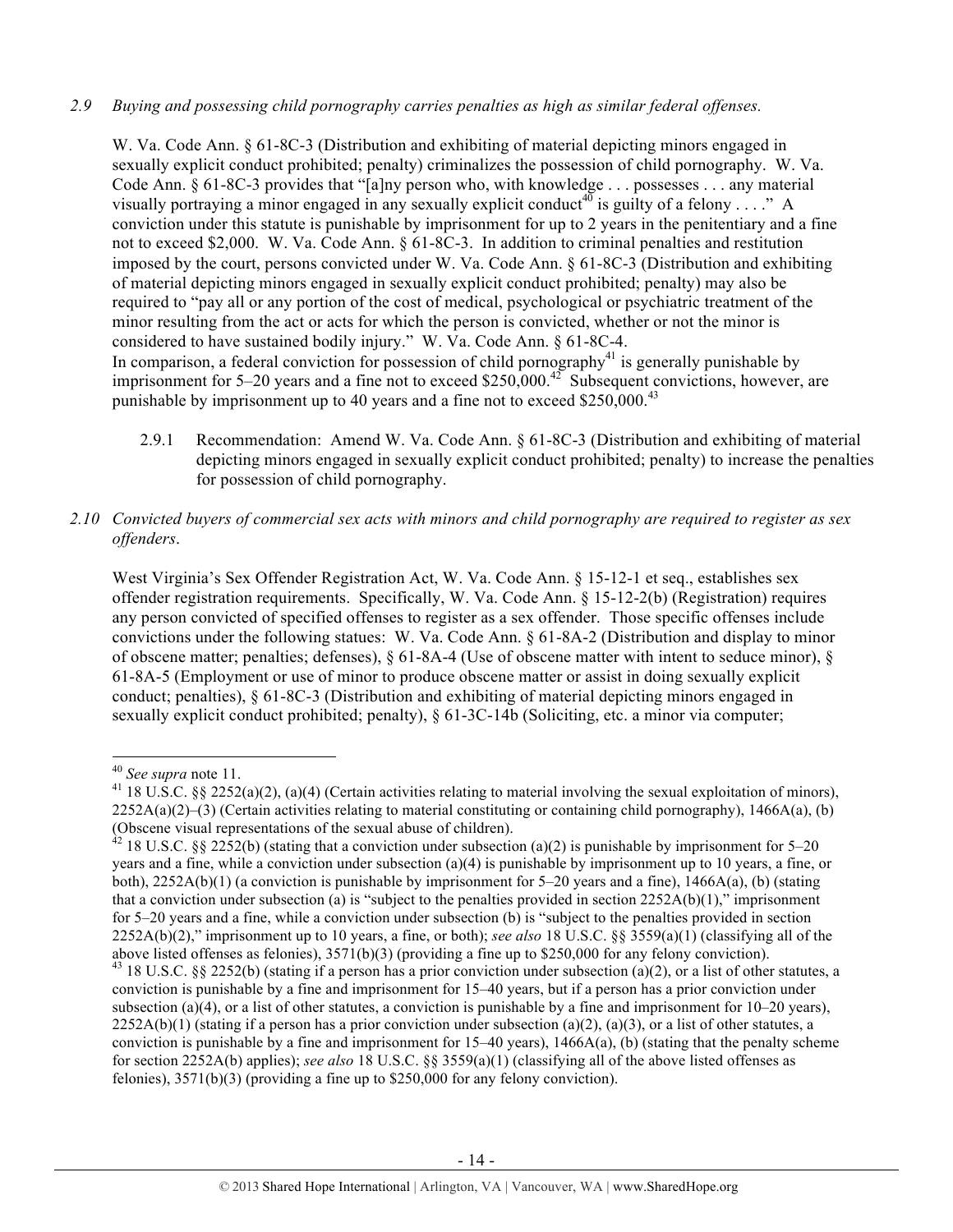penalty), § 61-8B-3(a)(2) (Sexual assault in the first degree), § 61-8B-5(a)(2) (Sexual assault in the third degree), § 61-8B-7(a)(3) (Sexual abuse in the first degree), and § 61-8B-9(a) (Sexual abuse in the third degree). Furthermore, "Any person who has been convicted of a criminal offense and the sentencing judge made a written finding that the offense was sexually motivated<sup>44</sup> shall also register as set forth in this article." W. Va. Code Ann.  $\S$  15-12-2(c).

A conviction under W. Va. Code Ann. § 61-8-5(b) (Houses of ill fame and assignation; penalties; jurisdiction of courts), however, is not an enumerated offense in W. Va. Code Ann. § 15-12-2(b) automatically requiring a convicted defendant to register as a sex offender, even if the victim is a minor. Thus, registration as a sex offender could only be required for convictions under W. Va. Code Ann. § 61- 8-5(b) pursuant to W. Va. Code Ann. § 15-12-2(c) by written findings of the court that the offense was sexually motivated.

Buyers convicted of W. Va. Code Ann. §  $61-2-17^{45}$  (Human trafficking; criminal penalties) are not required to register as sex offenders under W. Va. Code Ann. § 15-12-2(b) (Registration).

2.10.1 Recommendation: Amend W. Va. Code Ann. § 15-12-2(b) (Registration) to include W. Va. Code Ann. § 61-8-5(b) (Houses of ill fame and assignation; penalties; jurisdiction of courts) and § 61-2- 17 (Human trafficking; criminal penalties) to be included as offenses that automatically require a convicted defendant to register as a sex offender when a minor victim is involved.

<sup>&</sup>lt;sup>44</sup> "For purposes of this article, the term 'sexually motivated' means that one of the purposes for which a person committed the crime was for any person's sexual gratification." W. Va. Code Ann. § 15-12-2(j). 45 *See supra* note 2.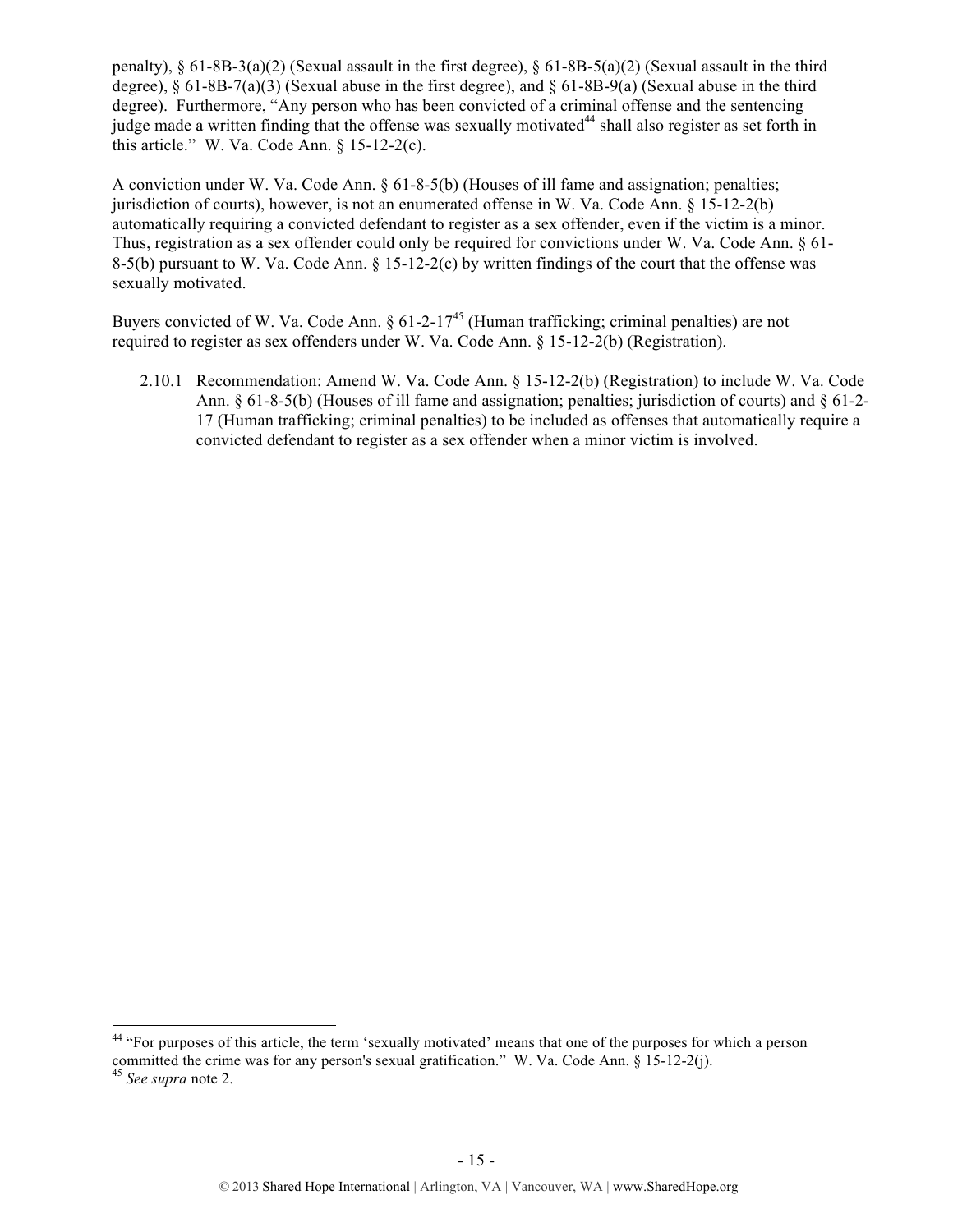#### **FRAMEWORK ISSUE 3: CRIMINAL PROVISIONS FOR TRAFFICKERS**

#### *Legal Components:*

- *3.1 Penalties for trafficking a child for sexual exploitation are as high as federal penalties.*
- *3.2 Creating and distributing child pornography carries penalties as high as similar federal offenses.*
- *3.3 Using the Internet to lure, entice, recruit, or sell commercial sex acts with a minor is a separate crime or results in an enhanced penalty for traffickers.*
- *3.4 Financial penalties for traffickers, including asset forfeiture, are sufficiently high.*
- *3.5 Convicted traffickers are required to register as sex offenders.*
- *3.6 Laws relating to termination of parental rights for certain offenses include sex trafficking or commercial sexual exploitation of children (CSEC) offenses in order to remove the children of traffickers from their control and potential exploitation.*

 $\mathcal{L} = \{ \mathcal{L} \mathcal{L} \mathcal{L} \mathcal{L} \mathcal{L} \mathcal{L} \mathcal{L} \mathcal{L} \mathcal{L} \mathcal{L} \mathcal{L} \mathcal{L} \mathcal{L} \mathcal{L} \mathcal{L} \mathcal{L} \mathcal{L} \mathcal{L} \mathcal{L} \mathcal{L} \mathcal{L} \mathcal{L} \mathcal{L} \mathcal{L} \mathcal{L} \mathcal{L} \mathcal{L} \mathcal{L} \mathcal{L} \mathcal{L} \mathcal{L} \mathcal{L} \mathcal{L} \mathcal{L} \mathcal{L} \$ 

#### *Legal Analysis:*

*3.1 Penalties for trafficking a child for sexual exploitation are as high as federal penalties.*<sup>46</sup>

Traffickers can be prosecuted under W. Va. Code Ann.  $\S 61-2-17^{47}$  (Human trafficking; criminal penalties). For a person to be convicted of human trafficking under W. Va. Code Ann. § 61-2-17(b) (Human trafficking; penalties), conduct constituting "labor trafficking" under  $\S$  61-2-17(a)(4), "sex trafficking of minors" under § 61-2-17(a)(5), or "sex trafficking of adults" under § 61-2-17(a)(6) must result in "two or more persons trafficked within any one year period." W. Va. Code Ann. § 61-2-  $17(a)(3)$ . Human trafficking is a felony punishable by 3–15 years imprisonment. W. Va. Code Ann. §  $61-2-17(b)$ .

Traffickers may also be prosecuted under W. Va. Code Ann. § 61-2-14(a) (Abduction of person; kidnapping or concealing child; penalties), which states that a person who "takes away a child under the age of sixteen years from any person having lawful charge of such child, for the purpose of prostitution or concubinage, shall be guilty of a felony  $\dots$ ." W. Va. Code Ann. § 61-2-14(a). A conviction under this statute is punishable by imprisonment for  $3-10$  years in the penitentiary. W. Va. Code Ann. § 61-2-14(a).

Traffickers could also be prosecuted under W. Va. Code Ann. § 61-8-8 (Receiving support from prostitution; pimping; penalty), which provides, "Any person who, knowing another person to be a prostitute, shall live or derive support or maintenance, in whole or in part, from the earnings or proceeds of the prostitution of such prostitute, or from money loaned or advanced to or charged against such prostitution by any keeper or manager or inmate of a house or other place where prostitution is practiced or allowed, or shall tout or receive compensation for touting for such prostitution, shall be guilty of pimping . . . ." When the person prostituted is a minor, a conviction under W. Va. Code Ann. § 61-8-8 is a felony punishable by a minimum of imprisonment for 2 years, a fine not to exceed \$5,000, or both.

Traffickers may also face prosecution under W. Va. Code Ann. § 61-8-6 (Detention of person in place of prostitution; penalty) and  $\S 61-8-7$  (Procuring for house of prostitution; penalty), both of which are considered felonies when the victim is a minor and are punishable by imprisonment for 2–5 years, a fine not to exceed \$5,000, or both. W. Va. Code Ann. §§ 61-8-6, 61-8-7. Traffickers convicted under W. Va.

<sup>46</sup> *See supra* Section 1.2 for a full description of the substantive provisions of the West Virginia CSEC laws applicable to traffickers.

<sup>47</sup> *See supra* note 2.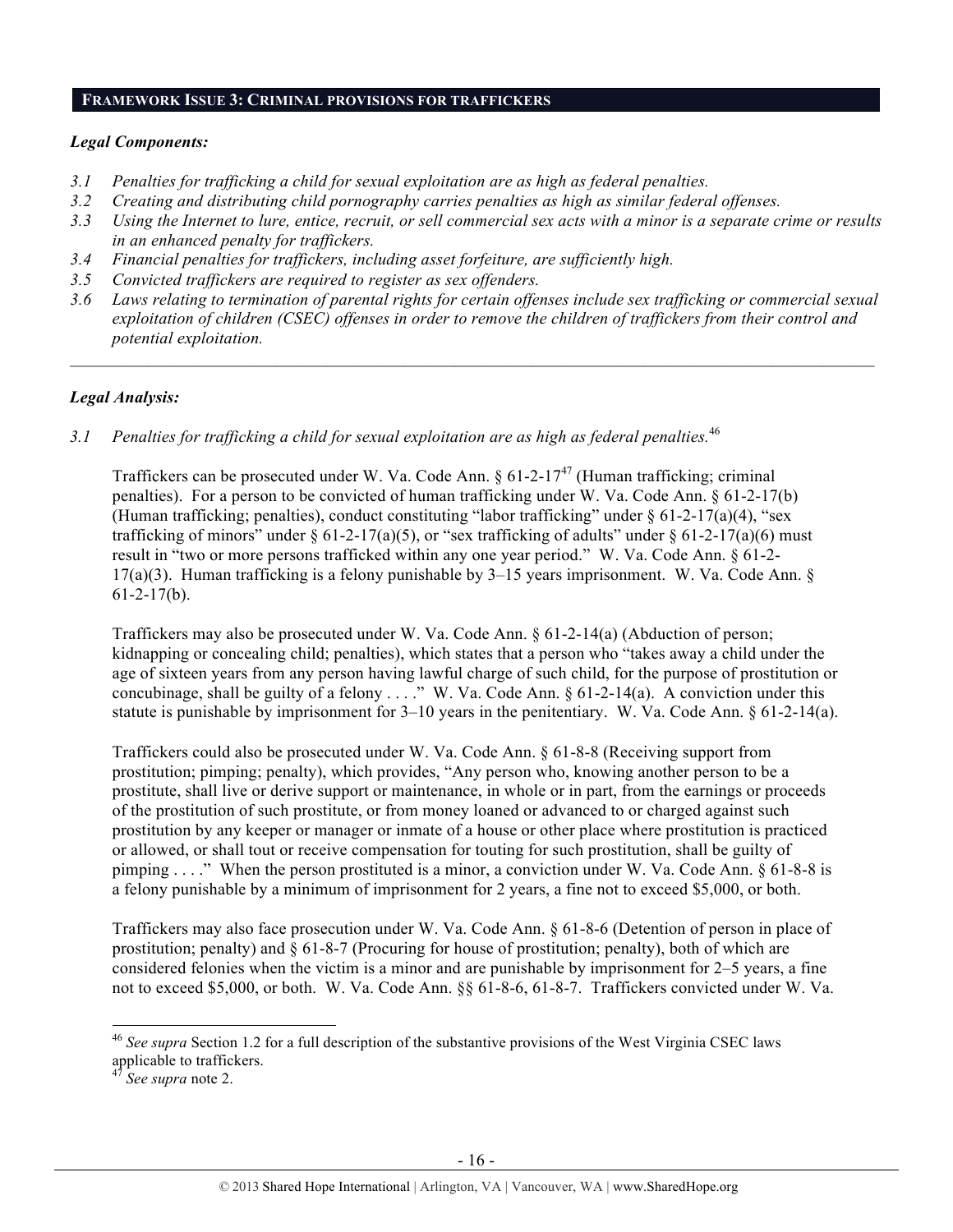Code Ann. § 61-3C-14b (Soliciting, etc. a minor via computer; penalty) will receive a sentence of imprisonment for 2–10 years in a state correctional facility, a fine not to exceed \$5,000, or both. W. Va. Code Ann. § 61-3C-14b.

In comparison, if the victim is under the age of 14, a conviction under the Trafficking Victims Protection Act (TVPA)<sup>48</sup> for child sex trafficking is punishable by 15 years to life imprisonment and a fine not to exceed \$250,000. 18 U.S.C. §§ 1591(b)(1), 3559(a)(1), 3571(b)(3). If the victim is between the ages of 14–17, a conviction is punishable by 10 years to life imprisonment and a fine not to exceed \$250,000. 18 U.S.C.  $\S$ § 1591(b)(2), 3559(a)(1), 3571(b)(3). A conviction is punishable by mandatory life imprisonment, however, if the trafficker has a prior conviction for a federal sex offense $49$  against a minor.

# *3.2 Creating and distributing child pornography carries penalties as high as similar federal offenses*.

Pursuant to W. Va. Code Ann. § 61-8C-2(a) (Use of minors in filming sexually explicit conduct prohibited; penalty), "Any person who causes or knowingly permits, uses, persuades, induces, entices or coerces such minor to do or assist in any sexually explicit conduct<sup>50</sup> shall be guilty of a felony when such person has knowledge that any such act is being photographed or filmed." Under subsection (b), "Any person who photographs or films such minor engaging in any sexually explicit conduct shall be guilty of a felony . . . ." W. Va. Code Ann.  $\S 61-8C-2(a)$ , (b). Additionally, pursuant to W. Va. Code Ann.  $\S 61-8C 2(c)$ ,

Any parent, legal guardian or person having custody and control of a minor, who photographs or films such minor in any sexually explicit conduct<sup>51</sup> or causes or knowingly permits, uses, persuades, induces, entices or coerces such minor child to engage in or assist in any sexually explicit act shall be guilty of a felony when such person has knowledge that any such act may be photographed or filmed.

A conviction under any of the provisions of this statute is punishable by imprisonment for up to 10 years, a fine not to exceed  $$10,000$ , or both. W. Va. Code Ann.  $§ 61-8C-2(a)$ , (b).

Pursuant to W. Va. Code Ann. § 61-8A-5 (Employment or use of minor to produce obscene matter or assist in doing sexually explicit conduct; penalties),

Any adult who, with knowledge that a person is a minor or who fails to exercise reasonable care in ascertaining the age of a minor, hires, employs or uses such minor to produce obscene matter<sup>52</sup> or to do or assist in doing any sexually explicit conduct.<sup>53</sup> is guilty of a felony . . . .

A conviction under W. Va. Code Ann. § 61-8A-5 is punishable by imprisonment for up to 10 years, a fine not to exceed \$50,000, or both.

In comparison, if the victim is under the age of 14, a conviction under the TVPA for child sex trafficking is punishable by 15 years to life imprisonment and a fine not to exceed \$250,000. 18 U.S.C. §§  $1591(b)(1)$ ,  $3559(a)(1)$ ,  $3571(b)(3)$ . If the victim is between the ages of  $14-17$ , a conviction is punishable by 10 years to life imprisonment and a fine not to exceed \$250,000. 18 U.S.C. §§ 1591(b)(2), 3559(a)(1), 3571(b)(3). A conviction is punishable by mandatory life imprisonment, however, if the trafficker has a

<sup>&</sup>lt;sup>48</sup> See supra note 30.

<sup>&</sup>lt;sup>49</sup> *See supra* note 31.<br><sup>50</sup> *See supra* note 11.<br><sup>51</sup> *See supra* note 10.<br><sup>53</sup> *See supra* note 11.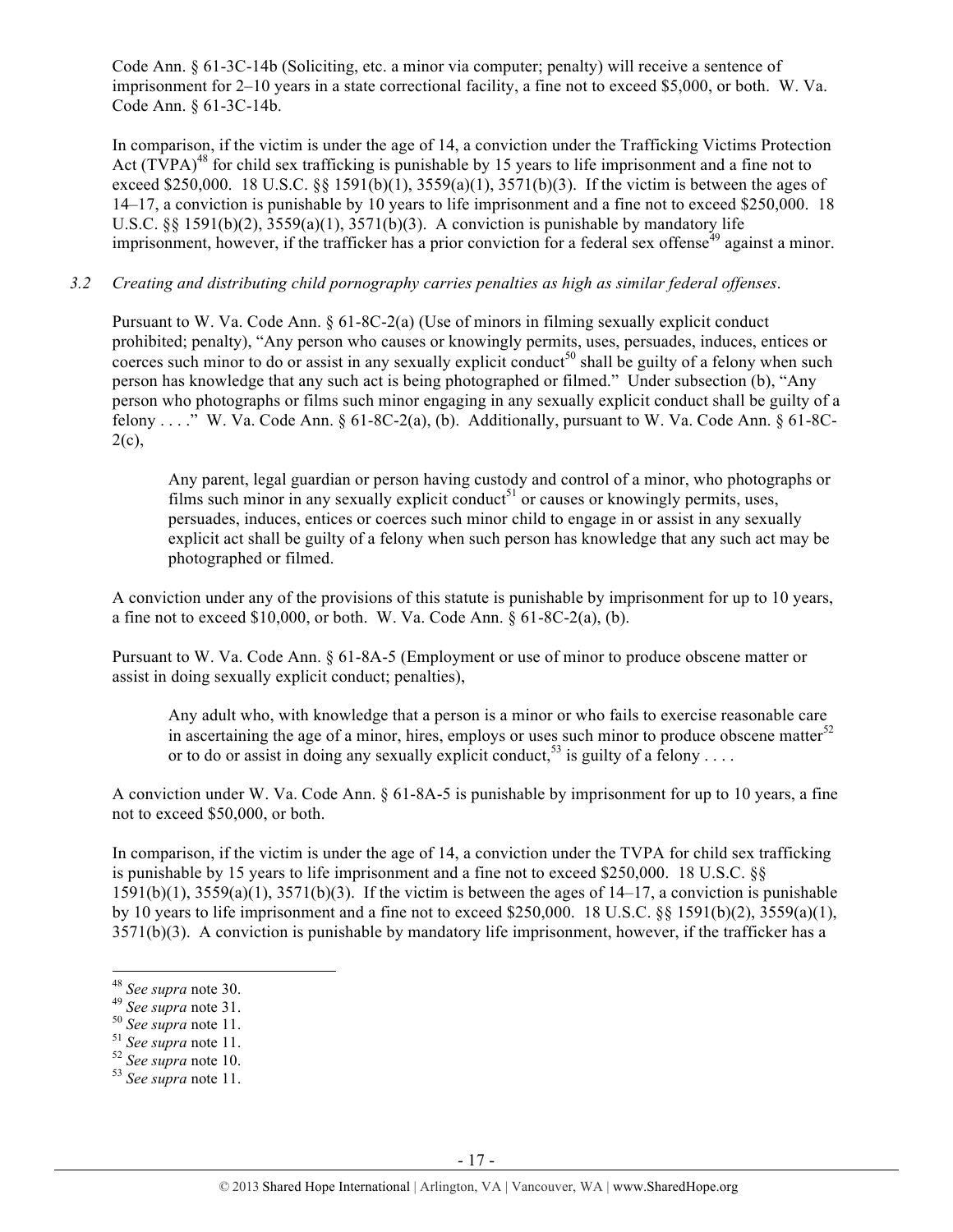prior conviction for a federal sex offense<sup>54</sup> against a minor. Additionally, a federal conviction for distribution of child pornography<sup>55</sup> is generally punishable by imprisonment for  $5-20$  years and a fine not to exceed \$250,000.<sup>56</sup> Subsequent convictions, however, are punishable by imprisonment up to 40 years and a fine not to exceed \$250,000.<sup>57</sup>

*3.3 Using the Internet to lure, entice, recruit, or sell commercial sex acts with a minor is a separate crime or results in an enhanced penalty for traffickers.*

W. Va. Code Ann. § 61-3C-14b (Soliciting, etc. a minor via computer; penalty) criminalizes the use of a computer to lure or entice a minor to perform commercial sex acts. Pursuant to W. Va. Code Ann. § 61- 3C-14b,

Any person over the age of eighteen, who knowingly uses a computer to solicit, entice, seduce or lure, or attempt to solicit, entice, seduce or lure, a minor known or believed to be at least four years younger than the person using the computer or a person he or she reasonably believes to be a minor, to commit any illegal act proscribed by the provisions of article eight [Crimes against chastity, morality and decency], eight-b [Sexual offenses], eight-c [Filming of sexually explicit conduct of minors], or eight-d [Child abuse] of this chapter . . . is guilty of a felony . . . .

Article 8 predicate offenses include W. Va. Code Ann. § 61-8-5 (Houses of ill fame and assignation; penalties; jurisdiction of courts), § 61-8-6 (Detention of person in place of prostitution; penalty), and § 61-8-7 (Procuring for house of prostitution; penalty).

A conviction under W. Va. Code Ann. § 61-3C-14b (Soliciting, etc. a minor via computer; penalty) is a felony punishable by imprisonment for 2–10 years, a fine not to exceed \$5,000, or both.

# *3.4 Financial penalties for traffickers, including asset forfeiture, are sufficiently high*.

A person convicted of sex trafficking of minors pursuant to W. Va. Code Ann.  $\S 61-2-17(b)^{58}$  (Human trafficking; criminal penalties) is subject to a possible fine not to exceed \$200,000. However, traffickers are not subject to asset forfeiture if convicted under W. Va. Code Ann. § 61-2-17(b).

No fines are imposed on traffickers convicted under W. Va. Code Ann. § 61-2-14(a) (Abduction of person; kidnapping or concealing child; penalties). However, traffickers convicted under W. Va. Code

<sup>&</sup>lt;sup>54</sup> See supra note 31.<br><sup>55</sup> 18 U.S.C. §§ 2252(a)(1), (a)(2), (a)(3) (Certain activities relating to material involving the sexual exploitation of minors),  $2252A(a)(2)$ ,  $(a)(3)$  (Certain activities relating to material constituting or containing child pornography), 1466A(a) (Obscene visual representations of the sexual abuse of children).

<sup>&</sup>lt;sup>56</sup> 18 U.S.C. §§ 2252(b) (stating that a conviction under subsection (a)(1), (a)(2), or (a)(3) is punishable by imprisonment for 5–20 years and a fine), 2252A(b)(1) (a conviction is punishable by imprisonment for 5–20 years and a fine), 1466A(a), (b) (stating that a conviction under subsection (a) is "subject to the penalties provided in section 2252A(b)(1)," imprisonment for 5–20 years and a fine, while a conviction under subsection (b) is "subject to the penalties provided in section 2252A(b)(2)," imprisonment up to 10 years, a fine, or both); *see also* 18 U.S.C.  $\S$ § 3559(a)(1) (classifying all of the above listed offenses as felonies), 3571(b)(3) (providing a fine up to \$250,000 for any felony conviction).

<sup>&</sup>lt;sup>57</sup> 18 U.S.C. §§ 2252(b) (stating if a person has a prior conviction under subsection (a)(1), (a)(2), or (a)(3) or a list of other statutes, a conviction is punishable by a fine and imprisonment for  $15-40$  years),  $2252A(b)(1)$  (stating if a person has a prior conviction under subsection (a)(2), (a)(3), or a list of other statutes, a conviction is punishable by a fine and imprisonment for  $15-40$  years),  $1466A(a)$ , (b) (stating that the penalty scheme for section  $2252A(b)$ applies); *see also* 18 U.S.C. §§ 3559(a)(1) (classifying all of the above listed offenses as felonies), 3571(b)(3) (providing a fine up to \$250,000 for any felony conviction). 58 *See supra* note 2.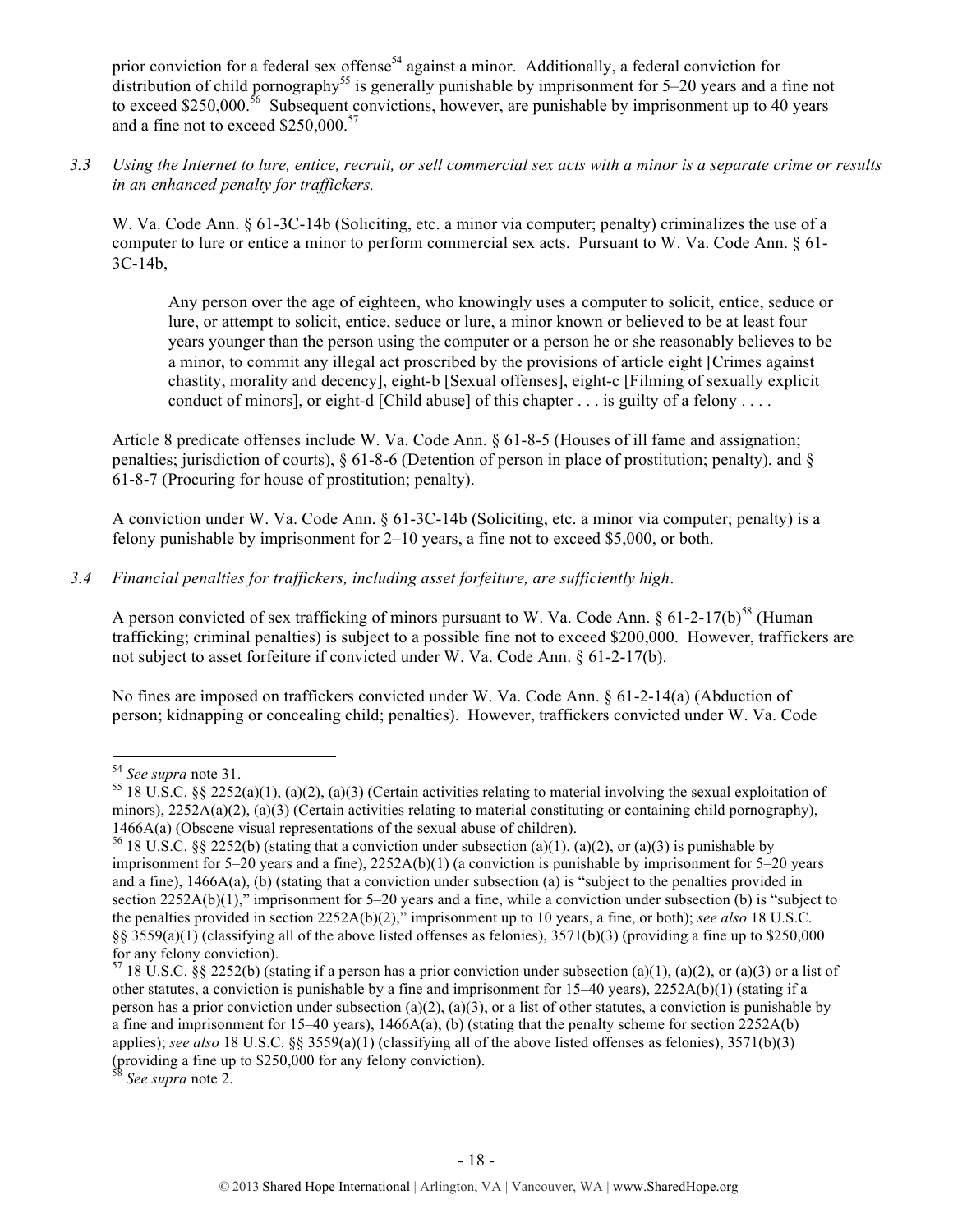Ann. § 61-8-6 (Detention of person in place of prostitution; penalty), § 61-8-7 (Procuring for house of prostitution; penalty), § 61-8-8 (Receiving support from prostitution; pimping; penalty), or § 61-3C-14b (Soliciting, etc. a minor via computer; penalty) are subject to a possible fine not to exceed \$5,000, if the victim is a minor. Traffickers convicted under W. Va. Code Ann. § 61-8C-2 (Use of minors in filming sexually explicit conduct prohibited; penalty) are subject to a possible fine not to exceed \$10,000. Lastly, a trafficker convicted under W. Va. Code Ann. § 61-8A-5 (Employment or use of minor to produce obscene matter or assist in doing sexually explicit conduct; penalties) is subject to a possible fine not to exceed \$50,000.

Additionally, West Virginia has a general restitution statute that may apply to traffickers. Restitution is mandatory where a defendant is "convicted of a felony or misdemeanor causing physical, psychological or economic injury or loss to a victim. . . unless the court finds restitution to be wholly or partially impractical as set forth" in the Victim Protection Act of 1984." W. Va. Code Ann. § 61-11A-4(a) (Restitution; when ordered). Pursuant to W. Va. Code Ann.  $\S 61-11A-4(b)(2)$ , where the victim suffers "bodily injury," a defendant shall be ordered to

(A) Pay an amount equal to the cost of necessary medical and related professional services and devices relating to physical, psychiatric and psychological care, including nonmedical care and treatment rendered in accordance with a method of healing recognized by the law of the place of treatment;

(B) Pay an amount equal to the cost of necessary physical and occupational therapy and rehabilitation; and

(C) Reimburse the victim for income lost by the victim as a result of the offense.

W. Va. Code Ann. § 61-11A-4(b)(1) further provides that a defendant who causes a victim to suffer "damage to, loss of, or destruction of property," shall be ordered to

(A) Return the property to the owner of the property or someone designated by the owner; or (B) If return of the property under subparagraph (A) is impossible, impractical or inadequate, pay an amount equal to the greater of: (i) The value of the property on the date of sentencing; or (ii) the value of the property on the date of the damage, loss or destruction less the value (as of the date the property is returned) of any part of the property that is returned.

Traffickers convicted under W. Va. Code Ann. § 61-8C-2 (Use of minors in filming sexually explicit conduct prohibited; penalty) may also be required, in addition to any penalties and restitution imposed by the court, to "pay all or any portion of the cost of medical, psychological or psychiatric treatment of the minor resulting from the act or acts for which the person is convicted, whether or not the minor is considered to have sustained bodily injury." W. Va. Code Ann. § 61-8C-4.

Additionally, pursuant to W. Va. Code Ann. § 61-8C-7 (Items subject to forfeiture; persons authorized to seize property subject to forfeiture), passed during 2012, traffickers who violate W. Va. Code Ann. § 61- 8C-2 (Use of minors in filming sexually explicit conduct prohibited; penalty), W. Va. Code Ann. § 61- 8A-2 (Distribution and display to minor of obscene matter; penalties; defenses), or W. Va. Code Ann. § 61-3C-14b (Soliciting, etc. a minor via computer; penalty) are subject to discretionary, civil forfeiture of property possessed in violation of the offense, including

(1) All visual depictions which have been manufactured, distributed, dispensed, or possessed in violation of article eight-a [§§ 61-8A-1 et seq.]59 or eight-c [§§ 61-8C-1et seq.]60 of this chapter or section fourteen-b [§ 61-3C-14b], article three-c of this chapter;

<sup>59</sup> *See supra* note 37. 60 *See supra* note 38.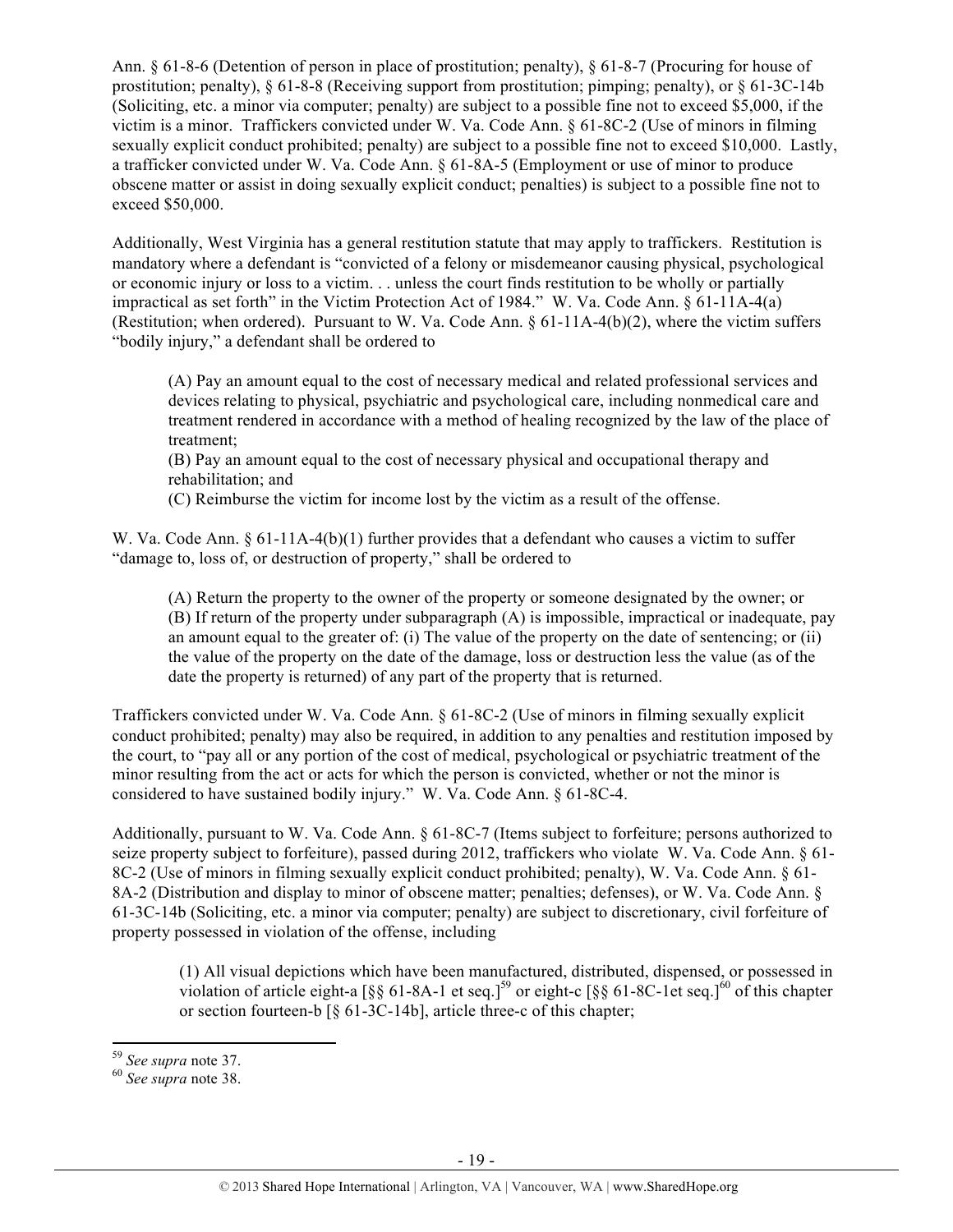(2) All raw materials, products and equipment of any kind which are used, intended for use, in manufacturing, processing, delivering, importing or exporting any visual depictions or any crimes against children in violation of article eight-a [§§ 61-8A-1et seq.] or eight-c [§§ 61-8C-1 et seq.] of this chapter of section fourteen-b [§ 61-3C-14b], article three-c of this chapter; (3) All books, records, research products and materials, including hard drives, microfilm, tapes and data which are used, or have been used, or are intended for use in violation of article eight-a  $\lceil \S \S \S \rceil - 8A - 1$ et seq.] or eight-c  $\lceil \S \S \S \rceil - 8C - 1$  et seq.] of this chapter of section fourteen-b  $\lceil \S \S \rceil - 1$ 3C-14b], article three-c of this chapter

(4) All moneys, negotiable instruments, securities, or other things of value furnished or intended to be furnished in violation of article eight-a [§§ 61-8A-1et seq.] or eight-c [§§ 61-8C-1 et seq.] of this chapter of section fourteen-b [§ 61-3C-14b], article three-c of this chapter by any person in exchange for a visual depiction, all proceeds traceable to the exchange and all moneys, negotiable instruments, and securities used, or which are intended to be used, to facilitate any violation of article eight-a [§§ 61-8A-1et seq.] or eight-c [§§ 61-8C-1 et seq.] of this chapter of section fourteen-b  $\lceil \S 61-3C-14b \rceil$ , article three-c of this chapter. ...;

(5) All conveyances, including aircraft, vehicles or vessels, which are used, have been used, or are intended for use, to transport, or in any manner to facilitate the transportation, sale, receipt, possession, or concealment of property described in (1), (2) or (3) of this subsection<sup>61</sup>…."

Pursuant to W.Va. Code Ann. § 61-8C-7(b), property subject to forfeiture may be seized by the state police. Disposition of forfeitable property is governed by W.Va. Code Ann. § 61-8C-10 and 61-8C-11, which provide for alternate dispositions for moneys, securities or negotiable instruments and other property. Moneys, securities and other negotiable instruments shall be distributed as follows: (1) 10% to the office of the prosecuting attorney that initiated the forfeiture proceeding, (2) the balance to a special law-enforcement investigation fund. W. Va. Code Ann. § 61-8C-10. The circuit court ordering the forfeiture of all other property, upon application by the prosecuting attorney or the Superintendent of the State Police or his or her designee, may direct that: (1) Title to the forfeited property be vested in the lawenforcement agency so petitioning; (2) The law-enforcement agency responsible for the seizure retain the property for official use; or (3) The forfeited property shall be offered at public auction to the highest bidder for cash. W.Va. Code Ann. §61-8C-11.

#### *3.5 Convicted traffickers are required to register as sex offenders.*

West Virginia's Sex Offender Registration Act, W. Va. Code. Ch. 15 (Public Safety), Art. 12 (Sex offender registration act), establishes sex offender registration requirements. W. Va. Code Ann. § 15-12- 2(b) (Registration) requires any person convicted of specified offenses to register as a sex offender. Those specific offenses include convictions under the following statutes: W. Va. Code Ann. § 61-8A-2 (Distribution and display to minor of obscene matter; penalties; defenses), § 61-8A-4 (Use of obscene matter with intent to seduce minor), § 61-8A-5 (Employment or use of minor to produce obscene matter or assist in doing sexually explicit conduct; penalties), § 61-2-14 (Abduction of person; kidnapping or concealing child; penalties), § 61-3C-14b (Soliciting, etc. a minor via computer; penalty), § 61-8-6 (Detention of person in place of prostitution; penalty), and § 61-8-7 (Procuring for house of prostitution; penalty). Furthermore, "Any person who has been convicted of a criminal offense and the sentencing judge made a written finding that the offense was sexually motivated shall also register as set forth in this article." W. Va. Code Ann. § 15-12-2(c).

However, W. Va. Code Ann. § 15-12-2(b) (Registration) does not include § 61-2-17(a)(5)<sup>62</sup> (Human trafficking; criminal penalties) as an offense which requires registration as a sex offender.

 $161$  See supra note 39.

<sup>&</sup>lt;sup>62</sup> See supra note 2.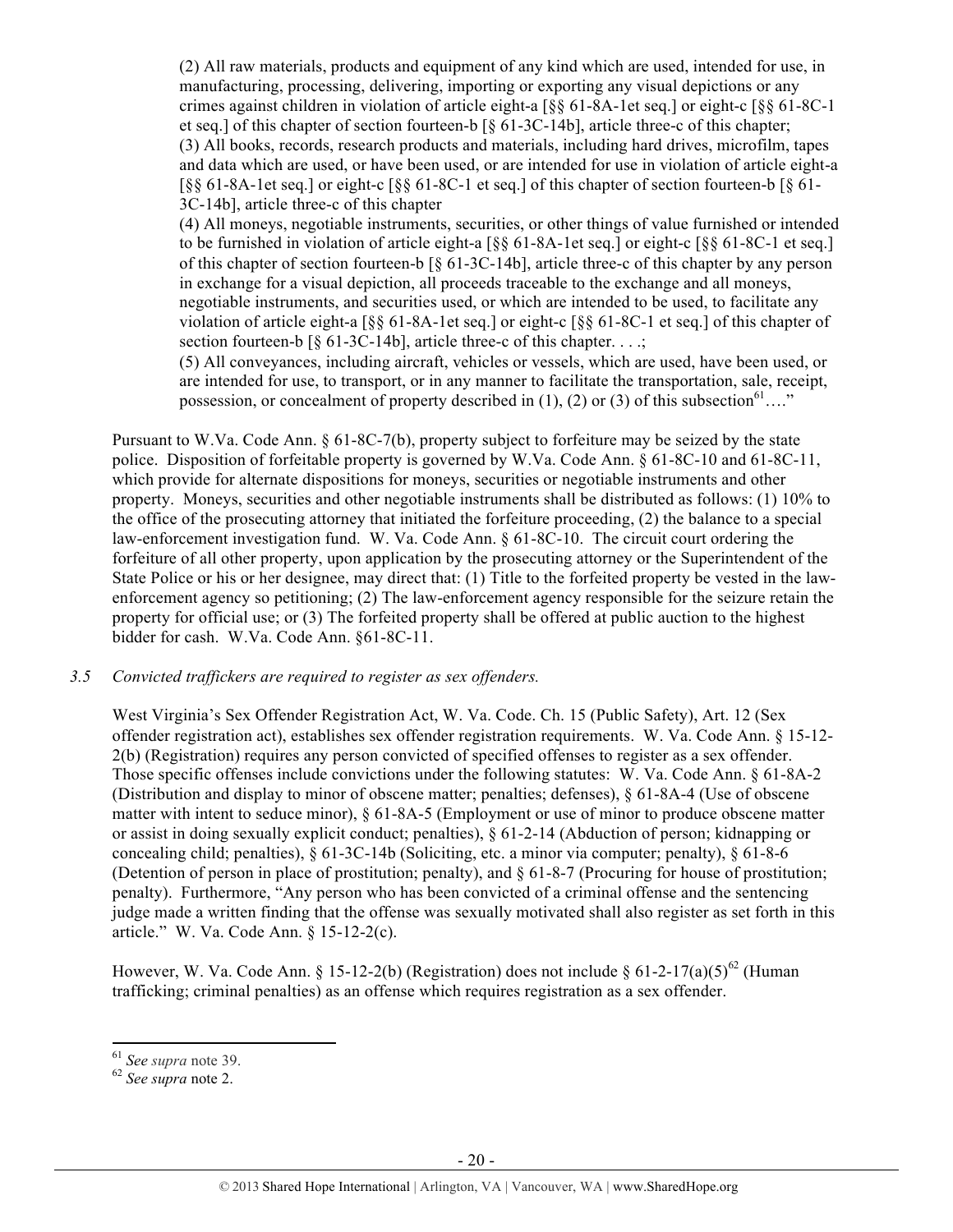- 3.5.1 Recommendation: Amend the sex offender registry statute, W. Va. Code Ann. § 15-12-2(b) (Registration), to include  $\S 61-2-17(a)(5)$  (Human trafficking; criminal penalties).
- *3.6 Laws relating to termination of parental rights for certain offenses include sex trafficking or commercial sexual exploitation of children (CSEC) offenses in order to remove the children of traffickers from their control and potential exploitation.*

No provision of West Virginia law expressly mandates the termination of parental rights upon a parent's conviction under any CSEC or sexual offense law. W. Va. Code Ann. § 49-6-5b(a) (When efforts to terminate parental rights required), requires that legal efforts be taken (e.g., filing of a petition) in order to terminate parental rights in any of the following situations:

(1) If a child has been in foster care for fifteen of the most recent twenty-two months as determined by the earlier of the date of the first judicial finding that the child is subjected to abuse or neglect<sup>63</sup> or the date which is sixty days after the child is removed from the home; (2) If a court has determined the child is abandoned; or

(3) If a court has determined the parent has committed murder or voluntary manslaughter of another of his or her children or the other parent of his or her children; has attempted or conspired to commit such murder or voluntary manslaughter or has been an accessory before or after the fact of either crime; has committed unlawful or malicious wounding resulting in serious bodily injury to the child or to another of his or her children or to the other parent of his or her children; or the parental rights of the parent to a sibling have been terminated involuntarily.

Additionally, pursuant to W. Va. Code Ann. § 49-6-5(a)(6) (Disposition of neglected or abused children), where the court has determined a child to be abused or neglected and finds that "there is no reasonable likelihood that the conditions of neglect or abuse can be substantially corrected in the near future and ... [that termination of parental rights is] necessary for the welfare of the child" the court may terminate parental rights of the abusive parent. However, subsection (a) also requires that "[t]he court shall give precedence to dispositions in . . . sequence," giving precedence to subsections (a)(1) through (a)(5)—all of which contemplate family reunification—before terminating parental rights under subsection (a)(6). W. Va. Code Ann. § 49-6-5(a)(7) states that the court "is not required to make reasonable efforts to preserve the family if it determines:"

(A) The parent has subjected the child, another child of the parent, or any other child residing in the same household or under the temporary or permanent custody of the parent to aggravated circumstances which include, but are not limited to, abandonment, torture, chronic abuse and sexual abuse;

(B) The parent has:

!!!!!!!!!!!!!!!!!!!!!!!!!!!!!!!!!!!!!!!!!!!!!!!!!!!!!!!!!!!!

. . . .

 $63$  W. Va. Code Ann. § 49-1-3(d) defines "child abuse and neglect" to include the "sexual abuse" or "sexual exploitation . . . of a child by a parent, guardian or custodian who is responsible for the child's welfare, under circumstances which harm or threaten the health and welfare of the child." Pursuant to W. Va. Code Ann. § 49-1-  $3(n)$ , "Sexual exploitation" is defined as an act where

<sup>(1)</sup> A parent, custodian or guardian, whether for financial gain or not, persuades, induces, entices or coerces a child to engage in sexually explicit conduct as that term is defined in section one, article eight-c, chapter sixty-one [W. Va. Code Ann. § 61-8C-1 (Definitions)] of this code;

<sup>(2)</sup> A parent, guardian or custodian persuades, induces, entices or coerces a child to display his or her sex organs for the sexual gratification of the parent, guardian, custodian or a third person, or to display his or her sex organs under circumstances in which the parent, guardian or custodian knows such display is likely to be observed by others who would be affronted or alarmed.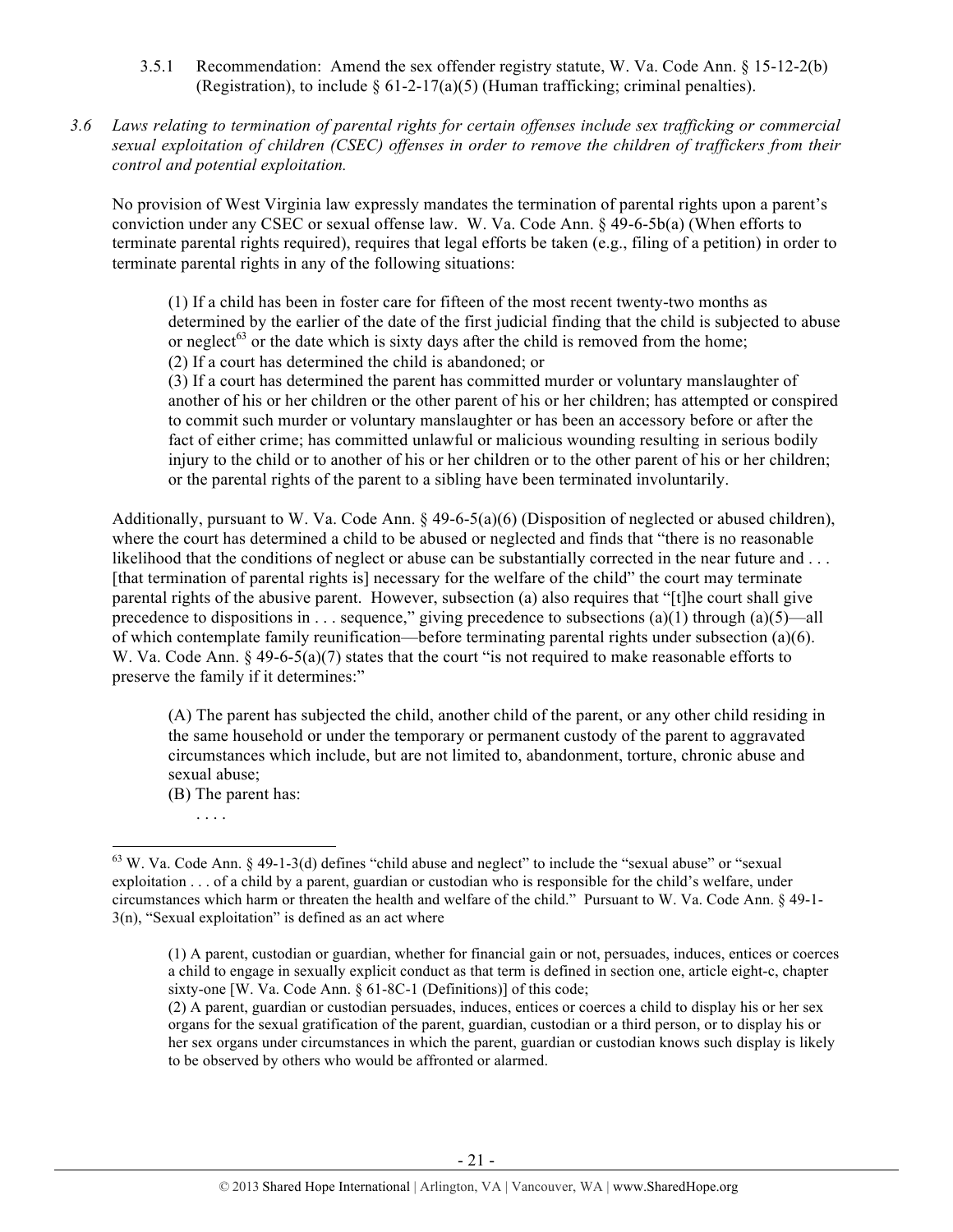(v) Committed sexual assault or sexual abuse of the child, the child's other parent, guardian, or custodian, another child of the parent, or any other child residing in the same household or under the temporary or permanent custody of the parent.

. . . .

As an additional avenue for seeking termination of parental rights as provided in W. Va. Code Ann. § 49- 6-5(a)(6), W. Va. Code Ann. § 61-8B-11a (Convictions for offenses against children) requires that,

In any case where a person is convicted of an offense described in this article [Article 8b (Sexual offenses)] against a child and the person has custodial, visitation or other parental rights to the child who is the victim of the offense or any child who resides in the same household as the victim, the court shall, at the time of sentencing, find that the person is an abusing parent within the meaning of article six, chapter forty-nine of this code [W. Va. Code Ann. Chap. 49, Art. 6 (Procedures in cases of child neglect or abuse)] as to the child victim, and may find that the person is an abusing parent as to any child who resides in the same household as the victim, and shall take such further action in accord with the provisions of said article.

Accordingly, a trafficker who has committed a sexual offense against a child in his custody or control may have his parental rights terminated at the time of sentencing with regard to the victimized child as well as any other child living in the same house as the victim pursuant to W. Va. Code Ann. § 49-6-5(a)(6) and (7). However, because the sexual offense laws under Chapter 8B do not encompass the CSEC and child pornography offenses for which a trafficker may be convicted, W. Va. Code Ann. § 61-8B-11(a) fails to ensure that children in the custody of traffickers are provided this protection.

- 3.6.1 Recommendation: Amend W. Va. Code Ann. § 61-8B-11a (Convictions for offenses against children) to include violations of W. Va. Code Ann. § 61-2-14(a) (Abduction of person; kidnapping or concealing child), § 61-8A-5 (Employment or use of minor to produce obscene matter or assist in doing sexually explicit conduct; penalties), § 61-8C-2(a) (Use of minors in filming sexually explicit conduct prohibited; penalty) when these offenses involve a child, and § 61-8-8 (Receiving support from prostitution; pimping; penalty), § 61-3C-14b (Soliciting, etc. a minor via computer; penalty), § 61-8-7 (Procuring for house of prostitution; penalty), § 61-8-6 (Detention of person in place of prostitution; penalty),  $\S 61-2-17(a)(5)$  (Human trafficking; criminal penalties) when these offenses involve a minor, as grounds for adjudicating a convicted trafficker as an abusing parent and thereby terminating parental rights pursuant to W. Va. Code Ann. § 49-6-5(a)(6) and (7) (Disposition of neglected or abused children).
- 3.6.2 Recommendation: Amend W. Va. Code Ann. § 49-6-5b(a) (When efforts to terminate parental rights required) to require that a petition to terminate parental rights be filed whenever a person is convicted of violating any of the above listed offenses.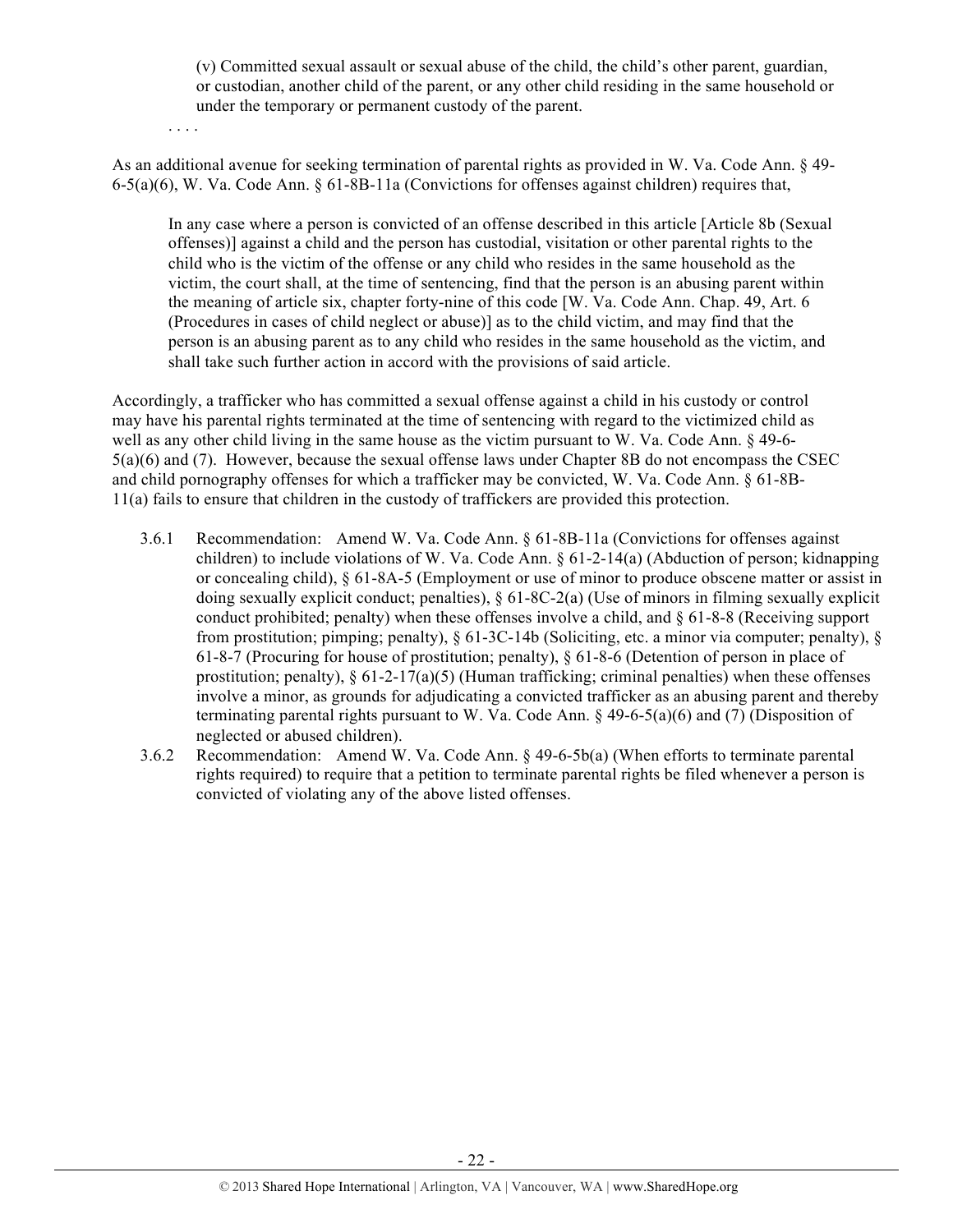#### **FRAMEWORK ISSUE 4: CRIMINAL PROVISIONS FOR FACILITATORS**

#### *Legal Components:*

- *4.1 The acts of assisting, enabling, or financially benefitting from child sex trafficking are included as criminal offenses in the state sex trafficking statute.*
- *4.2 Financial penalties, including asset forfeiture laws, are in place for those who benefit financially from or aid and assist in committing domestic minor sex trafficking.*

 $\mathcal{L} = \{ \mathcal{L} \mathcal{L} \mathcal{L} \mathcal{L} \mathcal{L} \mathcal{L} \mathcal{L} \mathcal{L} \mathcal{L} \mathcal{L} \mathcal{L} \mathcal{L} \mathcal{L} \mathcal{L} \mathcal{L} \mathcal{L} \mathcal{L} \mathcal{L} \mathcal{L} \mathcal{L} \mathcal{L} \mathcal{L} \mathcal{L} \mathcal{L} \mathcal{L} \mathcal{L} \mathcal{L} \mathcal{L} \mathcal{L} \mathcal{L} \mathcal{L} \mathcal{L} \mathcal{L} \mathcal{L} \mathcal{L} \$ 

- *4.3 Promoting and selling child sex tourism is illegal.*
- *4.4 Promoting and selling child pornography is illegal.*

#### *Legal Analysis:*

*4.1 The acts of assisting, enabling, or financially benefitting from child sex trafficking are included as criminal offenses in the state sex trafficking statute*.

Under W. Va. Code Ann. §  $61-2-17(a)(5)^{64}$  (Human trafficking; criminal penalties), "sex trafficking of minors" means "promotion, recruitment, transportation, transfer, harboring, enticement, provision, obtaining or receipt of a person under the age of eighteen by any means, whether a United States citizen or foreign national, for the purpose of causing the minor to engage in sexual acts, or in sexual conduct."<sup>65</sup> W. Va. Code Ann. § 61-2-17(a)(5) (Human trafficking; criminal penalties). This language could reach some facilitators, but does not include terms such as "benefiting," "assisting," or "aiding," which are terms more broadly applicable to facilitators.

Furthermore, for a facilitator to be convicted of human trafficking under W. Va. Code Ann. § 61-2-  $17(a)(3)^{66}$  (Human trafficking; penalties), the facilitator must engage in conduct constituting "labor" trafficking" under § 61-2-17(a)(4), "sex trafficking of minors" under § 61-2-17(a)(5), or "sex trafficking of adults" under  $\S$  61-2-17(a)(6) (Human trafficking; penalties) that results in "two or more persons trafficked within any one year period." W. Va. Code Ann. § 61-2-17(a)(3). Human trafficking is a felony punishable by 3–15 years imprisonment. W. Va. Code Ann. § 61-2-17(b).

Other laws may apply to facilitators. Under W. Va. Code Ann. § 61-2-14e (One aiding or abetting in offense under §§ 61-2-14, 61-2-14a, 61-2-14c or 61-2-14d guilty as principal), those who knowingly aid and abet in the offense of kidnapping face the same criminal liability as the principal for aiding and abetting the commission of certain offenses, including W. Va. Code Ann. § 61-2-14 (Abduction of person; kidnapping or concealing child; penalties), which criminalizes conduct constituting minor sex trafficking. W. Va. Code Ann. § 61-2-14e states,

If any person in any way knowingly aid or abet any other person in the commission of any offense described in section fourteen [§ 61-2-14 (Abduction of person; kidnapping or concealing child)], fourteen-a  $\lceil \xi \cdot 61 - 2 - 14a \rceil$  (Penalty for enticing away, kidnapping or holding hostage any person)],], fourteen-c [§ 61-2-14c (Penalty for threats to kidnap or demand ransom)]] or fourteend [§ 61-2-14d (Concealment or removal of minor child from custodian or from person entitled to visitation; penalties; defenses)]] of this article, either as accessory before or an accessory after the fact, such person so aiding and abetting shall be guilty as a principal in the commission of such

<sup>64</sup> *See supra* note 2.

<sup>65</sup> *See supra* note <sup>3</sup>. 66 *See supra* note 2.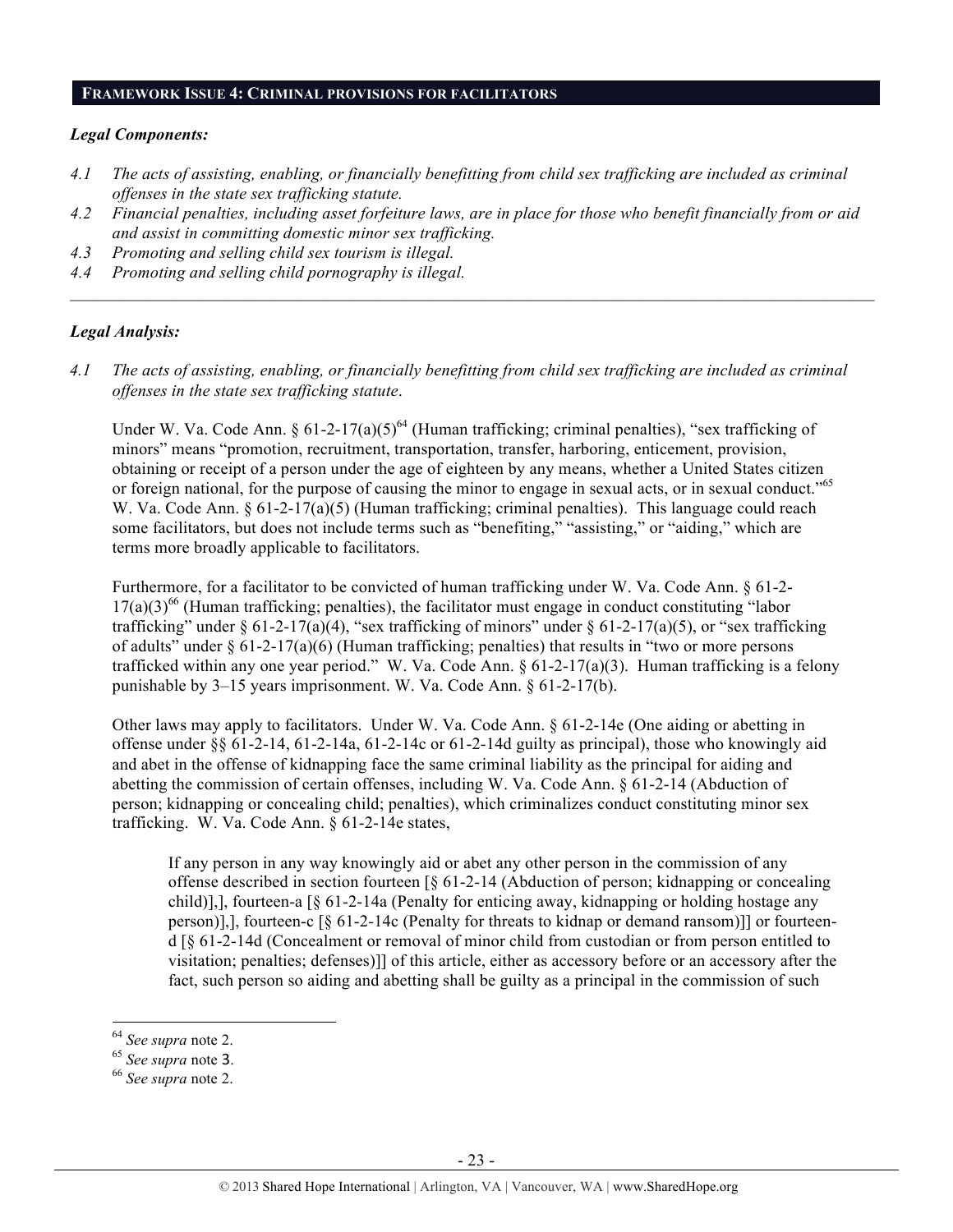offense and shall be punished in the same manner and to the same extent as is provided in said sections for the person who committed the offense....

4.1.1 Recommendation: Amend W. Va. Code Ann. § 61-2-17(a)(5) (Human trafficking; criminal penalties) to include "aiding," "assisting," and "knowingly benefitting," from human trafficking to ensure that  $\delta$  61-2-17(b) expressly applies to facilitators.

#### *4.2 Financial penalties, including asset forfeiture laws, are in place for those who benefit financially from or aid and assist in committing domestic minor sex trafficking.*

To the extent that W. Va. Code Ann. §  $61-2-17(a)(5)^{67}$  (Human trafficking; criminal penalties), applies to facilitators, a person convicted of "sex trafficking of minors" is subject to a felony punishable by a fine not more than \$200,000. W. Va. Code Ann. § 61-2-17(b).

Facilitators convicted under W. Va. Code Ann. § 61-8C-3 (Distributing and exhibiting of material depicting minors engaged in sexually explicit conduct prohibited; penalty) are subject to a mandatory fine not to exceed \$2,000. Also, facilitators convicted under W. Va. Code Ann. § 61-13-3(a) (Offenses) are subject to a possible fine not to exceed \$25,000.

Furthermore, pursuant W. Va. Code Ann. § 61-8C-7 (Items subject to forfeiture; persons authorized to seize property subject to forfeiture), facilitators who violate e W. Va. Code Ann. § 61-8C-2 (Use of minors in filming sexually explicit conduct prohibited; penalty), § 61-8A-2 (Distribution and display to minor of obscene matter; penalties; defenses), or  $\frac{61-3C-14b}{1}$  (Soliciting, etc. a minor via computer; penalty) are subject to discretionary civil forfeiture of property possessed in violation of the offense, including

(1) All visual depictions which have been manufactured, distributed, dispensed, or possessed in violation of article eight-a  $[$ §§ 61-8A-1 et seq.]<sup>68</sup> or eight-c  $[$ §§ 61-8C-1et seq.]<sup>69</sup> of this chapter or section fourteen-b [§ 61-3C-14b], article three-c of this chapter;

(2) All raw materials, products and equipment of any kind which are used, intended for use, in manufacturing, processing, delivering, importing or exporting any visual depictions or any crimes against children in violation of article eight-a [§§ 61-8A-1et seq.] or eight-c [§§ 61-8C-1 et seq.] of this chapter of section fourteen-b [§ 61-3C-14b], article three-c of this chapter; (3) All books, records, research products and materials, including hard drives, microfilm, tapes and data which are used, or have been used, or are intended for use in violation of article eight-a  $\lceil \S \S \S \rceil - 8$ A-1et seq.] or eight-c  $\lceil \S \S \S \rceil - 8$ C-1 et seq.] of this chapter of section fourteen-b  $\lceil \S \S \rceil - 8$ 3C-14b], article three-c of this chapter

(4) All moneys, negotiable instruments, securities, or other things of value furnished or intended to be furnished in violation of article eight-a  $\lceil \S \S 61-8A-1$  et seq.] or eight-c  $\lceil \S \S 61-8C-1 \rceil$  et seq.] of this chapter of section fourteen-b [§ 61-3C-14b], article three-c of this chapter by any person in exchange for a visual depiction, all proceeds traceable to the exchange and all moneys, negotiable instruments, and securities used, or which are intended to be used, to facilitate any violation of article eight-a [§§ 61-8A-1et seq.] or eight-c [§§ 61-8C-1 et seq.] of this chapter of section fourteen-b  $\lbrack \S$  61-3C-14b], article three-c of this chapter. ...;

(5) All conveyances, including aircraft, vehicles or vessels, which are used, have been used, or are intended for use, to transport, or in any manner to facilitate the transportation, sale, receipt, possession, or concealment of property described in (1), (2) or (3) of this subsection<sup>70</sup>…."

<sup>67</sup> *See supra* note 2. <sup>68</sup> *See supra* note 37. 69 *See supra* note 38. <sup>70</sup> *See supra* note 39.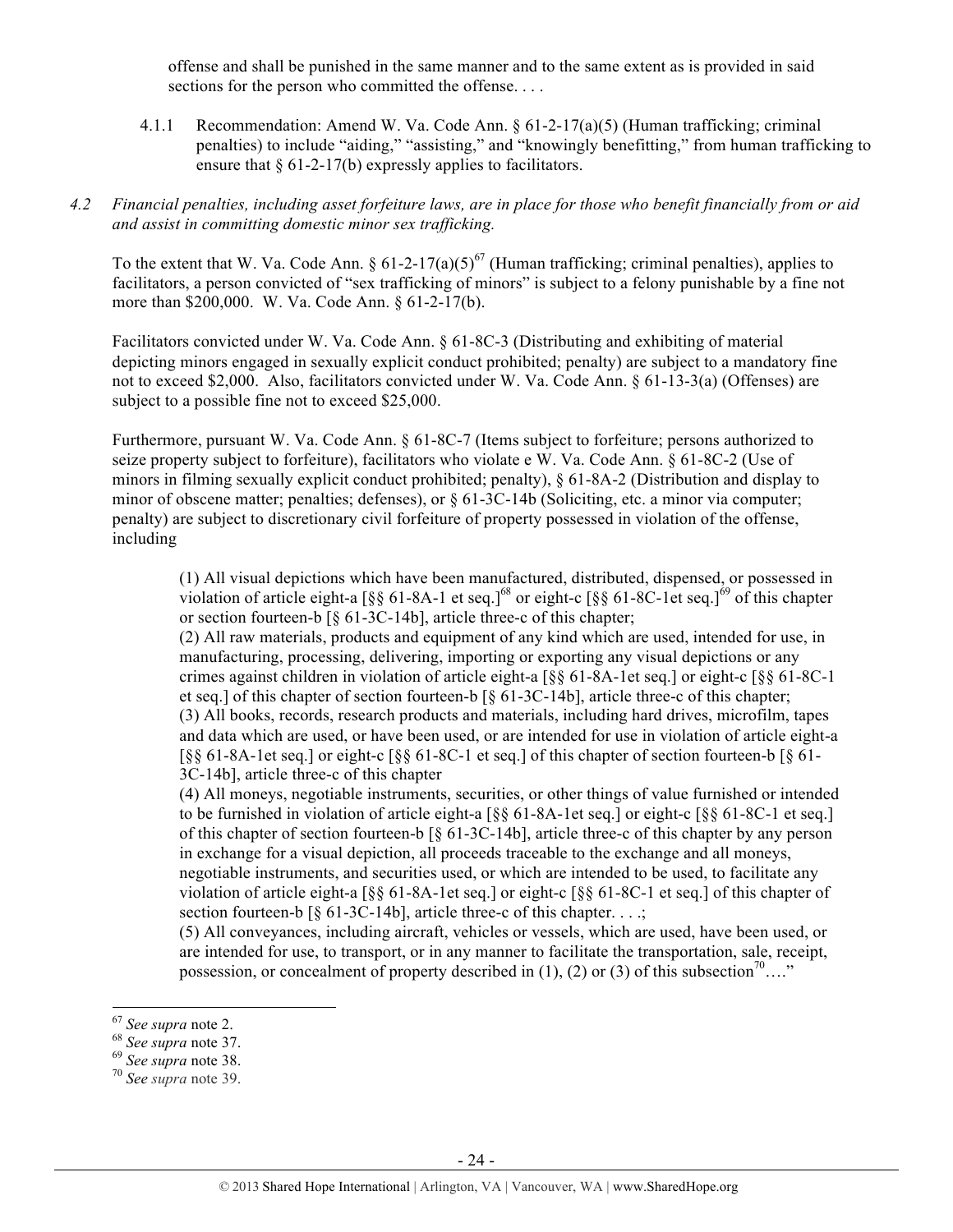Pursuant to W.Va. Code Ann. § 61-8C-7(b), property subject to forfeiture may be seized by the state police. Disposition of forfeitable property is governed by W.Va. Code Ann. § 61-8C-10 and 61-8C-11, which provide for alternate dispositions for moneys, securities or negotiable instruments and other property. Moneys, securities and other negotiable instruments shall be distributed as follows (1) 10% to the office of the prosecuting attorney that initiated the forfeiture proceeding, (2) the balance to a special law-enforcement investigation fund. W. Va. Code Ann. § 61-8C-10. The circuit court ordering the forfeiture of all other property, upon application by the prosecuting attorney or the Superintendent of the State Police or his or her designee, may direct that: (1) Title to the forfeited property be vested in the lawenforcement agency so petitioning; (2) The law-enforcement agency responsible for the seizure retain the property for official use; or (3) The forfeited property shall be offered at public auction to the highest bidder for cash. W.Va. Code Ann. §61-8C-11.

Additionally, West Virginia has a general restitution statute that may apply to facilitators in certain instances. Restitution is mandatory where a facilitator is "convicted of a felony or misdemeanor causing physical, psychological or economic injury or loss to a victim . . . unless the court finds restitution to be wholly or partially impractical as set forth" in the Victim Protection Act of 1984. W. Va. Code Ann. § 61-11A-4(a) (Restitution; when ordered). Pursuant to W. Va. Code Ann. § 61-11A-4(b)(2), where the victim suffers "bodily injury," a defendant shall be ordered to

(A) Pay an amount equal to the cost of necessary medical and related professional services and devices relating to physical, psychiatric and psychological care, including nonmedical care and treatment rendered in accordance with a method of healing recognized by the law of the place of treatment;

(B) Pay an amount equal to the cost of necessary physical and occupational therapy and rehabilitation; and

(C) Reimburse the victim for income lost by the victim as a result of the offense.

W. Va. Code Ann. § 61-11A-4(b)(1) further provides that a defendant who causes a victim to suffer "damage to, loss of, or destruction of property," shall be ordered to

(A) Return the property to the owner of the property or someone designated by the owner; or (B) If return of the property under subparagraph (A) is impossible, impractical or inadequate, pay an amount equal to the greater of: (i) The value of the property on the date of sentencing; or (ii) the value of the property on the date of the damage, loss or destruction less the value (as of the date the property is returned) of any part of the property that is returned.

# *4.3 Promoting and selling child sex tourism is illegal*.

West Virginia has no specific provision criminalizing the promotion or selling of child sex tourism.

- 4.3.1 Recommendation: Enact a law that prohibits selling or offering to sell travel services that include or facilitate travel for the purpose of engaging in commercial sexual exploitation of a minor, if the offer, sale, or travel occurs in West Virginia.
- *4.4 Promoting and selling child pornography is illegal*.

Pursuant to W. Va. Code Ann. § 61-8C-3 (Distribution and exhibiting of material depicting minors engaged in sexually explicit conduct prohibited; penalty), "Any person who, with knowledge, sends or causes to be sent, or distributes . . . or transports any material visually portraying a minor engaged in any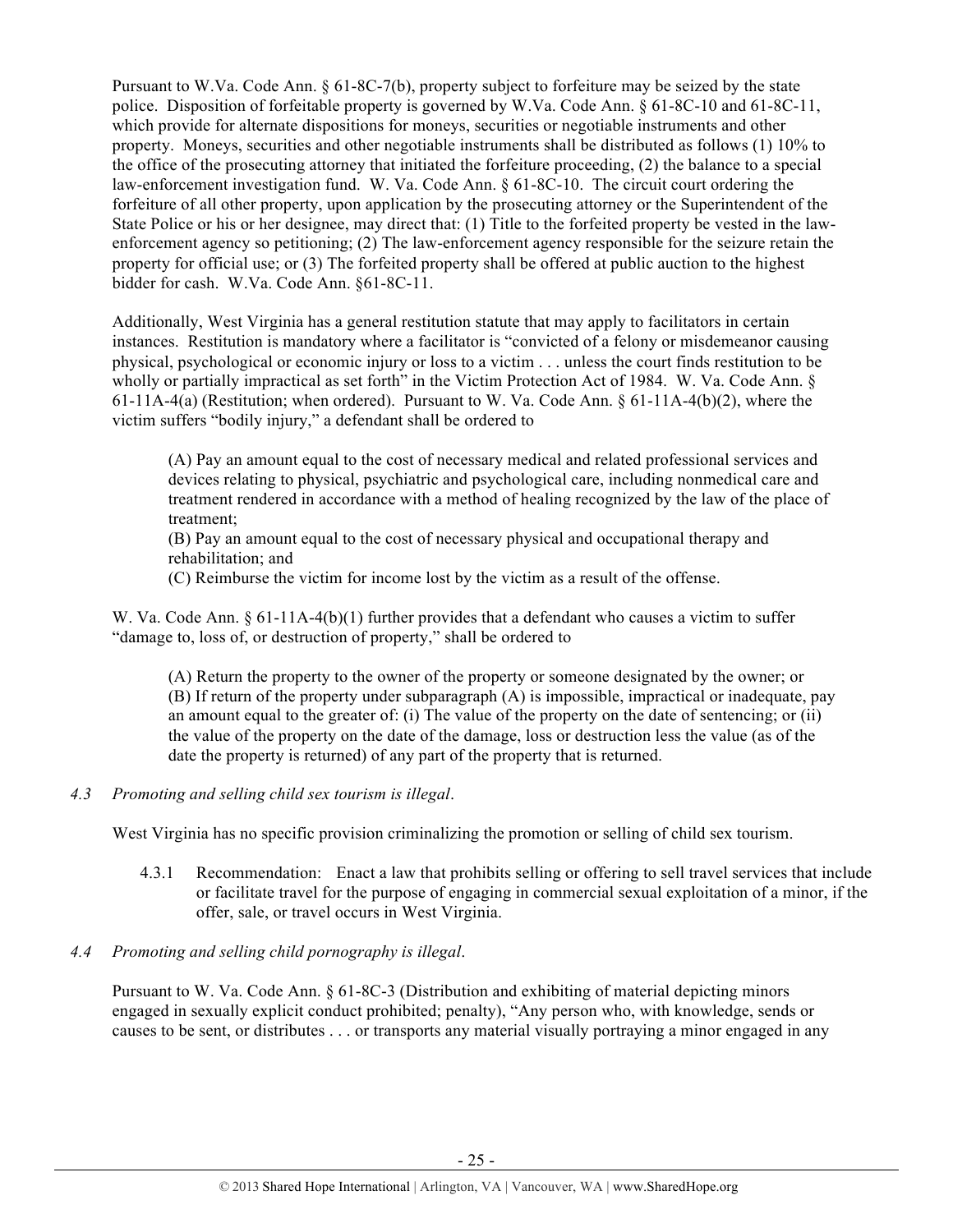sexually explicit conduct<sup>71</sup> is guilty of a felony . . . ." A conviction under W. Va. Code Ann. § 61-8C-3 is a felony punishable by a maximum of imprisonment for 2 years and a fine not to exceed \$2,000.

4.4.1. Recommendation: Raise the penalty for a violation of W. Va. Code Ann. § 61-8C-3 (Distribution and exhibiting of material depicting minors engaged in sexually explicit conduct prohibited; penalty) to federal levels, which includes a minimum sentence of 10 years.

<sup>71</sup> *See supra* note 12.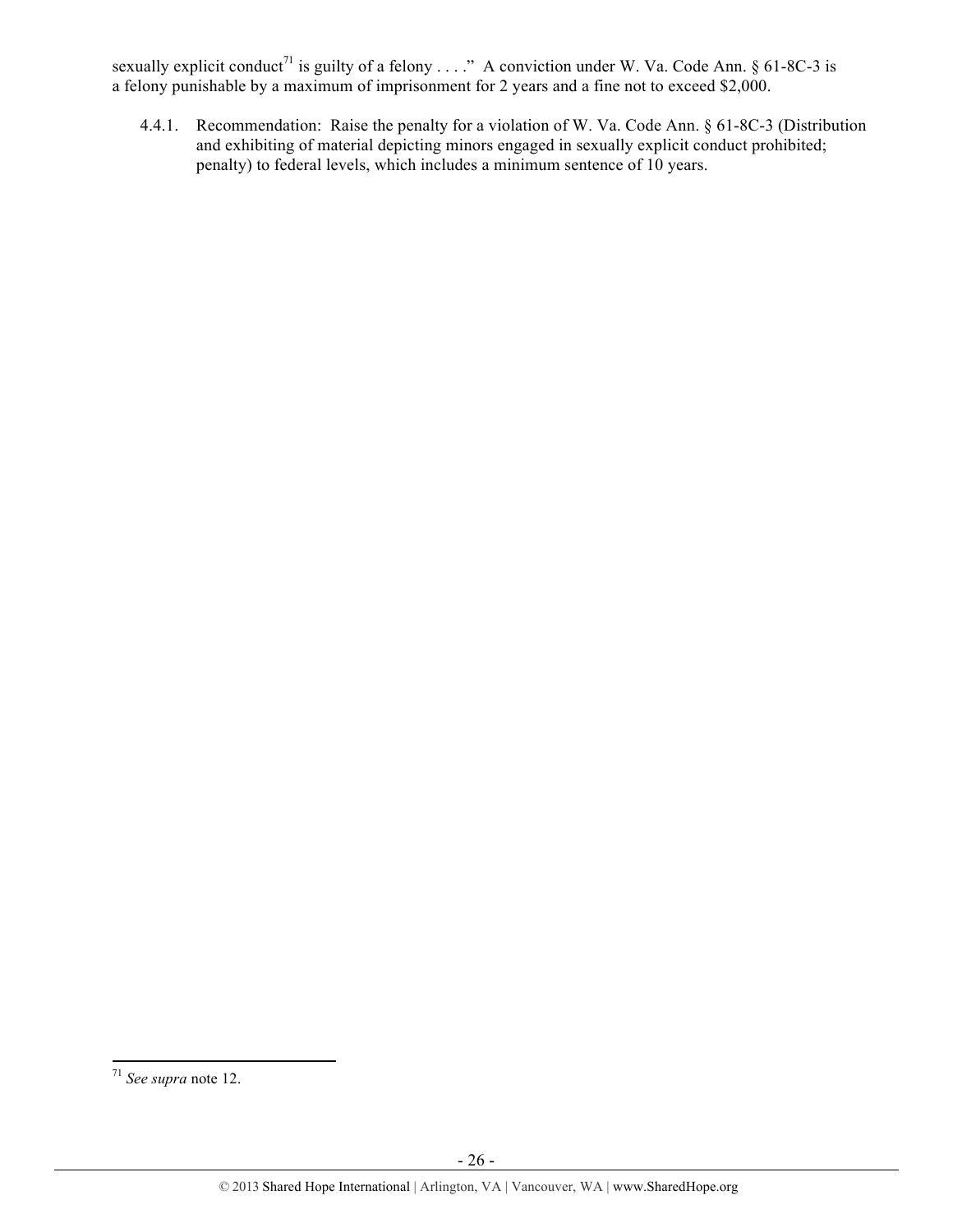#### **FRAMEWORK ISSUE 5: PROTECTIVE PROVISIONS FOR THE CHILD VICTIMS**

#### *Legal Components:*

- *5.1 Statutorily-mandated victim services define "victim" to specifically include victims of domestic minor sex trafficking or commercial sexual exploitation of children (CSEC) to ensure prompt identification and access to victims' rights and services.*
- *5.2 The state sex trafficking statute expressly prohibits a defendant from raising consent of the minor to the commercial sex acts as a defense.*
- *5.3 Prostitution laws apply only to adults, making minors under 18 specifically immune from this offense.*
- *5.4 Child victims of sex trafficking or commercial sexual exploitation are provided with a child protection response, including specialized shelter and services, and are not detained in juvenile detention facilities.*
- *5.5 Commercial sexual exploitation or sex trafficking is identified as a type of abuse and neglect within child protection statutes.*
- *5.6 The definition of "caregiver" (or similar term) in the child welfare statutes is broad enough to include a trafficker who has custody or control of a child in order to bring a trafficked child into the protection of child protective services.*
- *5.7 Crime victims' compensation is specifically available to a child victim of sex trafficking or commercial sexual exploitation of children (CSEC) without regard to ineligibility factors.*
- *5.8 Victim-friendly procedures and protections are provided in the trial process for minors under 18.*
- *5.9 Expungement or sealing of juvenile delinquency records resulting from arrests or adjudications for prostitutionrelated offenses committed as a result of, or in the course of, the commercial sexual exploitation of a minor is available within a reasonable time after turning 18.*
- *5.10 Victim restitution and civil remedies for victims of domestic minor sex trafficking or commercial sexual exploitation of children (CSEC) are authorized by law.*
- *5.11 Statutes of limitations for civil and criminal actions for child sex trafficking or commercial sexual exploitation of children (CSEC) offenses are eliminated or lengthened sufficiently to allow prosecutors and victims a realistic opportunity to pursue criminal action and legal remedies.*

 $\mathcal{L} = \{ \mathcal{L} \mathcal{L} \mathcal{L} \mathcal{L} \mathcal{L} \mathcal{L} \mathcal{L} \mathcal{L} \mathcal{L} \mathcal{L} \mathcal{L} \mathcal{L} \mathcal{L} \mathcal{L} \mathcal{L} \mathcal{L} \mathcal{L} \mathcal{L} \mathcal{L} \mathcal{L} \mathcal{L} \mathcal{L} \mathcal{L} \mathcal{L} \mathcal{L} \mathcal{L} \mathcal{L} \mathcal{L} \mathcal{L} \mathcal{L} \mathcal{L} \mathcal{L} \mathcal{L} \mathcal{L} \mathcal{L} \$ 

# *Legal Analysis:*

*5.1 Statutorily-mandated victim services define "victim" to specifically include victims of domestic minor sex trafficking or commercial sexual exploitation of children (CSEC) to ensure prompt identification and access to victims' rights and services.*

West Virginia's Victim Protection Act of 1984, Chapter 61, Article 11A, does not provide a general definition of "victim." Instead, varying definitions of "victim" are provided throughout the Victim Protection Act. For example, for purposes of W. Va. Code § 61-11A-2 (Testimony of crime victim at sentencing hearing), "victim" is defined in part as a "person who is a victim of a felony," and for purposes of W. Va. Code § 61-11A-8 (Notification to victim of offender's release, placement or escape from custody), "victim" is any person who is a "victim of [certain specified crimes, including kidnapping or any sexual offense against a minor] . . . who is alive and competent." W. Va. Code Ann. §§ 61-11A-2(a),  $61-11A-8(i)(2)$ .

However, pursuant to W. Va. Code §  $61-2-17(d)^{72}$  (Human trafficking; criminal penalties), victims of human trafficking are considered victims under the West Virginia Crime Victims Compensation Act. W. Va. Code § 61-2-17(d) provides that "[n]otwithstanding the definition of victim in subsection (k), section three, article two-a, chapter fourteen of this code  $[14-2A-3(k)$  (Definitions)], a person who is a victim of

<sup>72</sup> *See supra* note 2.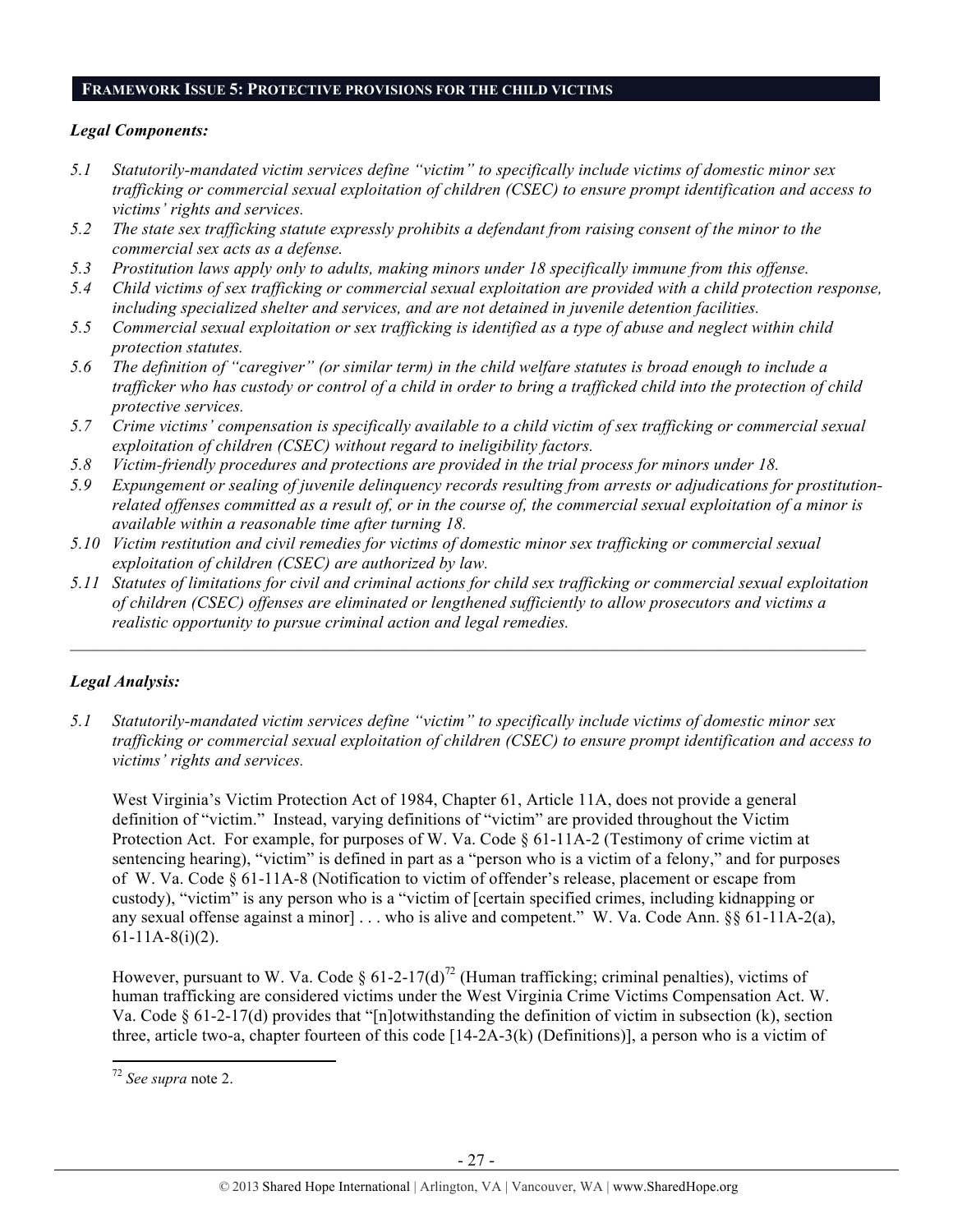human trafficking is a victim for all purposes of article two-a, chapter fourteen [14-2A (Compensation awards to victims of crime)] of this code."

Pursuant to W. Va. Code Ann. § 14-2A-3(k)(1)(A) (Definitions), a "victim" includes "[a] person who suffers personal injury or death as a result of . . . [c]riminally injurious conduct . . . ." "Criminally injurious conduct" is defined, in part, as conduct "which poses a substantial threat of personal injury or death and is punishable by fine, imprisonment or death or would be so punishable but for a finding by a court of competent jurisdiction that the person committing the crime lacked capacity. . . ." W. Va. Code Ann.  $§$  14-2A-3(c).

*5.2 The state sex trafficking statute expressly prohibits a defendant from raising consent of the minor to the commercial sex acts as a defense.*

W. Va. Code Ann. § 61-2-17<sup>73</sup> (Human trafficking; criminal penalties), § 61-2-14(a) (Abduction of person; kidnapping or concealing child; penalties),§ 61-8-6 (Detention of person in place of prostitution; penalty), § 61-8-7 (Procuring for house of prostitution; penalty), § 61-8-8 (Receiving support from prostitution; pimping; penalty), § 61-8-5(b) (Houses of ill fame and assignation; penalties), § 61-8C-2 (Use of minors in filming sexually explicit conduct prohibited; penalty), and § 61-8C-3 (Distribution and exhibiting of material depicting minors engaged in sexually explicit conduct prohibited; penalty) do not expressly provide that the consent of a minor to a commercial sex act is immaterial to the crime.

To the extent that sex offenses are used to prosecute trafficking crimes in West Virginia, W. Va. Code Ann. § 61-8B-2(a) specifically provides, "Whether or not specifically stated, it is an element of every offense defined in this article that the sexual act was committed without the consent of the victim." Under subsection (c)(1), "A person is deemed incapable of consent when such person is: (1) Less than sixteen years old."

- 5.2.1 Recommendation: Amend W. Va. Code Ann. § 61-2-17(a)(5) (Human trafficking; criminal penalties)  $\S 61-2-14(a)$  (Abduction of person; kidnapping or concealing child; penalties),  $\S 61-8-6$ (Detention of person in place of prostitution; penalty), § 61-8-7 (Procuring for house of prostitution; penalty), § 61-8-8 (Receiving support from prostitution; pimping), § 61-8-5(b) (Houses of ill fame and assignation; penalties), § 61-8C-2 (Use of minors in filming sexually explicit conduct prohibited; penalty), and  $\S 61-8C-3$  (Distribution and exhibiting of material depicting minors engaged in sexually explicit conduct prohibited; penalty) to expressly provide that the minor's consent to a commercial sex act is not a defense to the crime.
- *5.3 Prostitution laws apply only to adults, making minors under 18 specifically immune from this offense.*

W. Va. Code Ann. § 61-8-5(b) (Houses of ill fame and assignation; penalties) is age-neutral, and therefore, applies to minors. The applicable portion of W. Va. Code Ann.  $\S 61-8-5(b)$  states:

Any person who shall engage in prostitution, lewdness, or assignation . . . shall, upon conviction for the first offense under this section, be punished by imprisonment in the county jail for a period of not less than sixty days nor more than six months . . . .

5.3.1 Recommendation: Amend W. Va. Code Ann. § 61-8-5(b) (Houses of ill fame and assignation; penalties; jurisdiction of courts) to specify that this law does not apply to minors under 18.

<sup>73</sup> *See supra* note 2.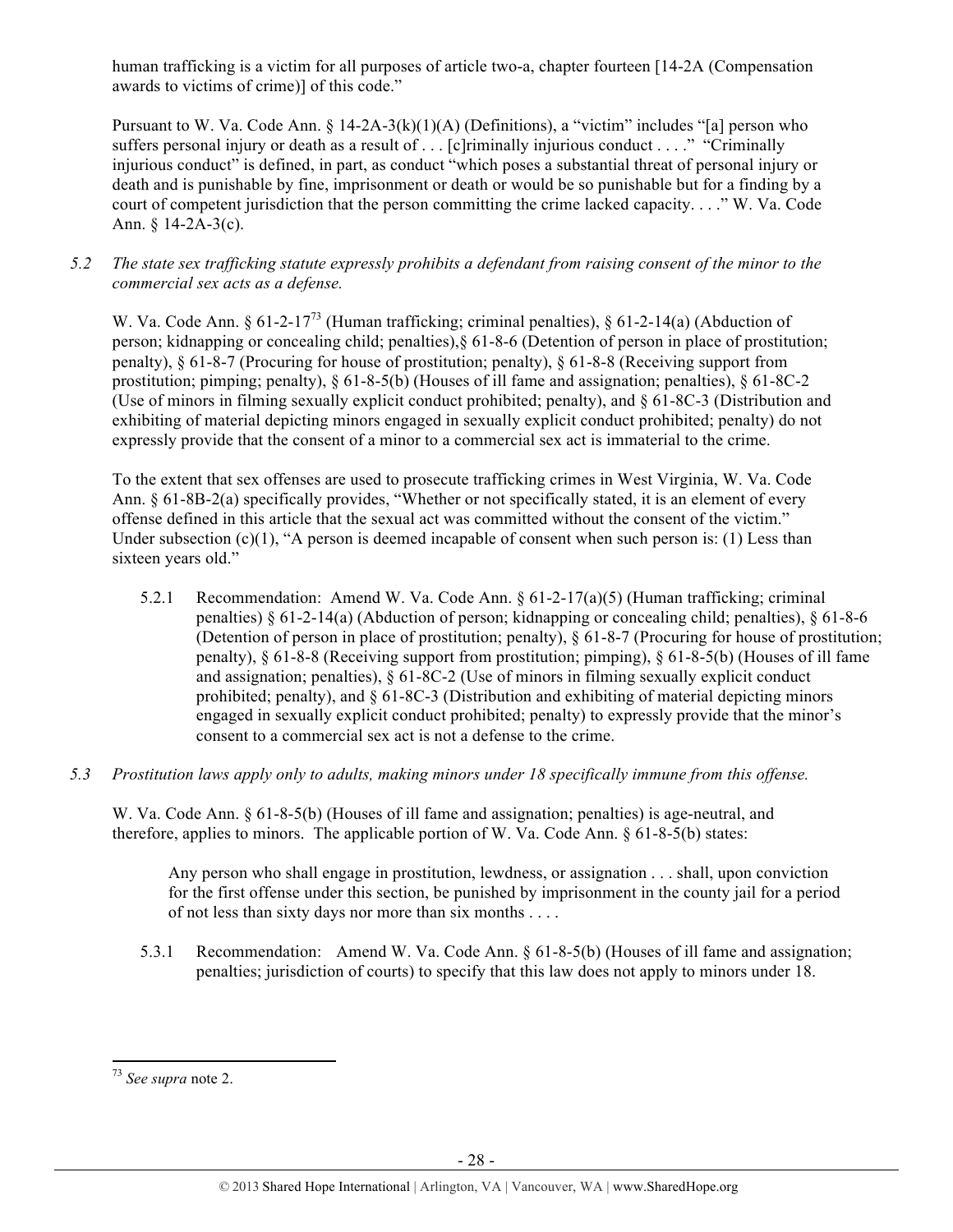*5.4 Child victims of sex trafficking or commercial sexual exploitation are provided with a child protection response, including specialized shelter and services, and are not detained in juvenile detention facilities.*

## **Child Initially Identified as Abused/Neglected**

West Virginia provides some protective provisions to commercially sexually exploited<sup>74</sup> children. Pursuant to W. Va. Code Ann. § 49-1-3(1), (B) (Definitions relating to abuse and neglect),<sup>75</sup> a sexually exploited child is likely to be identified as abused or neglected. If a child is identified as abused or neglected under W. Va. Code Ann. § 49-1-3(1), (B), the definition of caregiver or "custodian" under W. Va. Code Ann. § 49-1-4(5)<sup>76</sup> is sufficiently broad enough to involve Child Protective Services in investigations where the child is in the custody or control of a non-family trafficker.

To the extent that a victim of child sex trafficking is identified as abused or neglected, the child may initially come to the attention of law enforcement or other specified persons, including health care professionals, through the filing of a mandatory report of abuse pursuant to W. Va. Code Ann. § 49-6A-2 (Persons mandated to report suspected abuse and neglect).

#### *I. Initial Custody*

a. Authority for Initial Custody

Pursuant to W. Va. Code Ann. § 49-6A-2, when certain specified persons, including healthcare professionals, social service workers, school personnel, and law enforcement officers, have "reasonable cause to suspect that a child is neglected or abused or observe the child being subjected to conditions that are likely to result in abuse or neglect," they must

report the circumstances or cause a report to be made to the Department of Health and Human Resources: Provided, That in any case where the reporter believes that the child suffered serious physical abuse or sexual abuse or sexual assault, the reporter shall also immediately report, or cause a report to be made, to the State Police and any law-enforcement agency having jurisdiction to investigate the complaint . . . .

Any other person who reasonably suspects that a child is abused or neglected may report child abuse. W. Va. Code Ann. § 49-6A-2. Once a local child protective services office receives a report of alleged child abuse or neglect, the office must investigate the report, and, if necessary, "initiate the appropriate legal proceeding." W. Va. Code Ann. § 49-6A-9(b), (c). At that point, a child may be taken into custody pursuant to a court order when there is showing of probable cause for any of the following: "(2) the health, safety and welfare of the juvenile demand such custody . . . ." W. Va. Code Ann. § 49-5-8(a) Alternatively, pursuant to W. Va. Code Ann. § 49-6-9(a) (Custody in emergency situations) law enforcement and medical personnel may initiate custody if a child is believed to be neglected, abused or abandoned.

# b. Placement

!!!!!!!!!!!!!!!!!!!!!!!!!!!!!!!!!!!!!!!!!!!!!!!!!!!!!!!!!!!!

Pursuant to W. Va. Code Ann. § 49-6-9(b), an abandoned child taken into protective custody can be housed by the state department or in any authorized child shelter facility. A child taken into protective custody

<sup>&</sup>lt;sup>74</sup> See supra note 63.<br><sup>75</sup> See *infra* section 5.5 for a full analysis of the definition of "abuse and neglect" as it relates to the identification of sexually exploited children.

<sup>&</sup>lt;sup>76</sup> See *infra* section 5.6 for a full analysis of the definition of "custodian."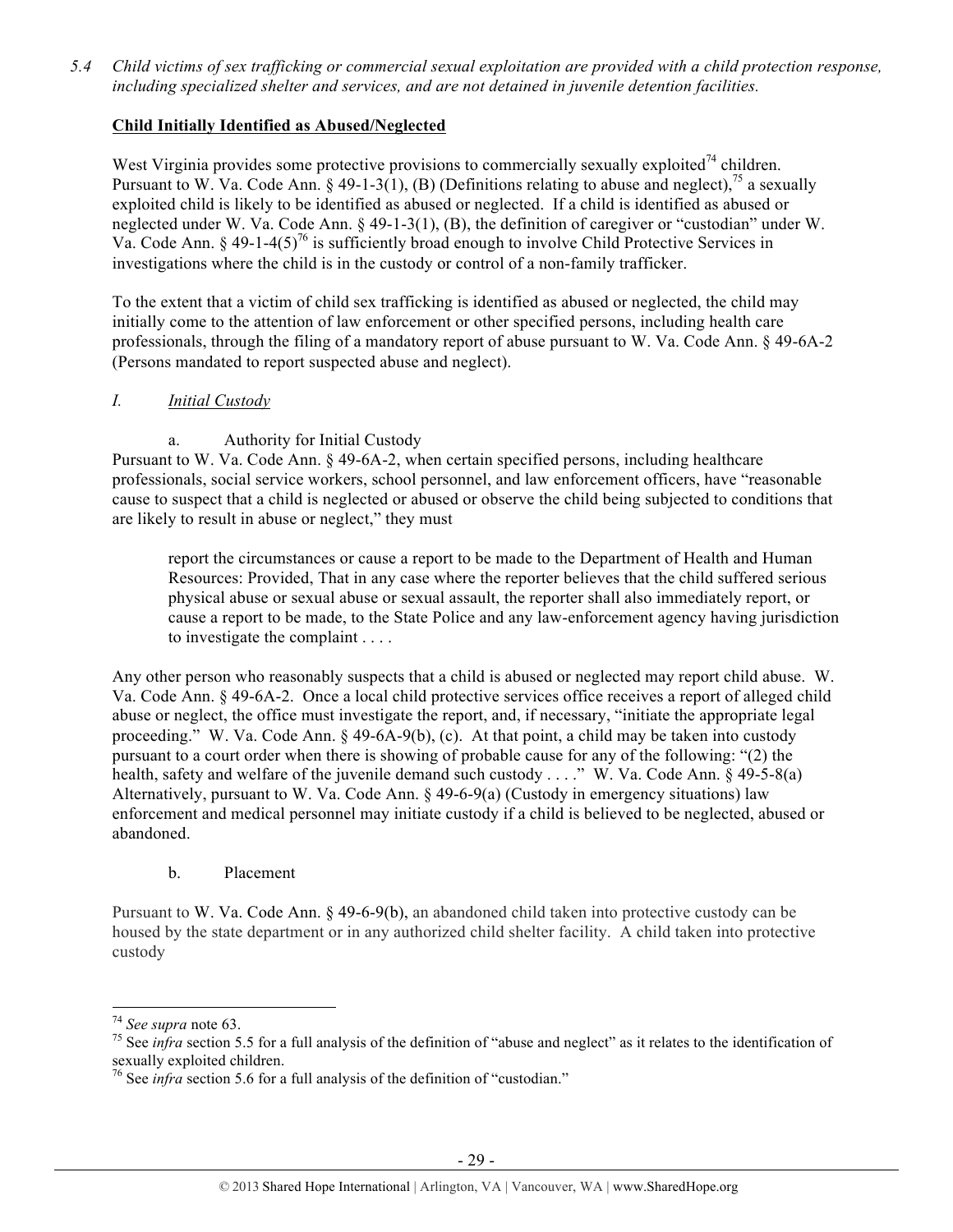for emergency medical treatment may be held in a hospital under the care of a physician against the will of such child's parents, parent, guardian or custodian for a period not to exceed ninety-six hours. W. Va. Code Ann. § 49-6-9(c).

## *II. Process following initial custody*

a. Where is the child referred after initial custody?

Pursuant to W. Va. Code Ann. § 49-6-3(a) (Petition to court when child believed neglected or abused temporary custody) states,

the court may order that the child alleged to be an abused or neglected child be delivered for not more than ten days into the custody of the state department or a responsible person found by the court to be a fit and proper person for the temporary care of the child pending a preliminary hearing, if it finds that:

(1) There exists imminent danger to the physical well-being of the child; and (2) There are no reasonably available alternatives to removal of the child, including, but not limited to, the provision of medical, psychiatric, psychological or homemaking services in the child's present custody: Provided, That where the alleged abusing person, if known, is a member of a household, the court shall not allow placement pursuant to this section of the child or children in said home unless the alleged abusing person is or has been precluded from visiting or residing in said home by judicial order. . . . . . . .

b. When/how does the court assume jurisdiction?

Under W. Va. Code Ann. § 49-6-1(a) (Petition to the court when child believed neglected or abused; notice), "If the [Department of Health and Human Resources] or a reputable person believes that a child is neglected or abused, the department or the person may present a petition setting forth the facts to the circuit court . . . ."

#### *III. Placement process pending adjudication/investigation*

a. Placement hearing

!!!!!!!!!!!!!!!!!!!!!!!!!!!!!!!!!!!!!!!!!!!!!!!!!!!!!!!!!!!!

Under W. Va. Code Ann. § 49-6-3(b), if the child is in "imminent danger,"<sup>77</sup> the court may hold a preliminary hearing at which, if it determines that "there are no alternatives less drastic than removal of the child and that a hearing on the petition cannot be scheduled in the interim period," it can "order that the child be delivered into the temporary custody of the department or a responsible person or agency found by the court to be a fit and proper person for the temporary care of the child for a period not exceeding sixty days . . . ."

Additionally, pursuant to W. Va. Code Ann. § 49-6-3(c), a child protective service worker who observes a child whose "physical well-being" is in "imminent danger" and

<sup>77</sup> W. Va. Code Ann. § 49-1-3(8) (Definitions relating to abuse and neglect) defines "Imminent danger to the physical well-being of the child" in part as "an emergency situation in which the welfare or the life of the child is threatened. Such emergency situation exists when there is reasonable cause to believe that any child in the home is or has been sexually abused or sexually exploited . . . ."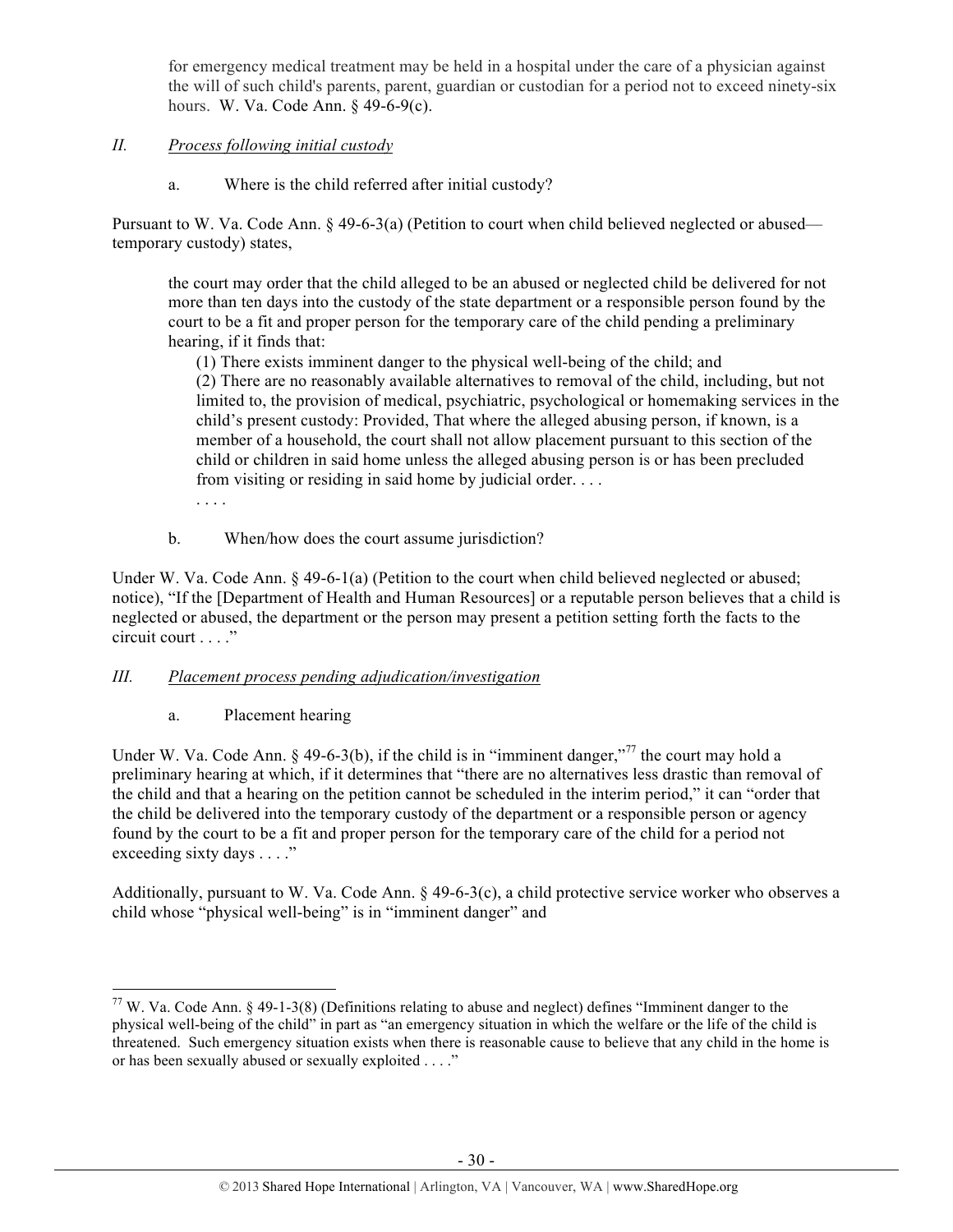has probable cause to believe that the child or children will suffer additional child abuse or neglect or will be removed from the county before a petition can be filed and temporary custody can be ordered . . . may, prior to the filing of a petition, take the child or children into his or her custody without a court order: Provided, That after taking custody of such child or children prior to the filing of a petition, the worker shall forthwith appear before a circuit judge or a juvenile referee of the county wherein custody was taken, or if no such judge or referee be available, before a circuit judge or a juvenile referee of an adjoining county, and shall immediately apply for an order ratifying the emergency custody of the child pending the filing of a petition. . . . If the emergency taking is ratified by the judge or referee, emergency custody of the child or children shall be vested in the department until the expiration of the next two judicial days, at which time any such child taken into emergency custody shall be returned to the custody of his or her parent or guardian or custodian unless a petition has been filed and custody of the child has been transferred under the provisions of section three of this article.

# b. Placement Options

Pursuant to W. Va. Ann. §49-6-3(a) (Petition to court when child believed neglected or abused),

(a) Upon the filing of a petition, the court may order that the child alleged to be an abused or neglected child be delivered for not more than ten days into the custody of the state department or a responsible person found by the court to be a fit and proper person for the temporary care of the child pending a preliminary hearing, if it finds that:

(1) There exists imminent danger to the physical well being of the child; and (2) There are no reasonably available alternatives to removal of the child, including, but not limited to, the provision of medical, psychiatric, psychological or homemaking services in the child's present custody: *Provided,* That where the alleged abusing person, if known, is a member of a household, the court shall not allow placement pursuant to this section of the child or children in said home unless the alleged abusing person is or has been precluded from visiting or residing in said home by judicial order. In a case where there is more than one child in the home, or in the temporary care, custody or control of the alleged offending parent, the petition shall so state, and notwithstanding the fact that the allegations of abuse or neglect may pertain to less than all of such children, each child in the home for whom relief is sought shall be made a party to the proceeding.

# *IV. Adjudication or referral to alternate process*

# a. Adjudicatory/dispositional hearing

A child who is a victim of abuse or neglect and is "undergoing certain status offense and delinquency proceedings," may be subject to a "multidisciplinary screening, advisory and planning system to assist courts in facilitating permanency planning . . . . " W. Va. Code Ann. § 49-5D-1. Pursuant to W. Va. Code Ann. § 49-5D-2(a), "The prosecuting attorney shall establish a multidisciplinary investigative team in each county." Under W. Va. Code Ann. § 49-5D-2(c), "The investigative team shall be responsible for coordinating or cooperating in the initial and ongoing investigation of all civil and criminal allegations pertinent to cases involving child sexual assault, child sexual abuse, child abuse and neglect and shall make a recommendation to the county prosecuting attorney as to the initiation or commencement of a civil petition and/or criminal prosecution."

# *V. Outcomes (Final permanent placement)*

a. Disposition

Pursuant to W. Va. Code Ann. § 49-5D-2(c), "Within thirty days of the initiation of a judicial proceeding pursuant to article six of this chapter, the Department of Health and Human Services shall convene a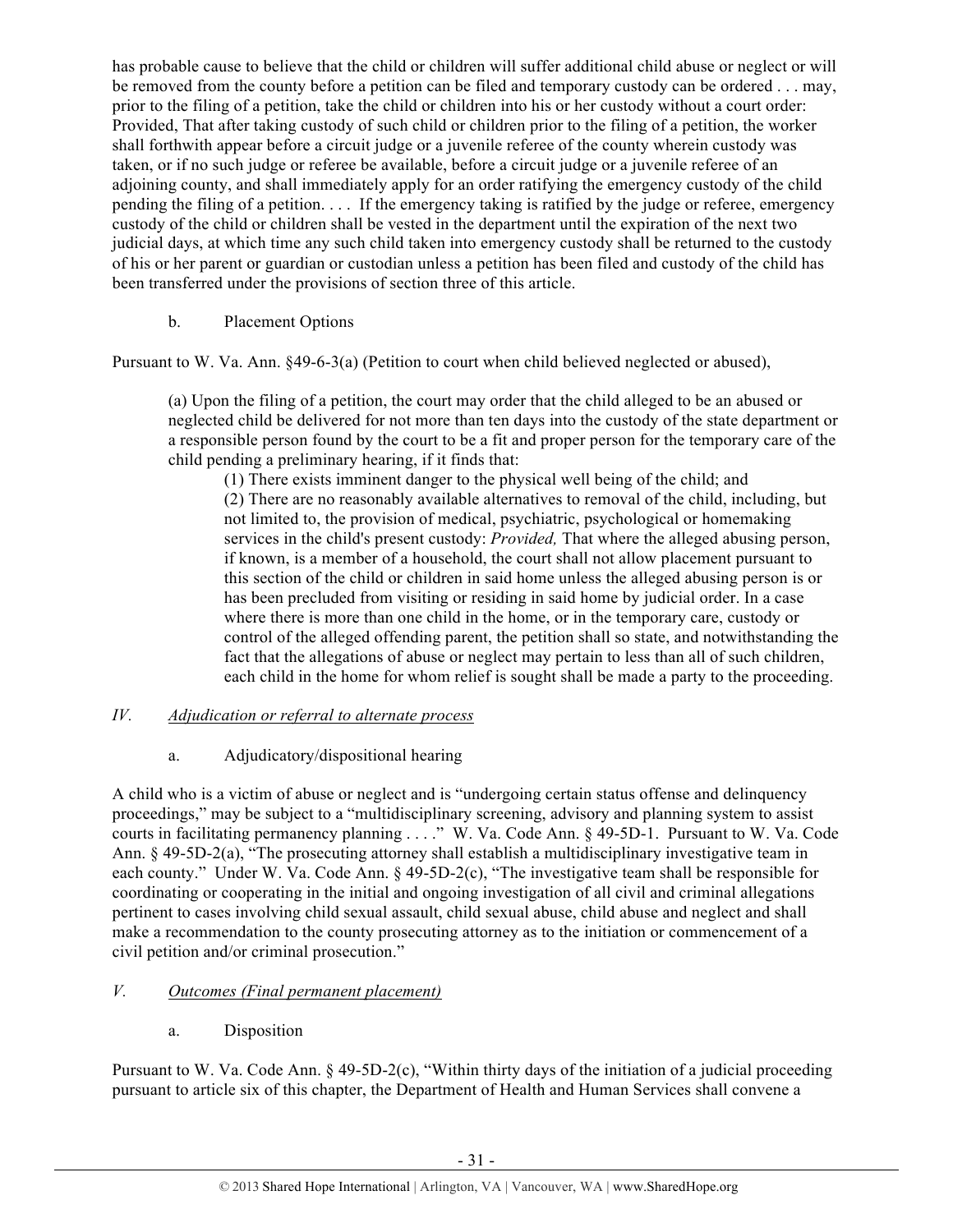multidisciplinary treatment team to assess, plan, and implement a comprehensive, individualized service plan for children who are victims of abuse or neglect and their families. The multidisciplinary team shall obtain and utilize any assessments for the children . . . respondents that it deems necessary to assist in the development of such a plan. W. Va. Code Ann. § 49-5D-3b(a). After a case in juvenile court is commenced and "[p]rior to disposition, in each case in which a treatment planning team<sup>78</sup> has been convened, the team shall advise the court as to the types of services the team has determined are needed and the type of placement, if any, which will best serve the needs of the child." W. Va. Code Ann. § 49- 5D-3b(c).

# **Child Initially Identified as Delinquent**

Despite the protections highlighted above, a child may be arrested and detained by law enforcement for actions related to the child being trafficked.

- *I. Initial Custody*
	- a. Authority for initial custody

Pursuant to W. Va. Code Ann. § 49-5-8(b) (Taking a juvenile into custody), a child may be taken into custody by a law-enforcement officer without a court order under any of the following circumstances:

(1) Grounds exist for the arrest of an adult in identical circumstances; (2) emergency conditions exist which, in the judgment of the officer, pose imminent danger to the health, safety and welfare of the juvenile; [or] (3) the official has reasonable grounds to believe that the juvenile has left the care of his or her parents, guardian or custodian without the consent of such person and the health, safety and welfare of the juvenile is endangered . . . .

Alternatively, W. Va. Code Ann. § 49-5-8(a) states that a child may be taken into custody pursuant to a court order when there is showing of probable cause for any of the following: "(1) The petition shows that grounds exist for the arrest of an adult in identical circumstances; (2) the health, safety and welfare of the juvenile demand such custody . . . ."

b. Placement

Under W. Va. Code Ann. § 49-5-8(c)(2) (Taking a juvenile into custody) after a child is taken into custody, the child must be released to her parent, guardian or custodian, except under the following conditions:

(A) Circumstances present an immediate threat of serious bodily harm to the juvenile if released; (B) No responsible adult can be found into whose custody the juvenile can be delivered: Provided, That each day the juvenile is detained, a written record must be made of all attempts to locate such a responsible adult; or . . . .

<sup>!!!!!!!!!!!!!!!!!!!!!!!!!!!!!!!!!!!!!!!!!!!!!!!!!!!!!!!!!!!!</sup> <sup>78</sup> The text of W. Va. Code Ann. § 49–5D–3c included here and elsewhere in this report includes amendments made by the passage of House Bill 2780, 81st West Virginia Leg. 1st Regular Sess. (WV 2013) (effective July 16, 2013).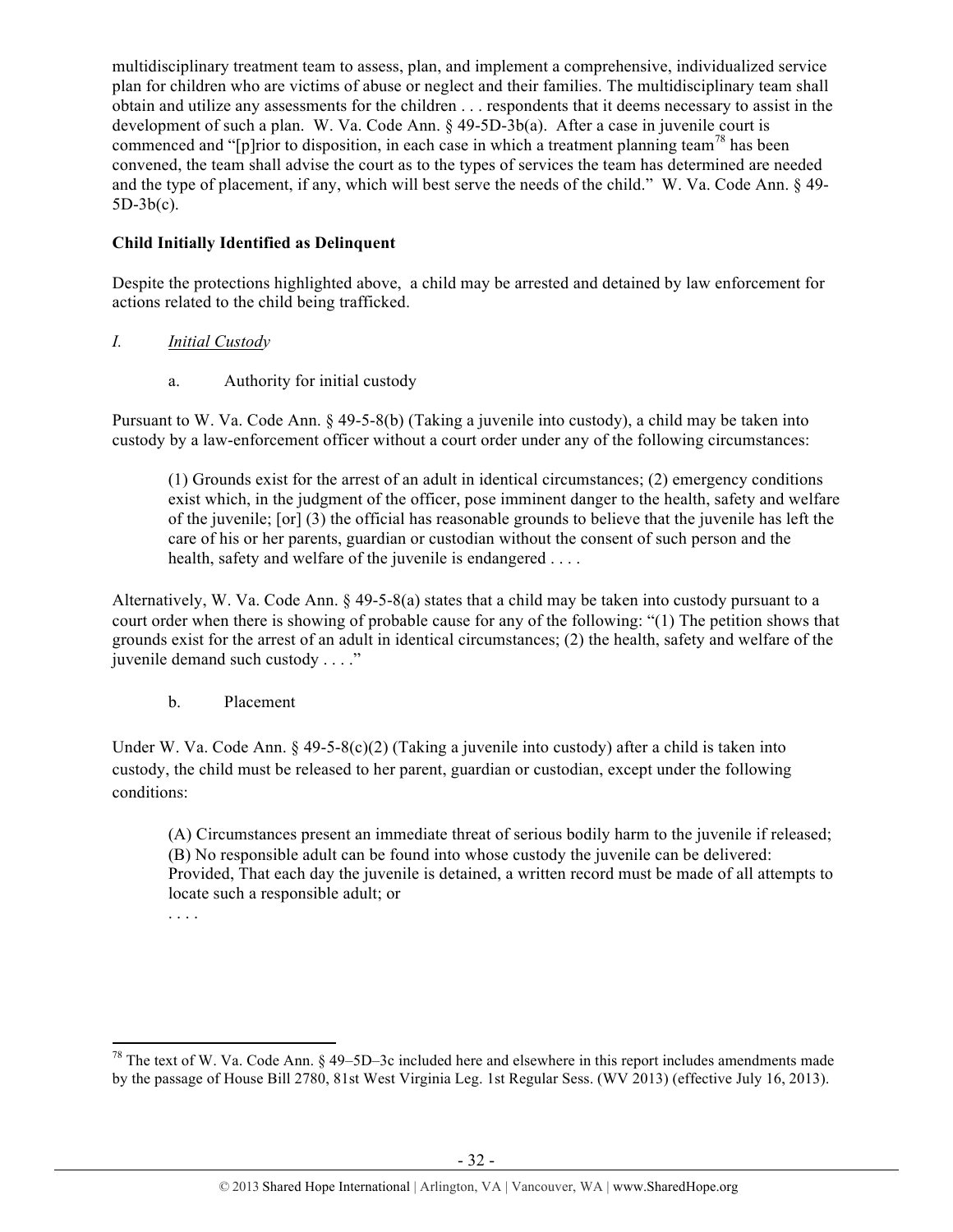## *II. Process following initial custody*

## a. Where is the child referred after initial custody?

Under W. Va. Code. Ann.  $\S 49-5-8(c)(3)$ , "If the juvenile is an alleged status offender . . . ['the official shall'] immediately notify the Department of Health and Human Resources and, if the circumstances of either paragraph (A) or (B), subdivision (2)  $[\S$  49-5-8(c)(2)(A), (B)] of this subsection exist and the requirements therein are met, the official may detain the juvenile, but only in a nonsecure or staff-secure facility." Pursuant to W. Va. Code Ann. § 49-5-8(d), "In all cases when a juvenile is delivered into a sheriff's or detention center director's custody, that official shall release the juvenile to his or her parent, guardian or custodian by the end of the next day unless the juvenile has been placed in detention after a hearing conducted pursuant to section eight-a [§ 49-5-8a] of this article." At the detention hearing, under W. Va. Code Ann. § 49-5-8a(a), the judge, juvenile referee, or magistrate will determine "the possible" need for detention in accordance with [W. Va. Code Ann. § 49-5A-2 (Investigation and release of child taken into custody; detention hearings)]." W. Va. Code Ann. § 49-5-8a(a). W. Va. Code Ann. § 49-5a-2 provides, in pertinent part, that

[i]t shall be the duty of the judge or referee to avoid incarceration of such child in any jail. Unless the circumstances of the case otherwise require, taking into account the welfare of the child as well as the interest of society, such child shall be released forthwith into the custody of his parent or parents, relative, custodian or other responsible adult or agency.

b. How does the court assume jurisdiction?

The judge, juvenile referee or magistrate "shall, if the health, safety and welfare of the juvenile will not be endangered thereby, release the juvenile on recognizance to his or her parents, custodians or an appropriate agency . . . ." W. Va. Code Ann.  $\S$  49-5-8a(a). Under subsection (a)(2), the court is directed to

Release the juvenile into the custody of his or her parent, guardian or custodian unless: (A) Circumstances present an immediate threat of serious bodily harm to the juvenile if released;

(B) No responsible adult can be found into whose custody the juvenile can be delivered: Provided, That each day the juvenile is detained, a written record must be made of all attempts to locate such a responsible adult; or

(C) The juvenile is charged with an act of delinquency for which secure detention is permissible.

#### *III. Placement process pending adjudication/investigation*

a. Placement hearing.

Pursuant to W. Va. Ann. §49-5-8a (Detention hearing; counsel),

The referee, judge or magistrate shall hear testimony concerning the circumstances for taking the juvenile into custody and the possible need for detention in accordance with section two, article five-a of this chapter. The sole mandatory issue at the detention hearing is whether the juvenile should be detained pending further court proceedings. The court shall, if the health, safety and welfare of the juvenile will not be endangered thereby, release the juvenile on recognizance to his or her parents, custodians or an appropriate agency; however, if warranted, the court may require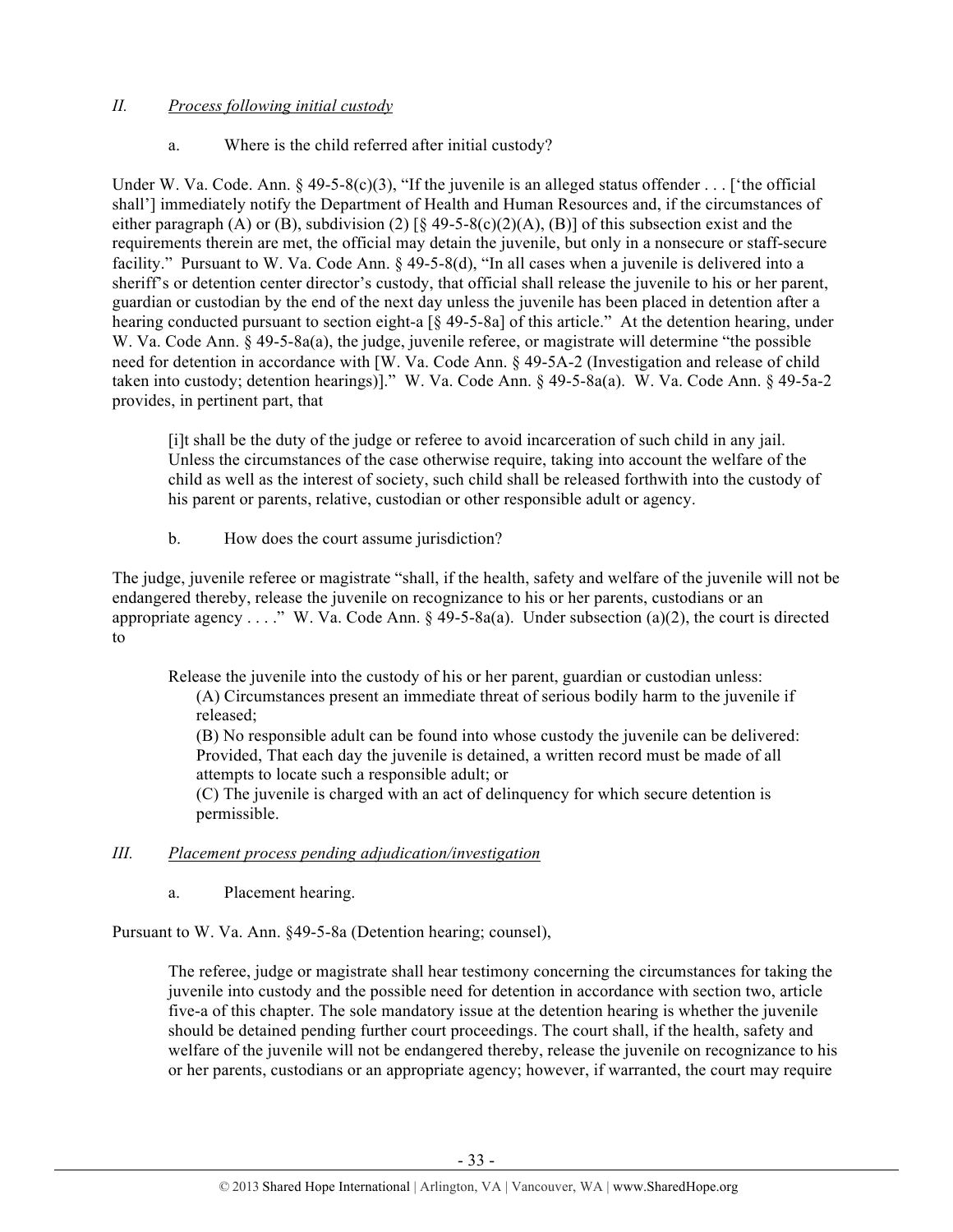bail, except that bail may be denied in any case where bail could be denied if the accused were an adult. The court shall:

(1) Immediately notify the juvenile's parent, guardian or custodian or, if the parent, guardian or custodian cannot be located, a close relative;

(2) Release the juvenile into the custody of his or her parent, guardian or custodian unless:

(A) Circumstances present an immediate threat of serious bodily harm to the juvenile if released;

(B) No responsible adult can be found into whose custody the juvenile can be delivered: *Provided,* That each day the juvenile is detained, a written record must be made of all attempts to locate such a responsible adult; or

(C) The juvenile is charged with an act of delinquency for which secure detention is permissible; and

(3) If the juvenile is an alleged status offender, immediately notify the department of health and human resources, and, if the circumstances of either paragraph (A) or (B), subdivision (2) of this subsection exist and the requirements therein are met, the court may order the juvenile detained, but only in a nonsecure or staff-secure facility. Any juvenile detained pursuant to this subdivision shall be placed in the legal custody of the department of health and human resources pending further proceedings by the court.

 (b) The judge of the circuit court or the juvenile referee may, in conjunction with the detention hearing, conduct a preliminary hearing pursuant to section nine of this article: *Provided,* That all parties are prepared to proceed and the juvenile has counsel during such hearing.

b. Placement options.

Pursuant to W. Va. Ann. §49-1-1 (Purpose), a juvenile can be placed in any foster home, group home or other facility or residence. The court can also release the juvenile into the custody of his or her parent, guardian or custodian. W. Va. Ann. §49-5-8a. (Detention hearing; counsel).

#### *IV. Adjudication or referral to alternative process.*

a. Adjudicatory/dispositional hearing.

Pursuant to W. Va. Code Ann. § 49-5D-3c(a) (Multidisciplinary treatment process for status offenders or delinquents),

(1) When a juvenile is adjudicated as a status offender pursuant to section eleven-d, article five of this chapter, the Department of Health and Human Resources shall promptly convene a multidisciplinary treatment team and conduct an assessment, utilizing a standard uniform comprehensive assessment instrument or protocol, to determine the juvenile's mental and physical condition, maturity and education level, home and family environment, rehabilitative needs and recommended service plan, which shall be provided in writing to the court and team members. Upon completion of the assessment, the treatment team shall prepare and implement a comprehensive, individualized service plan for the juvenile.

(2) When a juvenile is adjudicated as a delinquent or has been granted an improvement period pursuant to section nine, article five of this chapter, the court, either upon its own motion or motion of a party, may require the Department of Health and Human Resources to convene a multidisciplinary treatment team and conduct an assessment, utilizing a standard uniform comprehensive assessment instrument or protocol, to determine the juvenile's mental and physical condition, maturity and education level, home and family environment, rehabilitative needs and recommended service plan, which shall be provided in writing to the court and team members. A referral to the Department of Health and Human Resources to convene a multidisciplinary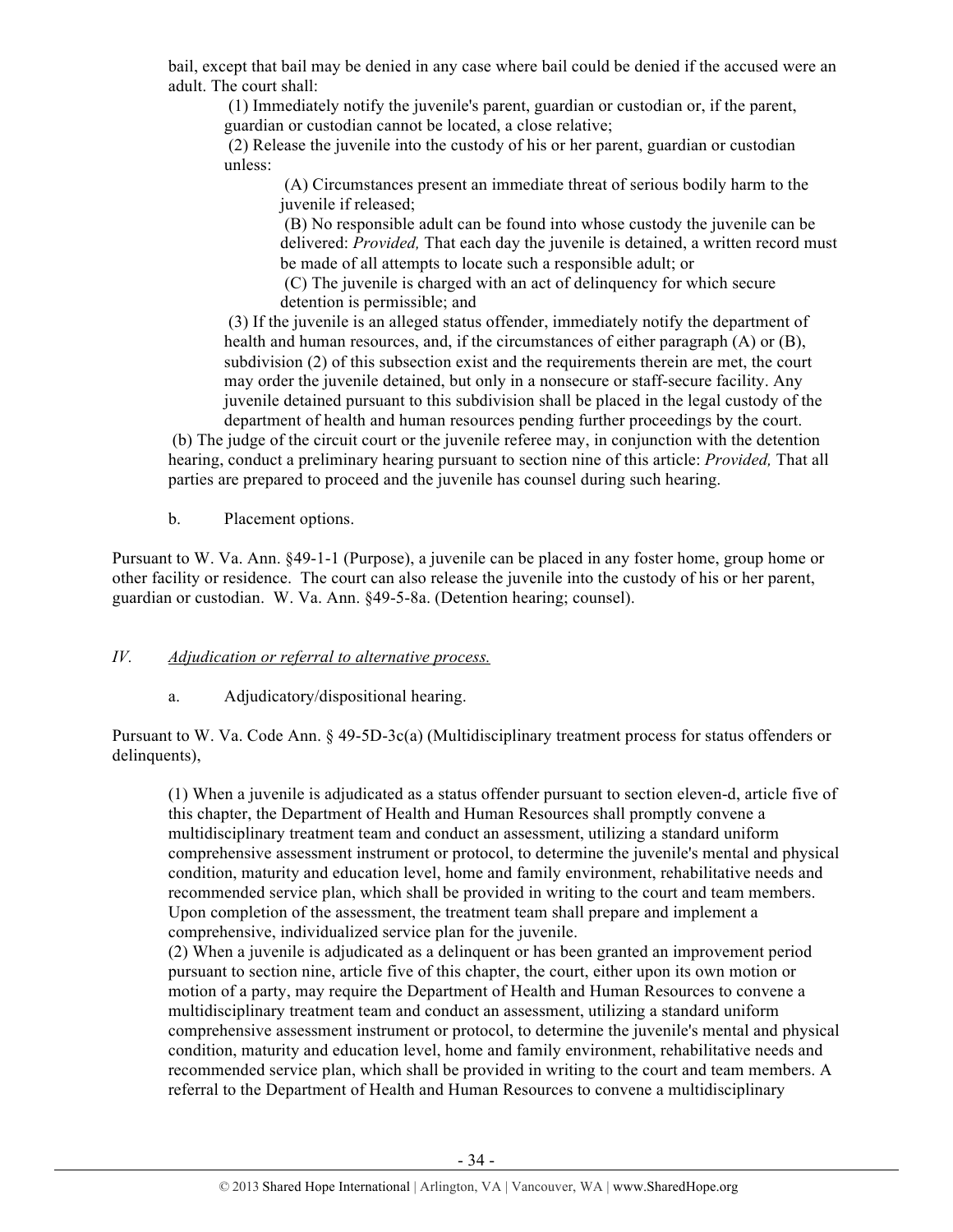treatment team and to conduct such an assessment shall be made when the court is considering placing the juvenile in the department's custody or placing the juvenile out-of-home at the department's expense pursuant to section thirteen, article five of this chapter. In any delinquency proceeding in which the court requires the Department of Health and Human Resources to convene a multidisciplinary treatment team, the probation officer shall notify the department at least fifteen working days before the court proceeding in order to allow the department sufficient time to convene and develop an individualized service plan for the juvenile.

# *b. Diversion or alternate process.*

"Within thirty days of the initiation of a judicial proceeding pursuant to article six of this chapter, the Department of Health and Human Services shall convene a multidisciplinary treatment team to assess, plan, and implement a comprehensive, individualized service plan for children who are victims of abuse or neglect and their families. The multidisciplinary team shall obtain and utilize any assessments for the children . . . respondents that it deems necessary to assist in the development of such a plan. W. Va. Code Ann. § 49-5D-3b(a). After a case in juvenile court is commenced and "[p]rior to disposition, in each case in which a treatment planning team<sup>79</sup> has been convened, the team shall advise the court as to the types of services the team has determined are needed and the type of placement, if any, which will best serve the needs of the child." W. Va. Code Ann. § 49-5D-3b(c).

# *V. Outcomes (Final permanent placement)*

a. Disposition

After adjudication pursuant to W. Va. Code Ann § 49-5-11 (Adjudication for alleged status offenders and delinquents; mandatory initial disposition of status offenders), W. Va. Code Ann. § 49-5-13(b) (Disposition of juvenile delinquents; appeal) permits the court to choose a disposition

from the following alternatives, consider[ing] the best interests of the juvenile and the welfare of the public:

(1) Dismiss the petition;

(2) Refer the juvenile and the juvenile's parent or custodian to a community agency for needed assistance and dismiss the petition;

(3) Upon a finding that the juvenile is in need of extra-parental supervision: (A) Place the juvenile under the supervision of a probation officer of the court or of the court of the county where the juvenile has his or her usual place of abode or other person while leaving the juvenile in custody of his or her parent or custodian; and (B) prescribe a program of treatment or therapy or limit the juvenile's activities under terms which are reasonable and within the child's ability to perform . . . ;

(4) Upon a finding that a parent or custodian is not willing or able to take custody of the juvenile, that a juvenile is not willing to reside in the custody of his parent or custodian or that a parent or custodian cannot provide the necessary supervision and care of the juvenile, the court may place the juvenile in temporary foster care or temporarily commit the juvenile to the department or a child welfare agency. . . ;

(5) Upon a finding that the best interests of the juvenile or the welfare of the public require it, and upon an adjudication of delinquency pursuant to subdivision (1), section four, article one

<sup>!!!!!!!!!!!!!!!!!!!!!!!!!!!!!!!!!!!!!!!!!!!!!!!!!!!!!!!!!!!!</sup>  $79$  The text of W. Va. Code Ann. § 49–5D–3c included here and elsewhere in this report includes amendments made by the passage of House Bill 2780, 81st West Virginia Leg. 1st Regular Sess. (WV 2013) (effective July 16, 2013).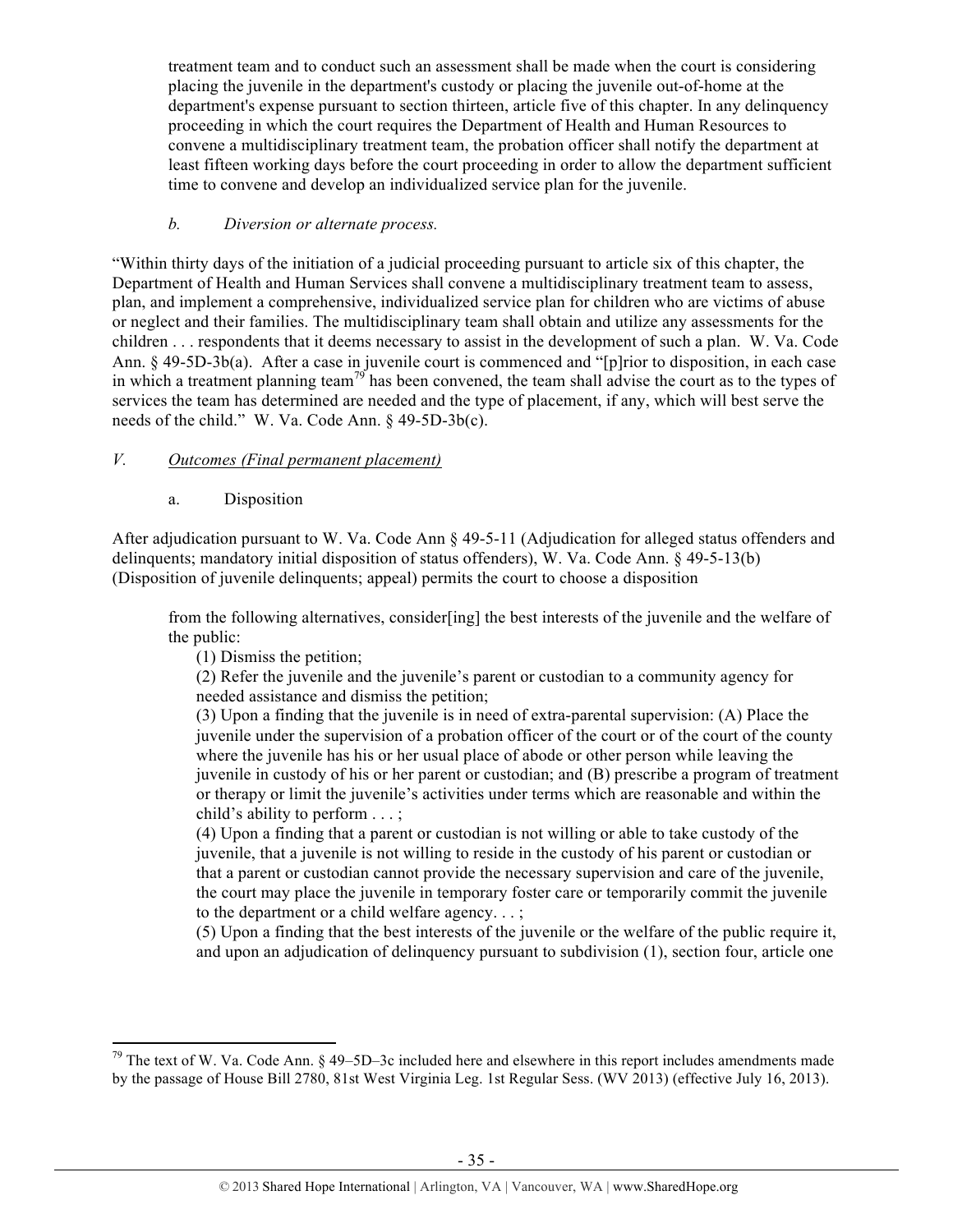of this chapter, $80$  the court may commit the juvenile to the custody of the Director of the Division of Juvenile Services for placement in a juvenile services facility for the treatment, instruction and rehabilitation of juveniles: Provided, That the court maintains discretion to consider alternative sentencing arrangements. . . . Commitments shall not exceed the maximum term for which an adult could have been sentenced for the same offense and any such maximum allowable sentence to be served in a juvenile correctional facility may take into account any time served by the juvenile in a detention center pending adjudication, disposition or transfer. . . ;

b. Ongoing services

. . . .

Juveniles adjudicated to be status offenders $^{81}$  will be provided services in accordance with W. Va. Code Ann. the West Virginia Juvenile Offender Rehabilitation Act,<sup>82</sup> which includes provisions regarding the treatment of status offenders in rehabilitative facilities and authorizes "[t]he Department of Health and Human Resources . . . to require any juvenile committed to its legal custody to remain at and to return to the residence to which the juvenile is assigned by the department or by the juvenile court." W. Va. Code Ann. §§ 49-5B-5, 49-5B-6.

c. Specialized long-term placement if identified as DMST

Additionally, a child who is a victim of abuse or neglect and is "undergoing certain status offense and delinquency proceedings," may be subject to a "multidisciplinary screening, advisory and planning system to assist courts in facilitating permanency planning . . . ." W. Va. Code Ann. § 49-5D-1. Pursuant to W. Va. Code Ann. § 49-5D-2(a), "The prosecuting attorney shall establish a multidisciplinary investigative team in each county." Under W. Va. Code Ann. § 49-5D-2(c), "The investigative team shall be responsible for coordinating or cooperating in the initial and ongoing investigation of all civil and criminal allegations pertinent to cases involving child sexual assault, child sexual abuse, child abuse and neglect and shall make a recommendation to the county prosecuting attorney as to the initiation or commencement of a civil petition and/or criminal prosecution."

5.4.1 Recommendation: Establish a mandatory response law directing any minor who is a victim of sex trafficking away from the criminal justice system and into a child protective services system.

a juvenile who has been adjudicated as one:

- (A) Who habitually and continually refuses to respond to the lawful supervision by his or her parents, guardian or legal custodian such that the child's behavior substantially endangers the health, safety or welfare of the juvenile or any other person;
- (B) Who has left the care of his or her parents, guardian or custodian without the consent of such person or without good cause; or
- (C) Who is habitually absent from school without good cause. <sup>82</sup> W. Va. Code Ann. §§ 49-5B-1 to -7.

<sup>&</sup>lt;sup>80</sup> This statute incorrectly references W. Va. Code Ann. § 49-1-4(1) (Other definitions) (definition of "Child welfare agency"). Although speculative, it is likely that the correct reference should be directed to W. Va. Code Ann § 49- 5-11 (Adjudication for alleged status offenders and delinquents; mandatory initial disposition of status offenders). <sup>81</sup> "Status offender" is defined in W. Va. Code Ann. § 49-1-4(15) as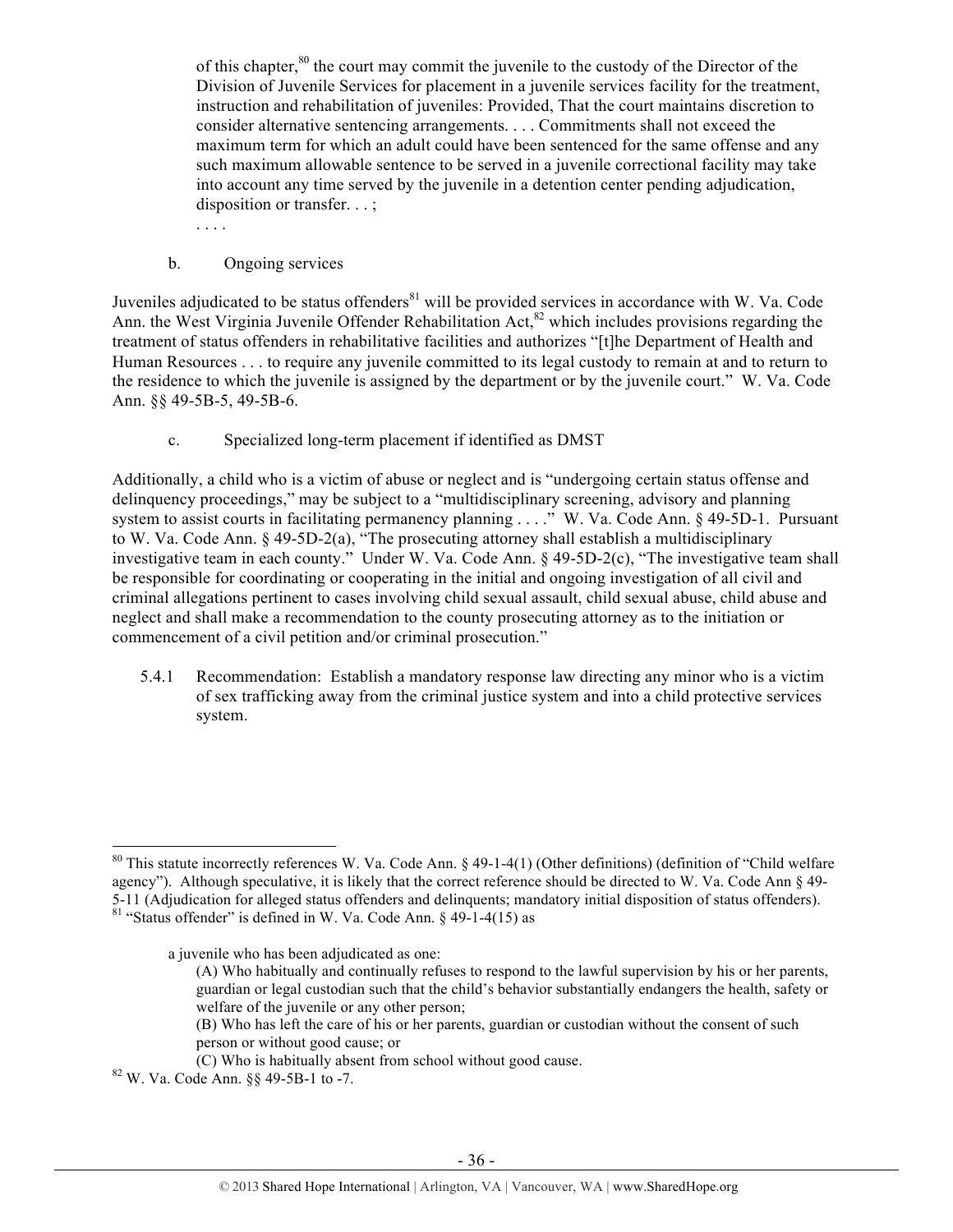*5.5 Commercial sexual exploitation or sex trafficking is identified as a type of abuse and neglect within child protection statutes.*

For purposes of W. Va. Code Ann. Chap. 49 (Child welfare), the commercial sexual exploitation of a child is expressly identified as a type of child abuse.

W. Va. Code Ann. § 49-1-3(1), (B) (Definitions relating to abuse and neglect) defines an "abused child" in part as a child "whose health or welfare is threatened by [, among other things,] . . . sexual abuse or sexual exploitation." Additionally, the definition of "child abuse or neglect" includes the "sexual abuse, <sup>83</sup> sexual exploitation, sale or attempted sale or negligent treatment or maltreatment of a child by a parent, guardian or custodian who is responsible for the child's welfare, under circumstances which harm or threaten the health and welfare of the child." W. Va. Code Ann. § 49-1-3(4).

Pursuant to W. Va. Code Ann. § 49-1-3(17),

"Sexual exploitation" means an act whereby:

(A) A parent, custodian or guardian, whether for financial gain or not, persuades, induces, entices or coerces a child to engage in sexually explicit conduct<sup>84</sup> as that term is defined in section one, article eight-c, chapter sixty-one [W. Va. Code  $\S$  61-8C-1 (Definitions)] of this code; (B) A parent, guardian or custodian persuades, induces, entices or coerces a child to display his or her sex organs for the sexual gratification of the parent, guardian, custodian or a third person, or to display his or her sex organs under circumstances in which the parent, guardian or custodian knows such display is likely to be observed by others who would be affronted or alarmed.

5.5.1. Recommendation: Amend W. Va. Code Ann. § 49-1-3(1), (B) (Definitions relating to abuse and neglect) to include a victim of sex trafficking in the definition of an "abused child" and to enumerate sex trafficking as an act constituting "child abuse or neglect."

- (i) Sexual intercourse;
- (ii) Sexual intrusion; or
- (iii) Sexual contact;

!!!!!!!!!!!!!!!!!!!!!!!!!!!!!!!!!!!!!!!!!!!!!!!!!!!!!!!!!!!!

(B) As to a child who is sixteen years of age or older, any of the following acts which a parent, guardian or custodian shall engage in, attempt to engage in, or knowingly procure another person to engage in, with such child, notwithstanding the fact that the child may have consented to such conduct or the fact that the child may have suffered no apparent physical injury or mental or emotional injury as a result of such conduct:

- (i) Sexual intercourse;
- (ii) Sexual intrusion; or
- (iii) Sexual contact.

(C) Any conduct whereby a parent, guardian or custodian displays his or her sex organs to a child, or procures another person to display his or her sex organs to a child, for the purpose of gratifying the sexual desire of the parent, guardian or custodian, of the person making such display, or of the child, or for the purpose of affronting or alarming the child. <sup>84</sup> *See supra* note 12.

 $83$  Pursuant to W. Va. Code Ann. § 49-1-3(15), "sexual abuse" is defined as

<sup>(</sup>A) As to a child who is less than sixteen years of age, any of the following acts which a parent, guardian or custodian shall engage in, attempt to engage in, or knowingly procure another person to engage in, with such child, notwithstanding the fact that the child may have willingly participated in such conduct or the fact that the child may have suffered no apparent physical injury or mental or emotional injury as a result of such conduct: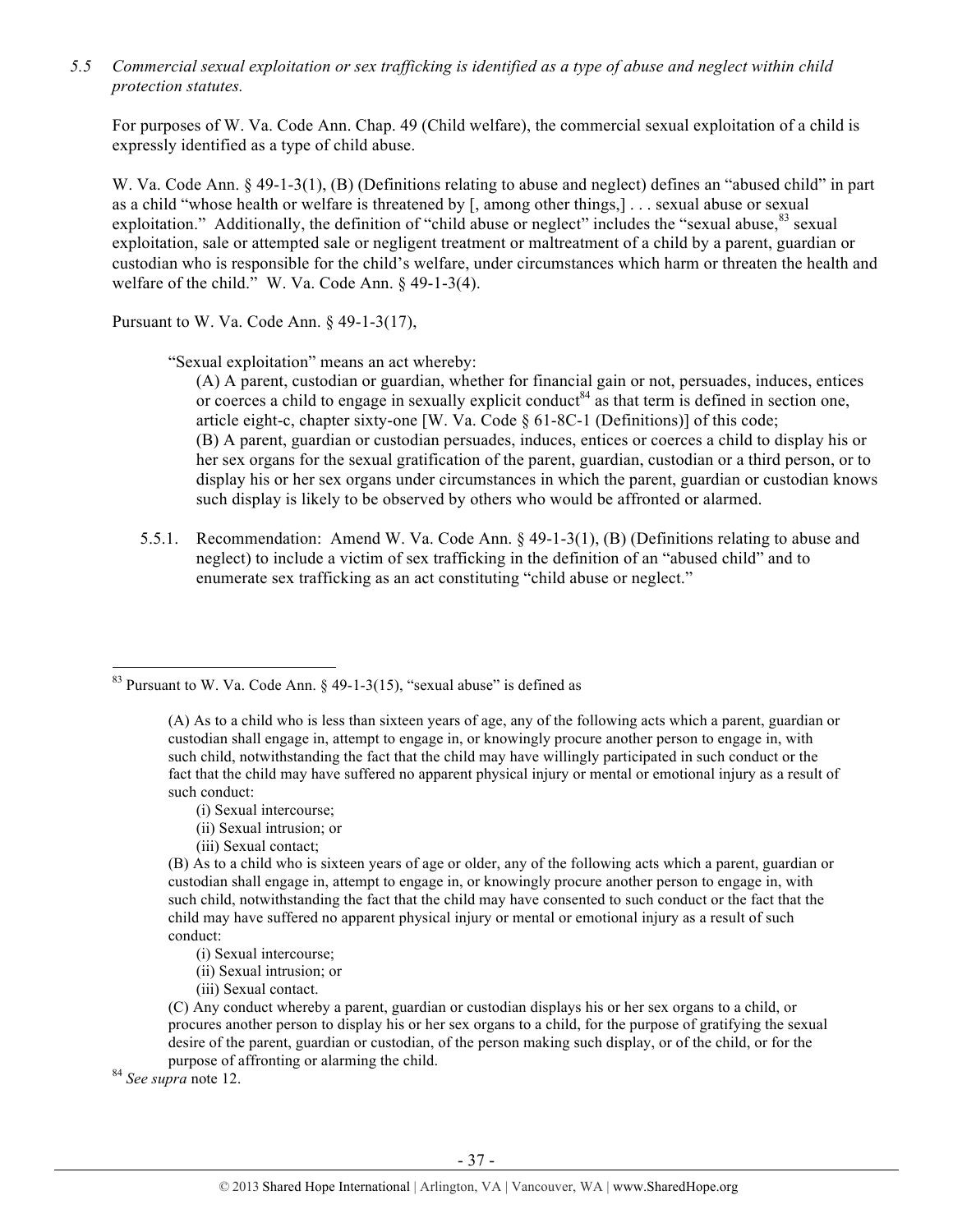*5.6 The definition of "caregiver"(or similar term) in the child welfare statutes is broad enough to include a trafficker who has custody or control of a child in order to bring a trafficked child into the protection of child protective services.*

For purposes of West Virginia's chapter on "Child Welfare," "custodian" is defined as "a person who has or shares actual physical possession or care and custody of a child, regardless of whether such person has been granted custody of the child by any contract, agreement or legal proceedings." W. Va. Code Ann. § 49-1-4(5). Because W. Va. Code Ann. § 49-1-4(5) does not require a person to have legal custody of a child, but only to have or share "actual physical possession or care and custody of a child," this definition likely is broad enough to cover situations in which a trafficker is in custody or control of a child.

*5.7 Crime victims' compensation is specifically available to a child victim of sex trafficking or commercial sexual exploitation of children (CSEC) without regard to ineligibility factors.*

Pursuant to W. Va. Code Ann. § 61-2-17(d)<sup>85</sup> (Human trafficking; criminal penalties), a victim of human trafficking is considered a victim under the West Virginia Crime Victims Compensation Act and is thus eligible to receive crime victims' compensation. In addition, a child victim may also receive compensation under the general statutory provisions that protect crime victims. However, certain criteria of article two-a, chapter fourteen of this code may limit the ability for these victims to receive compensation.

Under the West Virginia Crime Victims Compensation Act, a victim or other claimant is entitled to compensation for economic loss sustained as a result of any injury to the victim and attorneys fees. W. Va. Code Ann.  $\S 14-2A-14(g)(1)$  (Grounds for denial of claim or reduction of awards; maximum Awards), W. Va. Code Ann. § 14-2A-19 (Attorney and witness fees). Pursuant to W. Va. Code Ann. §  $14-2A-14(g)(1)$ , "Except in the case of death, or as provided in subdivision (2) of this subsection, compensation payable to a victim and to all other claimants sustaining economic loss because of injury to that victim may not exceed \$35,000 in the aggregate. Compensation payable to all claimants because of the death of the victim may not exceed \$50,000 in the aggregate."<sup>86</sup> They may also be eligible for an additional award not to exceed \$100,000, if their injuries qualify as a disability under the Social Security Act, 42 U. S. C. § 423. W. Va. Code Ann. § 14-2A-14(g)(2).

Under W. Va. Code Ann.  $\frac{61-2-17(e)^{87}}{2}$  (Human trafficking; criminal penalties), any rights to compensation for minor sex trafficking victims "are cumulative and in addition to other existing rights."

W. Va. Code Ann. § 61-2-17(a)(3) (Human trafficking; criminal penalties) defines human trafficking as "the labor trafficking or sex trafficking involving adults or minors where two or more persons are trafficked within any one year period." W. Va. Code  $\S$  61-2-17(d) provides that "a person who is a victim of human trafficking is a victim for all purposes of article two-a, chapter fourteen [14-2A (Compensation awards to victims of crime)] of this code." However, because the definition of human trafficking in W. Va. Code  $\S61-2-17(a)(3)$  (Human trafficking; criminal penalties) requires "two or more persons" being "trafficked within any one year period," it appears that a child victim will be precluded from receiving compensation under the Act if he or she is the only child exploited within a one year period.

!!!!!!!!!!!!!!!!!!!!!!!!!!!!!!!!!!!!!!!!!!!!!!!!!!!!!!!!!!!!

<sup>87</sup> *See supra* note 2.

<sup>&</sup>lt;sup>85</sup> See supra note 2.<br><sup>86</sup> "Economic loss' means economic detriment consisting only of allowable expense, work loss and replacement services loss. If criminally injurious conduct causes death, economic loss includes a dependent's economic loss and a dependent's replacement services loss. Noneconomic detriment is not economic loss,,however, economic loss may be caused by pain and suffering or physical impairment. For purposes of this article, the term '"economic loss'" includes a lost scholarship as defined in this section." W. Va. Code Ann. § 14-2A-3(e). *See* W. Va. Code Ann. § 14- 2A-3(f)-(j) (defining allowable expense, work loss, replacement services loss, dependent's economic loss and dependent's replacement services loss).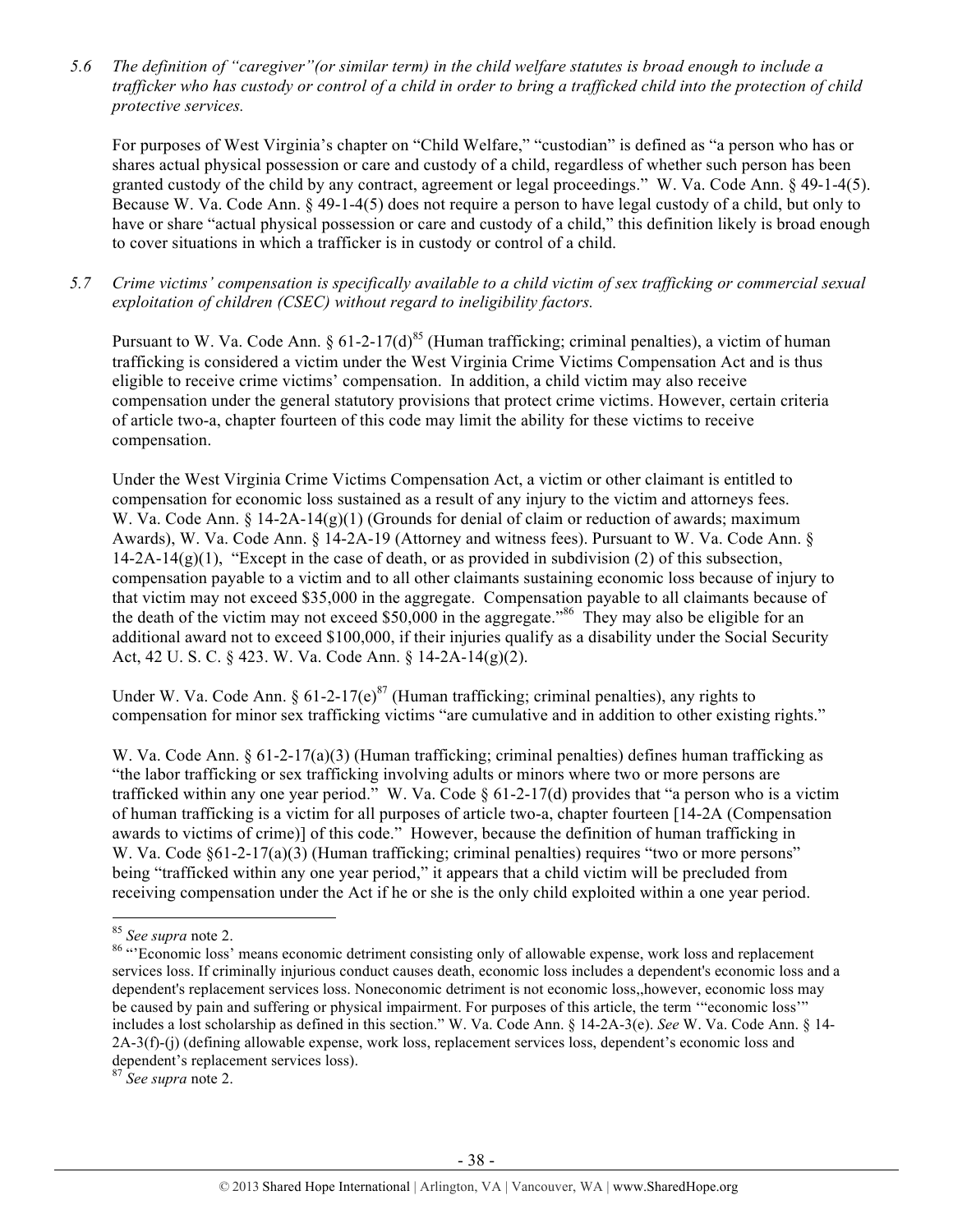However, several additional requirements for compensation could present difficulties for victims of domestic minor sex trafficking. W. Va. Code Ann. § 14-2A-10(b) (Filing of application for compensation award; contents) requires an application for an award of compensation to "be filed within two years after the occurrence of the criminally injurious conduct that is the basis of the application." Additionally, a victim will not receive an award unless "the criminally injurious conduct upon which the claim is based was reported to a law-enforcement officer or agency within seventy-two hours after the occurrence of the conduct, unless it is determined that good cause existed for the failure to report the conduct within the 72 hour period." W. Va. Code Ann. § 14-2A-14(b). A claim will also be denied where the victim is considered an "offender or an accomplice of the offender." W. Va. Code Ann. § 14-2A-14(c). Lastly, an award of compensation may be denied, reduced or reconsidered, if an award was previously approved, "upon a finding that the claimant or victim has not fully cooperated with appropriate law-enforcement agencies or the claim investigator." W. Va. Code Ann. § 14-2A-14(d). Nothing expressly exempts domestic minor sex trafficking victims from these requirements or award reduction factors, or explains what constitutes good cause for the failure to report the crime to law enforcement within 72 hours.

- 5.7.1 Recommendation: Amend W. Va. Code Ann. § 14-2A-14 to exempt domestic minor sex trafficking victims from the above listed ineligibility criteria, and to provide a good cause exception to the criterion listed in W. Va. Code Ann.  $\S 14-2A-14(d)$ , clarifying that a domestic minor sex trafficking victim has good cause for failure to report a crime related to the child's commercial sexual exploitation within 72 hours of its commission.
- 5.7.2. Recommendation: Amend W. Va. Code Ann. § 61-2-17 (Human trafficking; criminal penalties) to remove the requirement that "two or more persons are trafficked within any one year period" so that a child victim is not precluded from receiving compensation under W. Va. Code Ann. § 14-2A (Compensation awards to victims of crime) if the child was the only one exploited.

#### *5.8 Victim-friendly procedures and protections are provided in the trial process for minors under 18.*

West Virginia law includes several victim-friendly criminal justice procedures and protections throughout the criminal justice process, but these are mainly limited to victims of sexual offenses.

Special protections are afforded to child-witnesses<sup>88</sup> who are called to testify as victims in criminal prosecutions involving sexual assault in the first, second, or third degree, or sexual abuse in the first degree. W. Va. Code Ann. § 62-6B-2(1). Pursuant to W. Va. Code Ann. § 62-6B-3(b)–(d) (Findings of fact required for taking testimony of child witness by closed-circuit television; considerations for court).<sup>89</sup>

(b) Prior to ordering that the testimony of a child witness may be taken through the use of live, closed-circuit television, the circuit court must find by clear and convincing evidence, after conducting an evidentiary hearing on this issue, that:

(1) The child is an otherwise competent witness;

!!!!!!!!!!!!!!!!!!!!!!!!!!!!!!!!!!!!!!!!!!!!!!!!!!!!!!!!!!!!

(2) That, absent the use of live, closed-circuit television, the child witness will be unable to

The text of W. Va. Code Ann. § 62-6b-2 included here and elsewhere in this report includes amendments made by the passage of Senate Bill 461, 81st West Virginia Leg. 1st Regular Sess. (WV 2013) (effective July 16, 2013).  $89$  The legislature made improvements to this provision through the passage of Senate Bill 461, 81st West Virginia Leg. 1st Regular Sess. (WV 2013) (effective July 16, 2013), by eliminating the requirement that any testimony permitted through closed circuit television must be two-way.

<sup>&</sup>lt;sup>88</sup> Pursuant to W. Va. Code Ann.  $\S 62-6B-2(1)$ , "Child witness" means a person under the age of sixteen years of age who is or will be called to testify in a criminal matter concerning an alleged violation of  $\lceil \xi \, 61 - 8B - 3 \,$  (Sexual assault in the first degree),  $\S 61-8B-4$  (Sexual assault in the second degree),  $\S 61-8B-5$  (Sexual assault in the third degree), or § 61-8B-7 (Sexual abuse in the first degree)] of this code in which the child is the alleged victim.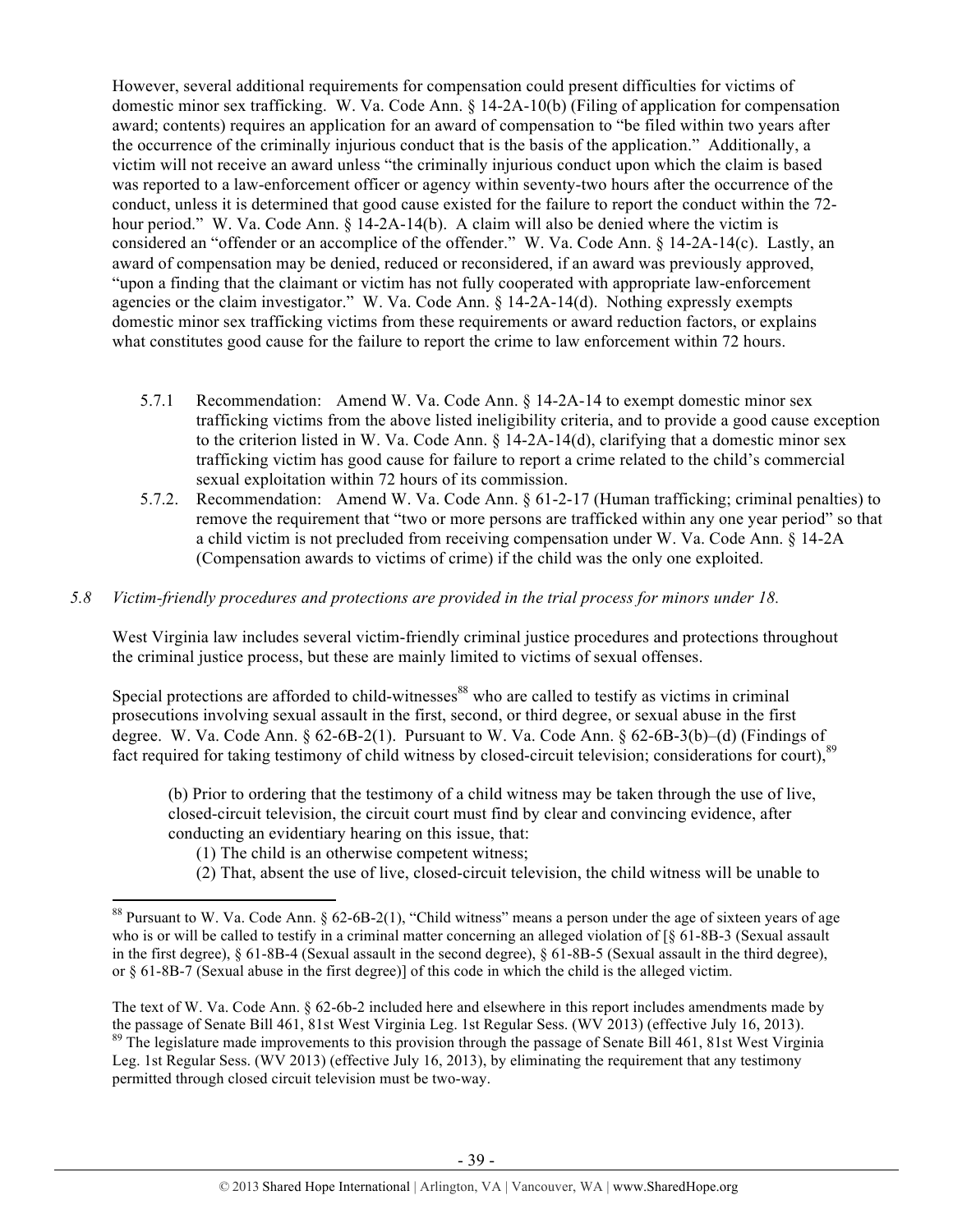testify due solely to being required to be in the physical presence of the defendant while testifying;

(3) The child witness can only testify if live, two-way closed-circuit television is used in the trial; and

(4) That the state's ability to proceed against the defendant without the child witness' live testimony would be substantially impaired or precluded.

(c) The court shall consider the following factors in determining the necessity of allowing a child witness to testify by the use of live, closed-circuit television:

(1) The age and maturity of the child witness;

(2) The facts and circumstances of the alleged offense;

(3) The necessity of the child's live testimony to the prosecution's ability to proceed as well as any prejudice to the defendant by allowing testimony through closed-circuit television; (4) Whether or not the facts of the case involve the alleged infliction of bodily injury to the child witness or the threat of bodily injury to the child or another; and

(5) Any mental or physical handicap of the child witness.

(d) In determining whether to allow a child witness to testify through live, closed-circuit television the court shall appoint a psychiatrist, licensed psychologist with at least five years clinical experience who shall serve as an advisor or friend of the court to provide the court with an expert opinion as to whether, to a reasonable degree of professional certainty, the child witness will suffer severe emotional harm, be unable to testify based solely on being in the physical presence of the defendant while testifying and that the child witness does not evidence signs of being subjected to undue influence or coercion. The opinion of the psychiatrist or licensed psychologist shall be filed with the circuit court at least thirty days prior to the final hearing on the use of live, closed-circuit television and the defendant shall be allowed to review the opinion and present evidence on the issue by the use of an expert or experts or otherwise.

When a child-witness gives testimony via live closed-circuit television, "[o]nly the prosecuting attorney, the attorney for the defendant and the operator of the equipment may be present in the room with the child witness during testimony," and "[o]nly the court, the prosecuting attorney and the attorney for the defendant may question the child." W. Va. Code Ann.  $\S 62-6B-4(b)(1)$ .<sup>90</sup> Additionally, under W. Va. Code Ann. § 62-6B-5 (Memorialization of statements of certain child witnesses; admissibility; hearing), when any

law-enforcement officer, physician, psychologist, social worker or investigator, in the course of his or her employment or profession or while engaged in an active criminal investigation as a law-enforcement officer or an agent of a prosecuting attorney, obtains a statement from a child thirteen years of age or younger who is an alleged victim in an investigation or prosecution alleging a violation of [sexual assault in the first, second, or third degree, or sexual abuse in the first degree] he or she shall forthwith make a contemporaneous written notation and recitation of the statement received or obtained. An audio recording or video recording with sound capability of the statement may be used in lieu of the written recitation required by the provisions of this section. Failure to comply with the provisions of this section creates a presumption that the statement is inadmissible. The statement may be admitted if, after a hearing on the matter, the court finds by clear and convincing evidence that the failure to comply with the provisions of this section was a good faith omission and that the content of the proffered statement is an accurate recital of the information provided by the child and is otherwise admissible.

<sup>&</sup>lt;sup>90</sup> Pursuant to W. Va. Code Ann. § 62-6B-4(b)(1), "In pro se proceedings, the court may modify the provisions of this subdivision relating to the role of the attorney for the defendant to allow the pro se defendant to question the child witness in such a manner as to cause as little psychological trauma as possible under the circumstances."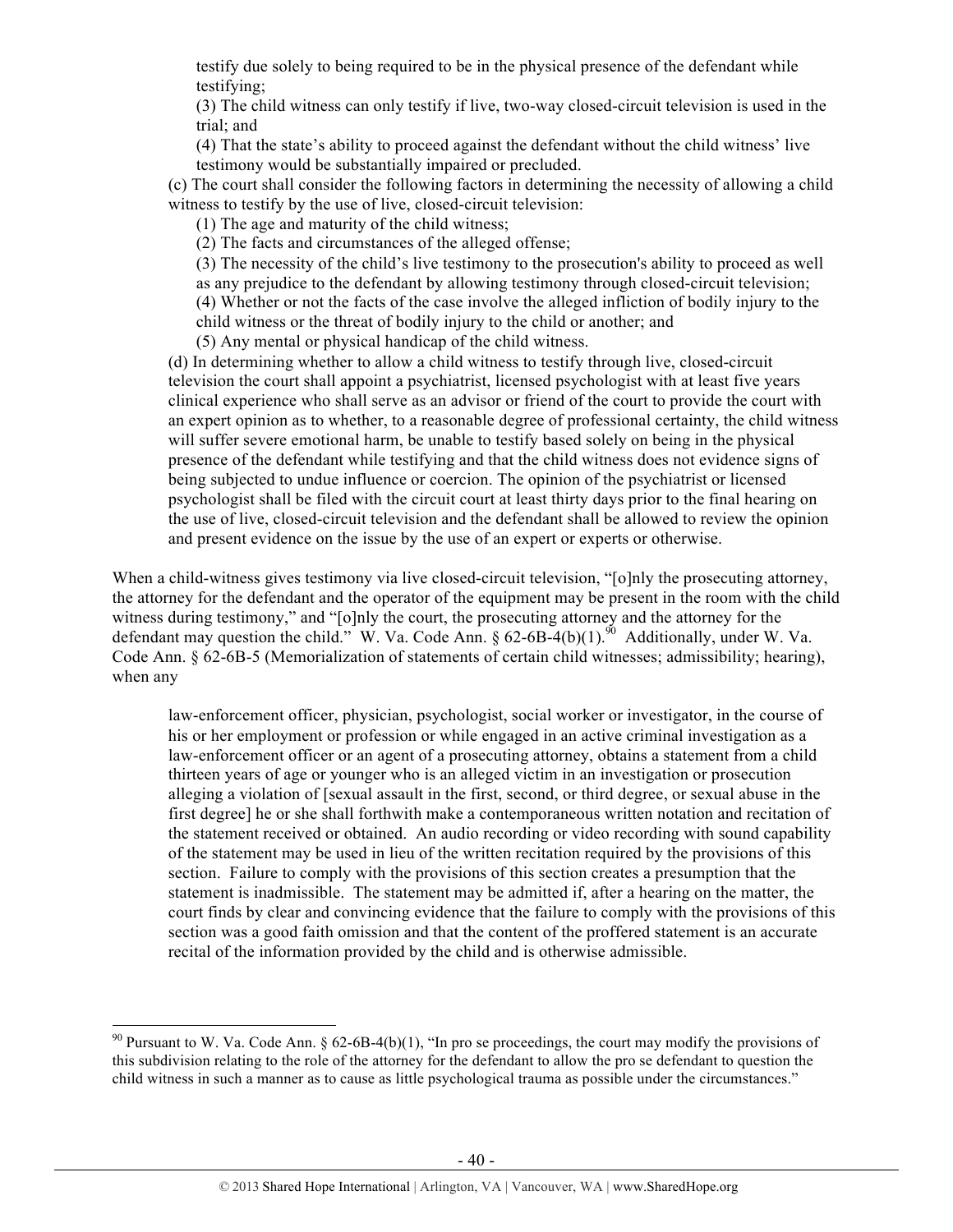In any prosecution for W. Va. Code Ann. § 61-8B-3 (Sexual assault in the first degree), § 61-8B-5 (Sexual assault in the third degree), § 61-8B-7 (Sexual abuse in the first degree), § 61-8B-9 (Sexual abuse in the third degree), § 61-8C-2 (Use of minors in filming sexually explicit conduct prohibited; penalty) or § 61-8C-3 (Distribution and exhibiting of material depicting minors engaged in sexually explicit conduct prohibited; penalty), the court may limit the number of interviews that a child victim who is under 11 years old may be required to give for "law enforcement or discovery purposes." W. Va. Code Ann. §§ 61-8B-14, 61-8C-5(a). For prosecutions under article 8C (Filming of sexually explicit conduct of minors) the child may also be allowed to use "anatomically correct dolls, mannequins or drawings to assist such child in testifying." W. Va. Code Ann. § 61-8C-5(b).

Pursuant to W. Va. Code Ann. § 61-8B-11(a), (b) (Sexual offenses; evidence),

(a) In any prosecution under [Article 8B, Sexual offenses] in which the victim's lack of consent is based solely on the incapacity to consent because such victim was below a critical age [i.e., prosecutions for violations of W. Va. Code Ann.  $\S 61-8B-3(a)(2)$  (Sexual assault in the first degree),  $\S 61-8B-5(a)(2)$  (Sexual assault in the third degree),  $\S 61-8B-7(a)(3)$  (Sexual abuse in the first degree), and  $\S 61-8B-9(a)$  (Sexual abuse in the third degree)], <sup>91</sup> evidence of specific instances of the victim's sexual conduct, opinion evidence of the victim's sexual conduct and reputation evidence of the victim's sexual conduct shall not be admissible. In any other prosecution under [Article 8B, Sexual offenses], evidence of specific instances of the victim's prior sexual conduct with the defendant shall be admissible on the issue of consent: Provided, That such evidence heard first out of the presence of the jury is found by the judge to be relevant. (b) In any prosecution under [Article 8B, Sexual offenses] evidence of specific instances of the victim's sexual conduct with persons other than the defendant, opinion evidence of the victim's sexual conduct and reputation evidence of the victim's sexual conduct shall not be admissible: Provided, That such evidence shall be admissible solely for the purpose of impeaching credibility, if the victim first makes his or her previous sexual conduct an issue in the trial by introducing evidence with respect thereto.

Additionally, pursuant to W. Va. Code Ann. § 49-6-2(a), in child abuse and neglect proceedings under W. Va. Code Chapter 49 (Child welfare), Article 6 (Procedure in cases of child neglect or abuse),

the child, his or her or parents and his or her legally established custodian or other persons standing in loco parentis to him or her shall have the right to be represented by counsel at every stage of the proceedings and shall be informed by the court of their right to be so represented and that if they cannot pay for the services of counsel, that counsel will be appointed. Counsel of the child shall be appointed in the initial order. . . .

5.8.1 Recommendation: Amend W. Va. Code Ann. § 61-8B-11(a), (b) (Sexual offenses; evidence), § 61-8B-14 (Limits on interviews of children eleven years old or less), § 61-8C-5(b) (Limits on interviews of children eleven years old or less; evidence), § 62-6B-5 (Memorialization of statements of certain child witnesses; admissibility; hearing), and § 62-6B-3(b) (Findings of fact required for taking testimony of child witness by closed-circuit television; considerations for court) to extend heightened protections to victims of CSEC offenses.

 $91$  W. Va. Code Ann. § 61-8B-2(a) provides, "Whether or not specifically stated, it is an element of every offense defined in this article that the sexual act was committed without the consent of the victim." Under subsection  $(c)(1)$ ,

<sup>&</sup>quot;A person is deemed incapable of consent when such person is: (1) Less than sixteen years old."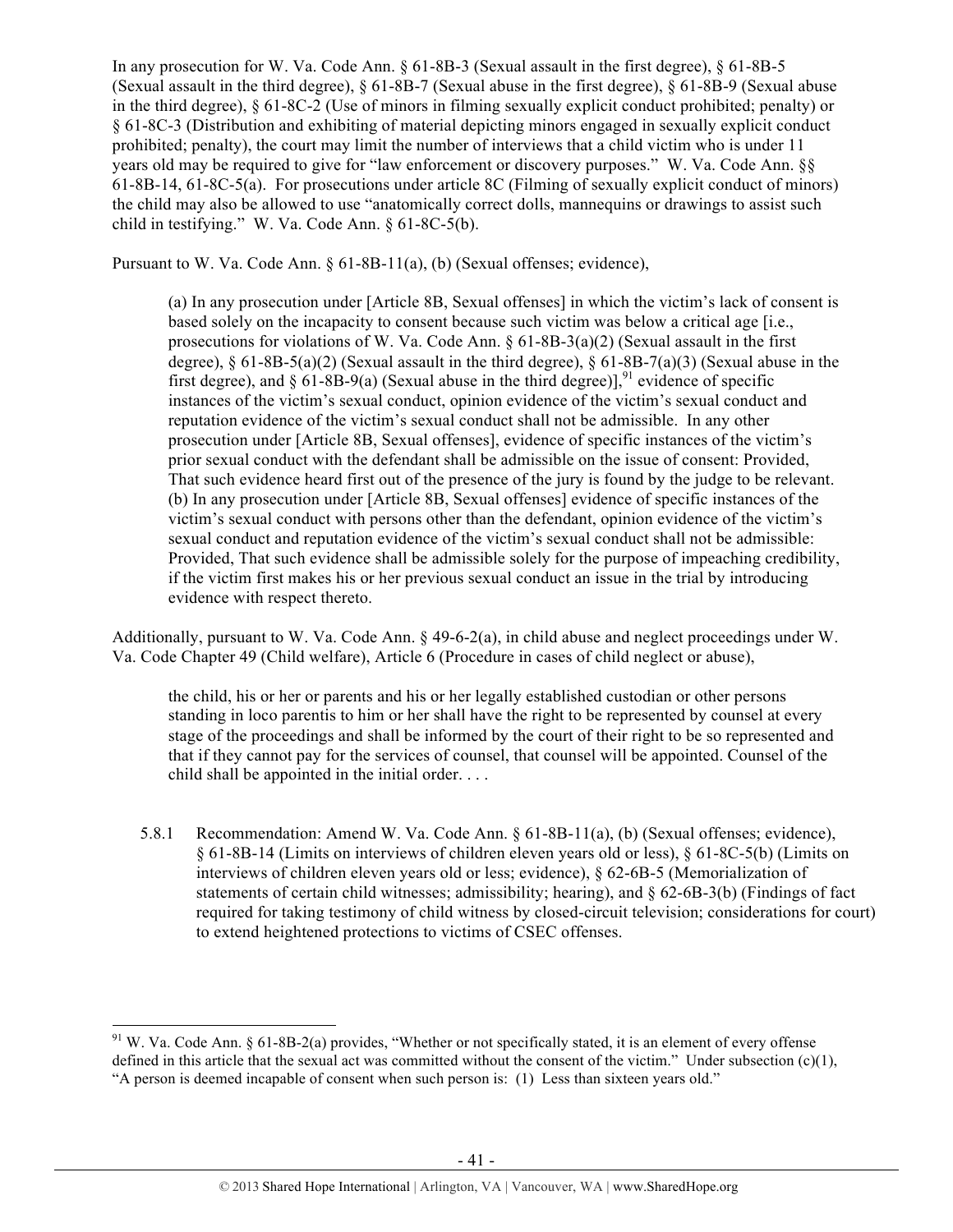*5.9 Expungement or sealing of juvenile delinquency records resulting from arrests or adjudications for prostitutionrelated offenses committed as a result of, or in the course of, the commercial sexual exploitation of a minor is available within a reasonable time after turning 18.*

Under W. Va. Code Ann. § 49-5-18(a), (b) (Confidentiality of juvenile records), <sup>92</sup>

(a) One year after the juvenile's eighteenth birthday, or one year after personal or juvenile jurisdiction has terminated, whichever is later, the records of a juvenile proceeding conducted under this chapter, including, but not limited to, law-enforcement files and records, may be kept in a separate secure confidential place and the records may not be inspected except by order of the circuit court. (b) The records of a juvenile proceeding in which a juvenile was transferred to criminal jurisdiction pursuant to the provisions of section ten [§ 49-5-10] of this article shall be kept in a separate secure confidential place and the records may not be inspected except by order of the circuit court if the juvenile is subsequently acquitted or found guilty only of an offense other than an offense upon which the waiver or order of transfer was based, or if the offense upon which the waiver or order of transfer was based is subsequently dismissed.

(c) To keep the confidentiality of juvenile records, they shall be returned to the circuit court in which the case was pending and be kept in a separate confidential file. The records shall be physically marked to show that they are to remain confidential and shall be securely kept and filed in a manner so that no one can have access to determine the identity of the juvenile, except upon order of the circuit court.

(d) Marking the juvenile records to show they are to remain confidential has the legal effect of extinguishing the offense as if it never occurred.

*5.10 Victim restitution and civil remedies for victims of domestic minor sex trafficking or commercial sexual exploitation of children (CSEC) are authorized by law.* 

Commercially sexually exploited children whose offenders are convicted of a felony or misdemeanor may be eligible to receive restitution under W. Va. Code Ann. § 61-11A-4(a) (Restitution; when ordered). Pursuant to W. Va. Code Ann. § 61-11A-4(a),

The court, when sentencing a defendant convicted of a felony or misdemeanor causing physical, psychological or economic injury or loss to a victim, shall order, in addition to or in lieu of any other penalty authorized by law, that the defendant make restitution to any victim of the offense, unless the court finds restitution to be wholly or partially impractical as set forth in this article. . .

Under W. Va. Code Ann.  $\S 61-11A-4(b)(2)$ , if the victim suffered bodily injury, the defendant will be required to do the following:

.

(A) Pay an amount equal to the cost of necessary medical and related professional services and devices relating to physical, psychiatric and psychological care, including nonmedical care and treatment rendered in accordance with a method of healing recognized by the law of the place of treatment;

(B) Pay an amount equal to the cost of necessary physical and occupational therapy and rehabilitation; and

(C) Reimburse the victim for income lost by the victim as a result of the offense.

<sup>!!!!!!!!!!!!!!!!!!!!!!!!!!!!!!!!!!!!!!!!!!!!!!!!!!!!!!!!!!!!</sup>  $92$  The text of W. Va. Code Ann. § 49-5-18 included here and elsewhere in this report includes amendments made by the passage of Senate Bill 601, 81st West Virginia Leg. 1st Regular Sess. (WV 2013) (effective July 16, 2013).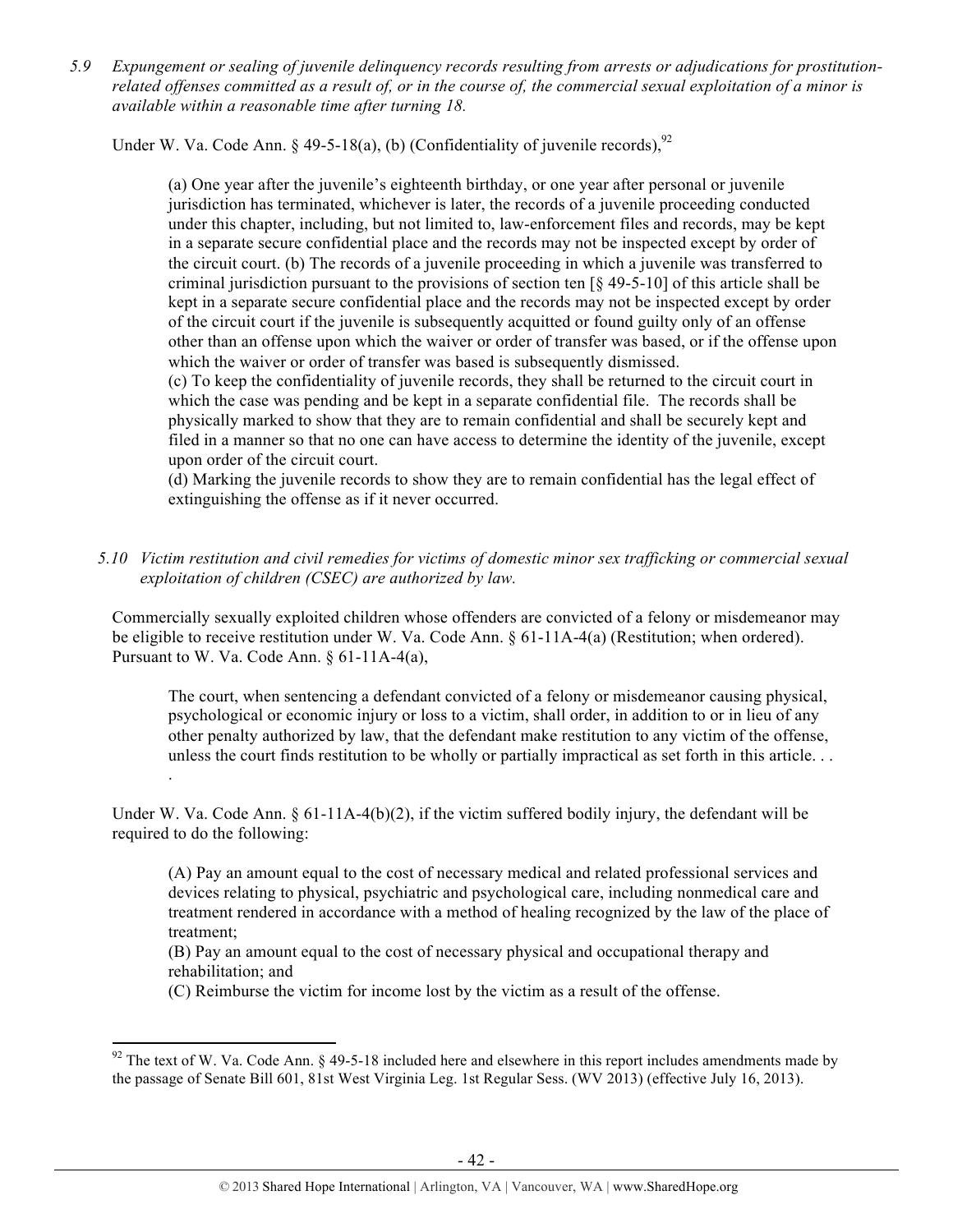However, restitution will not be awarded to the victim to the extent that "the victim has received or is to receive compensation, except that the court may, in the interest of justice, order restitution to any person who has compensated the victim for loss to the extent that the person paid the compensation." W. Va. Code Ann. § 61-11A-4(e).

Defendants convicted of sexual offenses under Chapter 61 (Crimes and their punishment), Article 8B (Sexual offenses) of the West Virginia Code, W. Va. Code Ann. § 61-8C-2 (Use of minors in filming sexually explicit conduct prohibited; penalty), or § 61-8C-3 (Distribution and exhibiting of material depicting minors engaged in sexually explicit conduct prohibited; penalty) may be required, in addition to any penalties and restitution imposed by the court, to "pay all or any portion of the cost of medical, psychological or psychiatric treatment of the minor resulting from the act or acts for which the person is convicted, whether or not the minor is considered to have sustained bodily injury." W. Va. Code Ann. §§ 61-8B-13, 61-8C-4.

In addition to restitution, civil remedies are also available for victims of human trafficking. W. Va. Code Ann.  $\frac{6}{1-2-17(c)^{93}}$  (Human trafficking; criminal penalties) states,

"Any person who is a victim of human trafficking may bring a civil action in circuit court. The court may award actual damages, compensatory damages, punitive damages, injunctive relief and any other appropriate relief. A prevailing plaintiff is also entitled to attorneys fees and costs. Treble damages shall be awarded on proof of actual damages where defendant's acts were willful and malicious."

However, there must be two or more victims in a one year period for a person to qualify as a victim of human trafficking under West Virginia law and be eligible to bring a civil suit. W. Va. Code Ann. § 61-2-  $17(a)(3)$ . Pursuant to W. Va. Code Ann.  $\frac{6(1-2)}{17(e)}$ , the rights to a civil action for human trafficking victims "are cumulative and in addition to other existing rights."

Additionally, to the extent that a child is injured by a violation of W. Va. Code Ann. § 61-3C-14b (Soliciting, etc. a minor via computer; penalty), the child may receive relief under W. Va. Code Ann. § 61-3C-16(a) (Civil relief; damages). Pursuant to W. Va. Code Ann. § 61-3C-16(a),

Any person whose property or person is injured by reason of a violation of [the West Virginia Computer and Electronic Communications Device Crime and Abuse Act] may sue therefor in circuit court and may be entitled to recover for each violation:

(1) Compensatory damages;

(2) Punitive damages; and

(3) Such other relief, including injunctive relief, as the court may deem appropriate.

Without limiting the generality of the term, "damages" shall include loss of profits.

. . . .

If the petitioner of a civil action is also determined to be a victim of domestic violence,  $94$  pursuant to W. Va. Code Ann. § 48-26-603(b) (Domestic Violence Legal Services Fund), the court may order the

!!!!!!!!!!!!!!!!!!!!!!!!!!!!!!!!!!!!!!!!!!!!!!!!!!!!!!!!!!!!

(b) Domestic assault. -- Any person who unlawfully attempts to commit a violent injury against his or her family or household member or unlawfully commits an act which places his or her family or household

<sup>&</sup>lt;sup>93</sup> See supra note 2.<br><sup>94</sup> The crime of domestic violence is addressed under W. Va. Code Ann. § 61-2-28 (Domestic Violence—Criminal Acts), which states,

<sup>(</sup>a) Domestic battery. -- Any person who unlawfully and intentionally makes physical contact of an insulting or provoking nature with his or her family or household member or unlawfully and intentionally causes physical harm to his or her family or household member, is guilty of a misdemeanor and, upon conviction thereof, shall be confined in a county or regional jail for not more than twelve months, or fined not more than five hundred dollars, or both.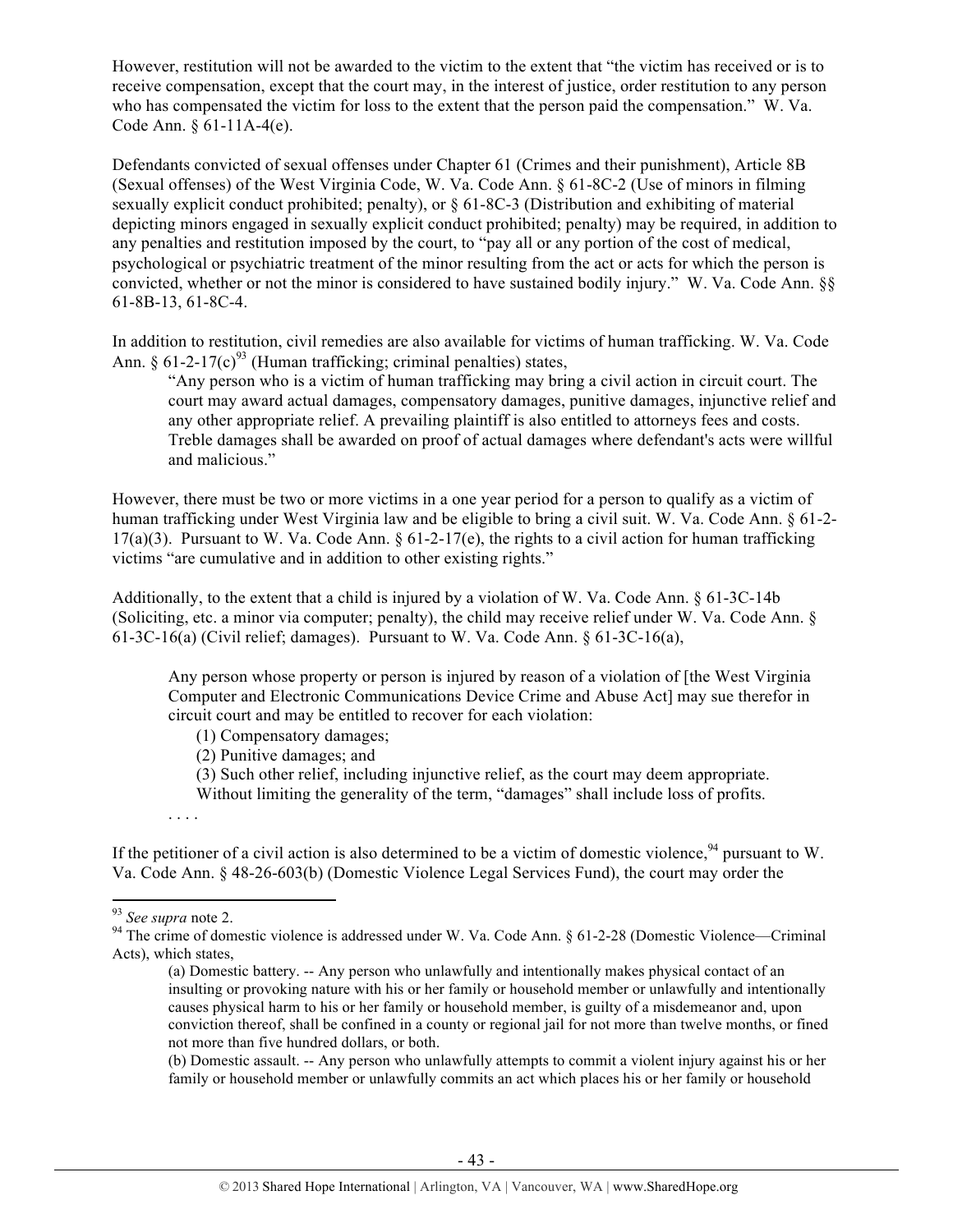defendant to pay "an amount equivalent to the reasonable attorney's fee to which the prevailing litigant would be entitled into the Domestic Violence Legal Services Fund . . . . "<sup>95</sup> In order for this to occur, 1) a prevailing litigant must be entitled by statute or common law to a reasonable attorney's fee, and 2) the prevailing party's legal counsel must inform the court that they will not request a fee. W. Va. Code Ann.  $§$  48-26-603(b), (1)-(2)

*5.11 Statutes of limitations for civil and criminal actions for child sex trafficking or commercial sexual exploitation of children (CSEC) offenses are eliminated or lengthened sufficiently to allow prosecutors and victims a realistic opportunity to pursue criminal action and legal remedies.*

No statutes of limitations apply to the prosecution of felonies under West Virginia law.<sup>96</sup> However, prosecutions for misdemeanors must commence within 1 year of the commission of the crime. W. Va. Code Ann. § 61-11-9 (Limitation of prosecution; lost indictment).

Additionally, a victim must bring a civil action under W. Va. Code Ann. § 61-3C-16(d) (Civil relief; damages) seeking damages for a violation of W. Va. Code Ann. § 61-3C-14b (Soliciting, etc. a minor via computer; penalty) "before the earlier of: (1) Five years after the last act in the course of conduct constituting a violation of this article; or (2) two years after the plaintiff discovers or reasonably should have discovered the last act in the course of conduct constituting a violation of this article."

For any civil action where no statute of limitations is provided, a claim must be commenced within 2 years of the accrual date, if the claim relates to property damage or personal injuries. W. Va. Code Ann. § 55-2-12(a), (b). However, pursuant to W. Va. Code Ann. § 55-2-15 (General savings as to persons under disability), the applicable statute of limitations for civil actions will toll until a minor turns 18, at which point the victim may bring a claim "within the like number of years after his becoming of full age. . . that is allowed to a person having no such impediment to bring the same after the right accrues . . . except that it shall in no case be brought after twenty years from the time when the right accrues."

member in reasonable apprehension of immediately receiving a violent injury, is guilty of a misdemeanor and, upon conviction thereof, shall be confined in a county or regional jail for not more than six months, or fined not more than one hundred dollars, or both.

!!!!!!!!!!!!!!!!!!!!!!!!!!!!!!!!!!!!!!!!!!!!!!!!!!!!!!!!!!!!!!!!!!!!!!!!!!!!!!!!!!!!!!!!!!!!!!!!!!!!!!!!!!!!!!!!!!!!!!!!!!!!!!!!!!!!!!!!!!!!!!!!!!!!!!!!!!!!!!!!!!!!!!!!!!!!!!!!!!!!!!!!!!!!!!!!!!!

<sup>96</sup> *See* State v. Parsons, 589 S.E.2d 226, 237 (W. Va. 2003) (noting "'West Virginia has no statute of limitations affecting felony prosecutions.'" (quoting State v. Carrico, 427 S.E.2d 474, 477 (W. Va.1993))).

<sup>&</sup>lt;sup>95</sup> The text of W. Va. Code Ann. § 48-26-603(b) included here and elsewhere in this report includes amendments made by the passage of House Bill 2603, 81st West Virginia Leg. 1st Regular Sess. (WV 2013) (effective April 12, 2013). Pursuant to W. Va. Code Ann. § 48-26-207 (Domestic Violence Legal Services Fund defined), "Domestic Violence Legal Services Fund" is defined as, "the special revenue account established by section six hundred three of this article for the purposes set forth in that section."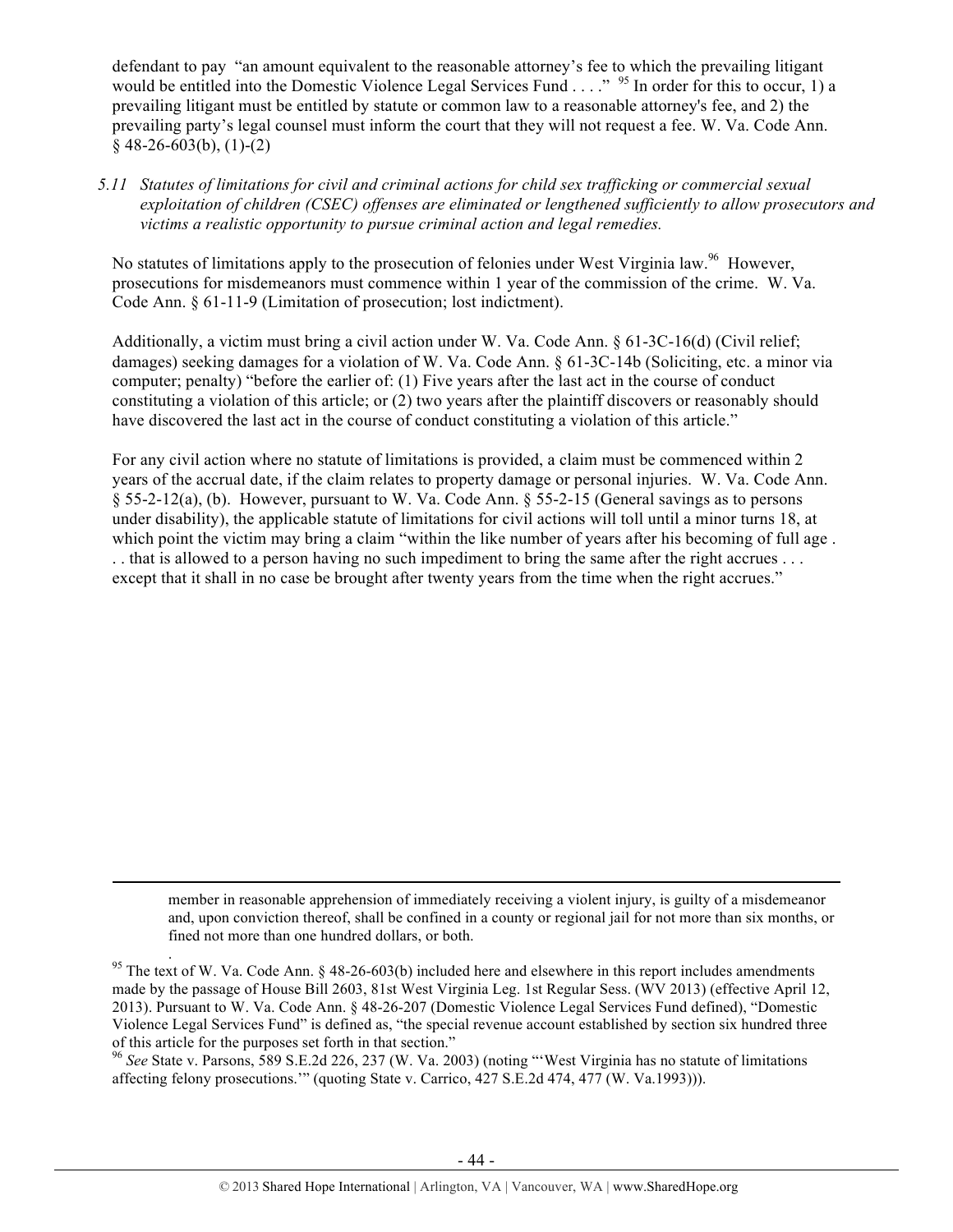#### **FRAMEWORK ISSUE 6: CRIMINAL JUSTICE TOOLS FOR INVESTIGATION AND PROSECUTIONS**

#### *Legal Components:*

- *6.1 Training on human trafficking and domestic minor sex trafficking for law enforcement is statutorily mandated or authorized.*
- *6.2 Single party consent to audiotaping is permitted in law enforcement investigations.*
- *6.3 Wiretapping is an available tool to investigate domestic minor sex trafficking.*
- *6.4 Using a law enforcement decoy posing as a minor to investigate buying or selling of commercial sex acts is not a defense to soliciting, purchasing, or selling sex with a minor.*
- *6.5 Using the Internet to investigate buyers and traffickers is a permissible investigative technique.*
- *6.6 Law enforcement and child welfare agencies are mandated to promptly report missing and recovered children.*  $\mathcal{L} = \{ \mathcal{L} \mathcal{L} \mathcal{L} \mathcal{L} \mathcal{L} \mathcal{L} \mathcal{L} \mathcal{L} \mathcal{L} \mathcal{L} \mathcal{L} \mathcal{L} \mathcal{L} \mathcal{L} \mathcal{L} \mathcal{L} \mathcal{L} \mathcal{L} \mathcal{L} \mathcal{L} \mathcal{L} \mathcal{L} \mathcal{L} \mathcal{L} \mathcal{L} \mathcal{L} \mathcal{L} \mathcal{L} \mathcal{L} \mathcal{L} \mathcal{L} \mathcal{L} \mathcal{L} \mathcal{L} \mathcal{L} \$

#### *Legal Analysis:*

*6.1 Training on human trafficking and domestic minor sex trafficking for law enforcement is statutorily mandated or authorized.*

Law enforcement officers in West Virginia are not expressly required to complete training on human trafficking or domestic minor sex trafficking. However, pursuant to W. Va. Code Ann. § 30-29-3(a)(6) (Duties of the Governor's committee and the subcommittee), the West Virginia Governor's committee on crime, delinquency and corrections along with its law-enforcement professional standards subcommittee shall "[p]romulgate standards governing the qualifications of law-enforcement officers and the entry-level law-enforcement training curricula." The committee and subcommittee also shall, pursuant to W. Va. Code Ann.  $\S 30-29-3(a)(9)$ , "[e]stablish standards governing mandatory training to effectively investigate organized criminal enterprises as defined in [W. Va. Code Ann. § 61-13-2 (Definitions)<sup>97</sup>]... for entry level training curricula and for law-enforcement officers who have not received such training as certified by the Governor's committee . . . ." Given that West Virginia's CSEC laws are included within the definition of "qualifying offense,"98 under the training requirements mandated in W. Va. Code Ann. § 30-  $29-3(a)(9)$ , it is possible that training on these provisions may be required for law-enforcement in West Virginia.

In addition, W. Va. Code Ann. § 30-29-3(b) provides,

In addition to the duties authorized and established by this section, the Governor's committee may:

(1) Establish training to effectively investigate human trafficking offenses as defined in article two, chapter sixty of this code, for entry level training curricula and for lawenforcement officers who have not received such training as certified by the committee as required by this section; and

<sup>&</sup>lt;sup>97</sup> W. Va. Code Ann. § 61-13-2 defines "organized criminal enterprise" as "a combination of five or more persons engaging over a period of not less than six months in one or more of the qualifying offenses set forth in t <sup>98</sup> Pursuant to W. Va. Code Ann. § 61-13-2, "qualifying offenses" include violations of W. Va. Code Ann. § 61-2-14(a) (Abduction of person; kidnapping or concealing child; penalties), § 61-3C-14b (Soliciting, etc. a minor via computer; penalty), § 61-8-8 (Receiving support from prostitution; pimping; penalty), § 61-8C-2 (Use of minors in filming sexually explicit conduct prohibited; penalty), and § 61-8C-3 (Distribution and exhibiting of material depicting minors engaged in sexually explicit conduct prohibited; penalty).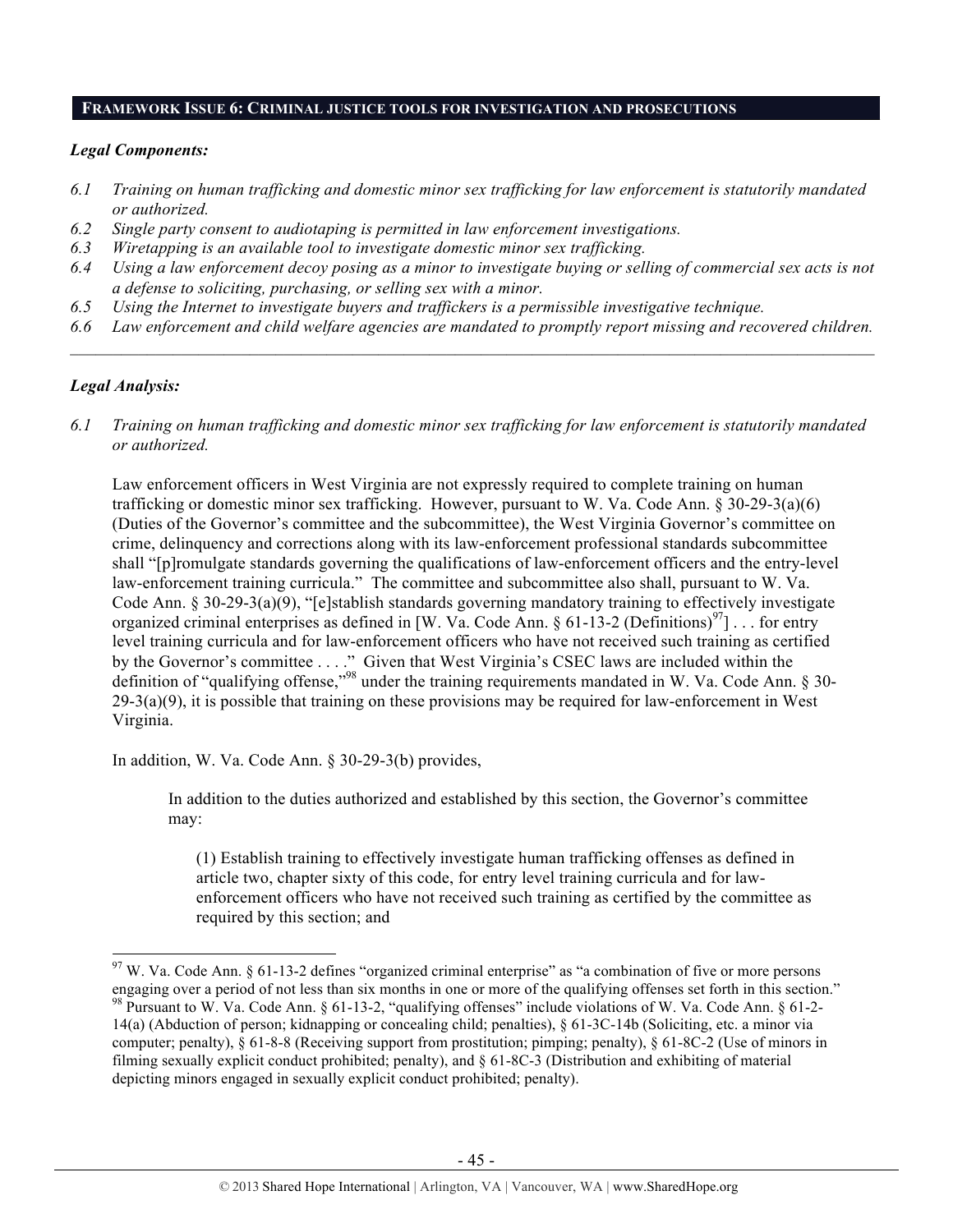(2) Establish procedures for the implementation of a course in investigation of human trafficking offenses. The course may include methods of identifying and investigating human trafficking and methods for assisting trafficking victims. In order to implement and carry out the intent of this subdivision, the committee may promulgate emergency rules pursuant to section fifteen, article three, chapter twenty-nine-a of this code.

#### *6.2 Single party consent to audiotaping is permitted in law enforcement investigations.*

Single party consent to audiotaping is permitted in West Virginia. W. Va. Code Ann. § 62-1D-3(e) (Interception of communications generally) states,

It is lawful under this article for a person to intercept a wire, oral or electronic communication where the person is a party to the communication or where one of the parties to the communication has given prior consent to the interception unless the communication is intercepted for the purpose of committing any criminal or tortious act in violation of the constitution or laws of the United States or the constitution or laws of this state.

# *6.3 Wiretapping is an available tool to investigate domestic minor sex trafficking.*

!!!!!!!!!!!!!!!!!!!!!!!!!!!!!!!!!!!!!!!!!!!!!!!!!!!!!!!!!!!!

Under W. Va. Code Ann. § 62-1D-8 (County prosecuting attorney or duly appointed special prosecutor may apply for order authorizing interception),

The prosecuting attorney of any county or duly appointed special prosecutor may apply to one of the designated circuit judges referred to in section seven [§ 62-1D-7] of this article and such judge, in accordance with the provisions of this article, may grant an order authorizing the interception of wire, oral or electronic communications by an officer of the investigative or lawenforcement agency when the prosecuting attorney or special prosecutor has shown reasonable cause to believe the interception would provide evidence of the commission of (i) kidnapping or abduction as defined and prohibited by [W. Va. Code Ann. § 61-2-14 (Abduction of person; kidnapping or concealing child; penalties) and § 61-2-14a (Penalty for enticing away, kidnapping or holding hostage any person)] and including threats to kidnap or demand ransom as defined and prohibited by [W. Va. Code Ann. § 61-2-14c (Penalty for threats to kidnap or demand ransom)] . . . or (iv) any aider or abettor to any of the foregoing offenses or any conspiracy to commit any of the foregoing offenses if any aider, abettor or conspirator is a party to the communication to be intercepted.

Any information obtained through a wiretap authorized by an order granted under W. Va. Code Ann. § 62-1D-8, whether obtained by a law enforcement officer or other person receiving the information, may be disclosed in testimony given during "any criminal proceeding held under the authority of this state or of any political subdivision of this state." W. Va. Code Ann.  $\frac{6}{9}$  62-1D-9(c), (f).<sup>99</sup>

<sup>&</sup>lt;sup>99</sup> To the extent evidence of other crimes not the basis for authorizing the wiretap is obtained through use of an authorized wiretap, W. Va. Code Ann.  $\S 62-1D-9(e)$  and (g) authorize the use of such evidence by law enforcement and its introduction in evidence through testimony in the criminal prosecution. W. Va. Code Ann. § 62-1D-9(e) and (g) provide,

<sup>(</sup>e) When an investigative or law-enforcement officer, while engaged in intercepting wire, oral or electronic communications in the manner authorized herein, intercepts wire, oral or electronic communications relating to offenses other than those specified in the order of authorization, the contents thereof, and evidence derived therefrom, may be disclosed or used as provided in subsections (a) and (b) of this section. Such contents and any evidence derived therefrom may be used under subsection (c) of this section when authorized or approved by the designated circuit judge where such judge finds on subsequent application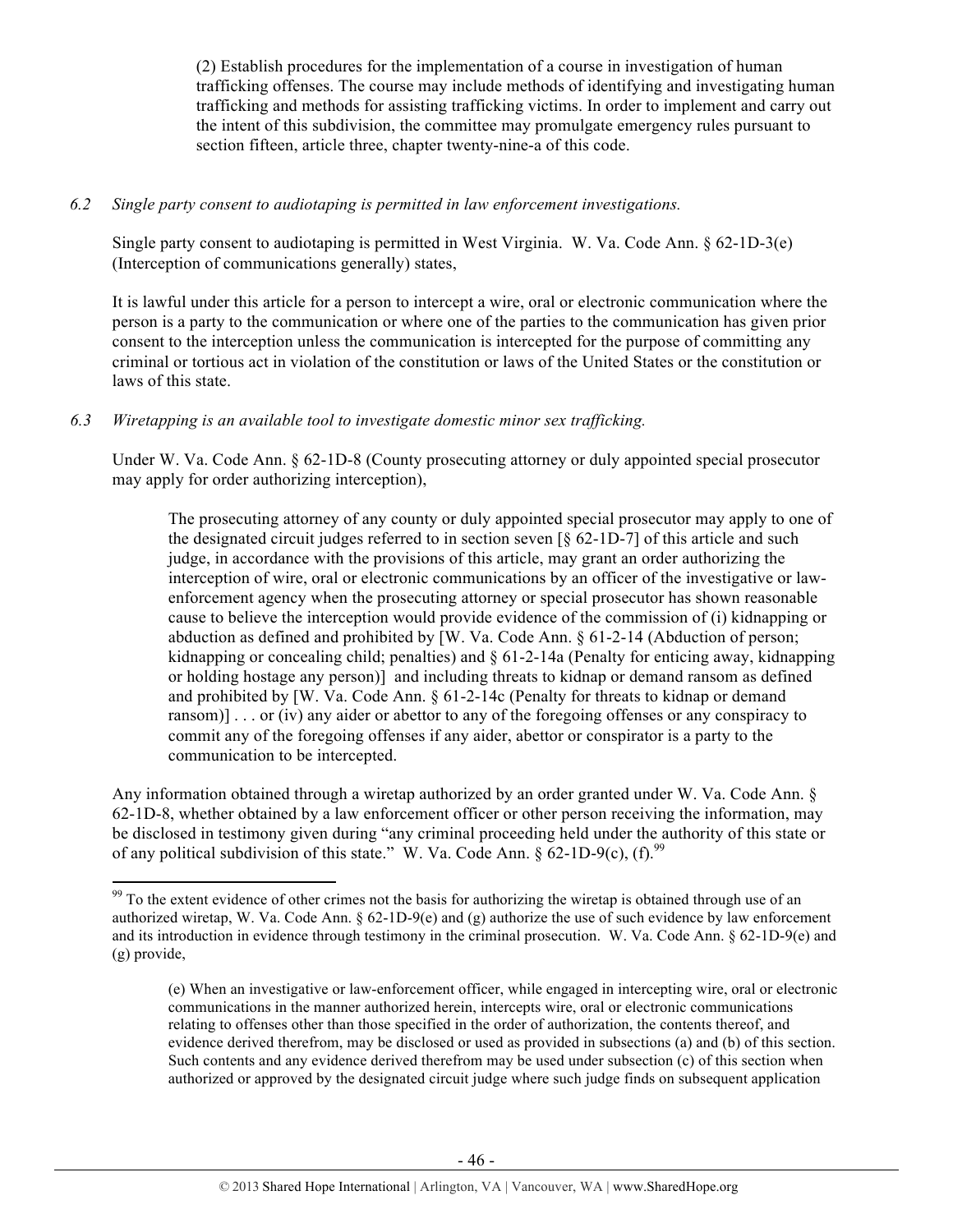- 6.3.1 Recommendation: Amend W. Va. Code Ann. § 62-1D-8 (County prosecuting attorney or duly appointed special prosecutor may apply for order authorizing interception) to allow a judge to issue an order permitting law-enforcement to use wiretapping in investigating violations of W. Va. Code Ann. § 61-2-17(a)(5) (Human trafficking; criminal penalties), § 61-8-6 (Detention of person in place of prostitution; penalty), § 61-8-7 (Procuring for house of prostitution; penalty; venue; competency as witness; marriage no defense), § 61-8-8 (Receiving support from prostitution; pimping; penalty; prostitute may testify), and  $\S 61-8C-2(a)$ , (b) (Use of minors in filming sexually explicit conduct prohibited; penalty).
- *6.4 Using a law enforcement decoy posing as a minor to investigate buying or selling of commercial sex acts is not a defense to soliciting, purchasing, or selling sex with a minor.*

There is no law in place that explicitly permits the use of a decoy by law enforcement for the purpose of investigating prostitution or sex trafficking cases; however, as discussed in Section 6.5, decoys may be used under W. Va. Code Ann. § 61-3C-14b (Soliciting, etc. a minor via computer; penalty). In addition, case law addressing the defense of entrapment under West Virginia law indicates that to the extent that an undercover investigation of prostitution produces sufficient evidence to show that the buyer was predisposed to commit the crime, the defense of entrapment should not be available.<sup>100</sup>

6.4.1 Recommendation: Enact a law explicitly permitting the use of a decoy to investigate domestic minor sex trafficking related crimes.

#### *6.5 Using the Internet to investigate buyers and traffickers is a permissible investigative technique.*

. . . .

No statute expressly authorizes law enforcement to use the Internet to investigate buyers and traffickers of sex with minors; however, the use of the Internet to investigate buyers and traffickers appears to be a permissible investigative technique under W. Va. Code Ann. § 61-3C-14b (Soliciting, etc. a minor via computer; penalty). According to W. Va. Code Ann. § 61-3C-14b, "Any person over the age of eighteen, who knowingly uses [or attempts to use] a computer to solicit, entice, seduce or lure . . . a minor known or believed to be at least four years younger than the person using the computer . . . to commit . . . [among other crimes, prostitution] is guilty of a felony . . . ." The use of the phrases "a minor . . . believed to be at least [4] years younger" and "believes to be such a minor" suggest that it is permissible for law

that the contents were otherwise intercepted in accordance with the provisions of this article. The application shall be made as soon as may be practicable after such contents or the evidence derived therefrom is obtained.

!!!!!!!!!!!!!!!!!!!!!!!!!!!!!!!!!!!!!!!!!!!!!!!!!!!!!!!!!!!!!!!!!!!!!!!!!!!!!!!!!!!!!!!!!!!!!!!!!!!!!!!!!!!!!!!!!!!!!!!!!!!!!!!!!!!!!!!!!!!!!!!!!!!!!!!!!!!!!!!!!!!!!!!!!!!!!!!!!!!!!!!!!!!!!!!!!!!

<sup>(</sup>g) Any information relating to criminal activities other than those activities for which an order to intercept communications may be granted pursuant to section eight of this article may be disclosed only if such relates to the commission of a felony under the laws of this state, and such information may be offered, if otherwise admissible, as evidence in any such criminal proceeding, but shall not be used for the purpose of

obtaining an arrest warrant, or an indictment under laws of this state. 100 *See* State v. Houston, 475 S.E.2d 307, 318 (W. Va. 1996) (holding that the "defense of entrapment is fully contained within the subjective test standard" which focuses on the defendant's predisposition to commit the crime). To prevail based on the defense of entrapment, a defendant must show that "the offense originates with law enforcement officers who procure its commission by an accused who would not have otherwise perpetrated it except for the instigation or inducement by the law enforcement officers." *Id*. at 227. While no West Virginia case law discusses the application of the defense in a case involving an undercover law enforcement officer investigating prostitution, where a law enforcement officer posed as a buyer of illegal drugs, the court found the defense inapplicable where "the State offered evidence beyond a reasonable doubt that the defendant was predisposed to commit the crime." *Id*. at 230.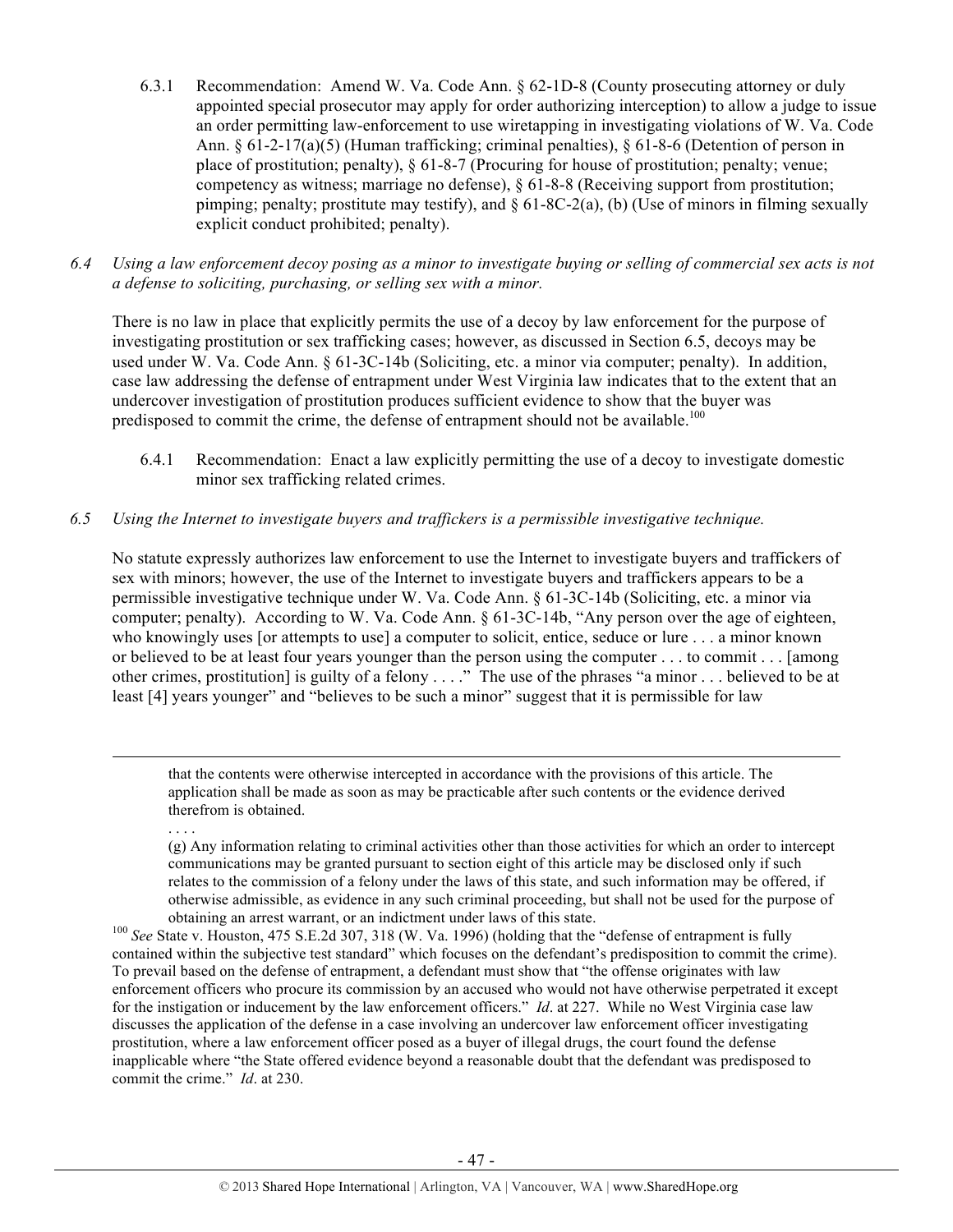enforcement to use the Internet to pose as a minor as part of an investigation under W. Va. Code Ann. § 61-3C-14b (Soliciting, etc. a minor via computer; penalty).

*6.6 Law enforcement and child welfare agencies are mandated to promptly report missing and recovered children.*

Investigating law enforcement agencies are required to update reports of missing children pursuant to W. Va. Code Ann. § 49-9-14(c) which provides,

A law-enforcement agency involved in the investigation of a missing child shall:

(1) Update the initial report filed by the agency that received notification of the missing child upon the discovery of new information concerning the investigation;

(2) Forward the updated report to the appropriate agencies and organizations;

(3) Search the national crime information center's wanted person file for reports of arrest warrants issued for persons who allegedly abducted or unlawfully retained children and compare these reports to the missing child's national crime information center's missing person file; and

(4) Notify all law-enforcement agencies involved in the investigation, the missing children information clearinghouse, and the national crime information center when the missing child is located.

Pursuant to W. Va. Code Ann. § 49-9-3 (Clearinghouse function), the West Virginia Missing Children Information Clearinghouse was established to serve as a "central repository of information on missing children" and, under subsection (c), it shall do the following:

(1) Establish a system of intrastate communication of information relating to missing children; (2) Provide a centralized file for the exchange of information on missing children and unidentified bodies of children within the state;

(3) Communicate with the National Crime Information Center for the exchange of information on missing children suspected of interstate travel;

(4) Collect, process, maintain and disseminate accurate and complete information on missing children;

(5) Provide a statewide toll-free telephone line for the reporting of missing children and for receiving information on missing children;

(6) Disseminate to custodians, law-enforcement agencies, the state Department of Education, the Bureau for Children and Families and the general public information that explains how to prevent child abduction and what to do if a child becomes missing;

(7) Compile statistics relating to the incidence of missing children within the state;

(8) Provide training materials and technical assistance to law-enforcement agencies and social services agencies pertaining to missing children; and

(9) Establish a media protocol for disseminating information pertaining to missing children.

Under W. Va. Code Ann. § 49-9-8(a) (Law-enforcement requirements; missing child reports; unidentified bodies), when law enforcement receives a report of a missing child, it shall,

(1) Immediately start an investigation to determine the present location of the child if it determines that the child is in danger; and

(2) Enter the name of the missing child into the clearinghouse and the national crime information center missing person file if the child meets the center's criteria, with all available identifying features, including dental records, fingerprints, other physical characteristics and a description of the clothing worn when the missing child was last seen.

If the missing child is under 13, law enforcement may forward the contents of the missing person report to the child's last known "[c]hild care center or child care home in which the child was enrolled" or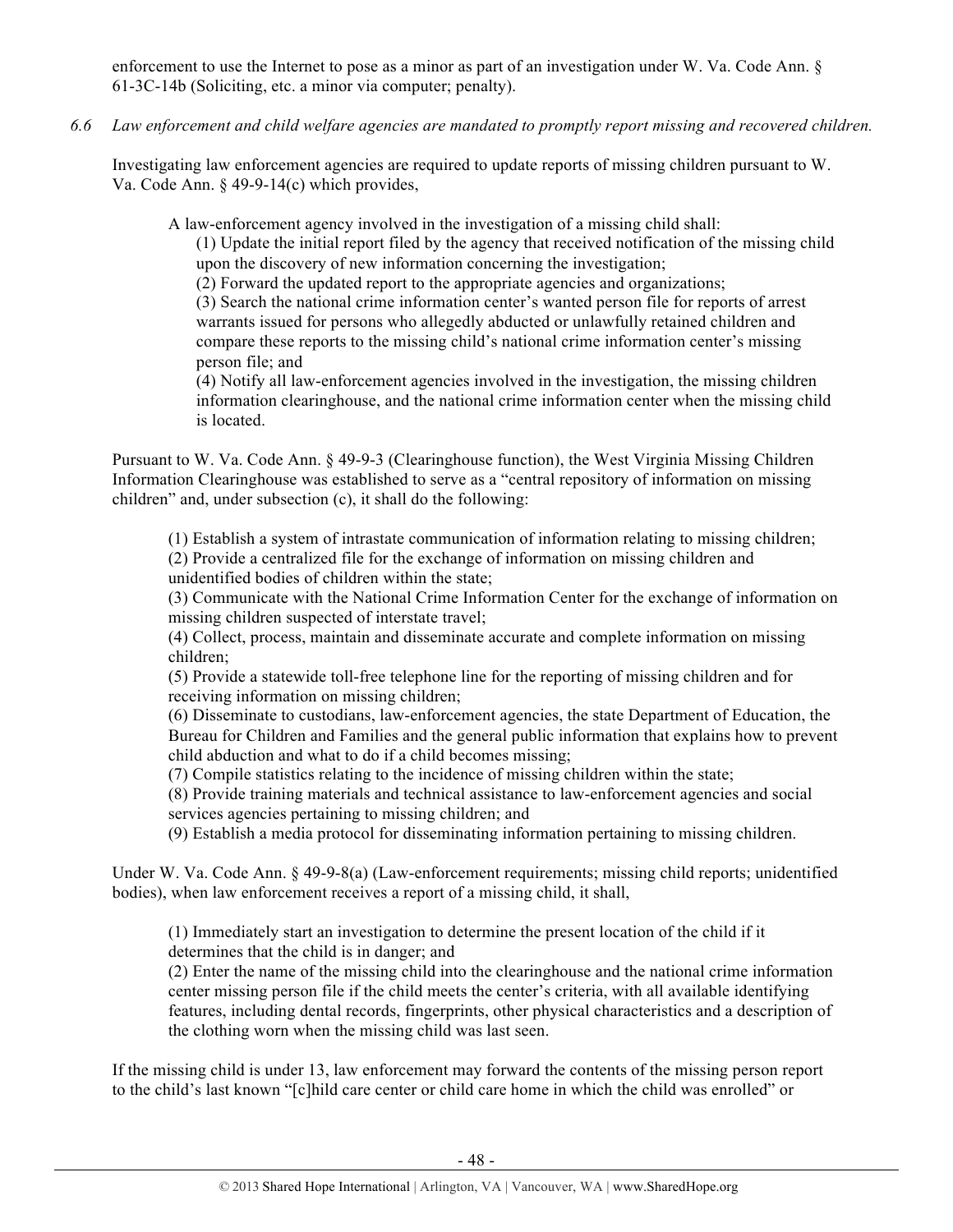"[s]chool the child attended in West Virginia, if any." W. Va. Code Ann. § 49-9-14(b). Additionally, under W. Va. Code Ann.  $\S$  49-9-14(c) (Agencies that receive report),

A law-enforcement agency involved in the investigation of a missing child shall:

(1) Update the initial report filed by the agency that received notification of the missing child upon the discovery of new information concerning the investigation;

(2) Forward the updated report to the appropriate agencies and organizations;

(3) Search the national crime information center's wanted person file for reports of arrest warrants issued for persons who allegedly abducted or unlawfully retained children and compare these reports to the missing child's national crime information center's missing person file; and

(4) Notify all law-enforcement agencies involved in the investigation, the missing children information clearinghouse, and the national crime information center when the missing child is located.

If law enforcement finds an unidentified body of a child, it must report the information to the clearinghouse and to the National Crime Information Center Unidentified Person File and cross-check the information with missing child descriptions. W. Va. Code Ann. §§ 49-9-8(c), 49-9-10(a).